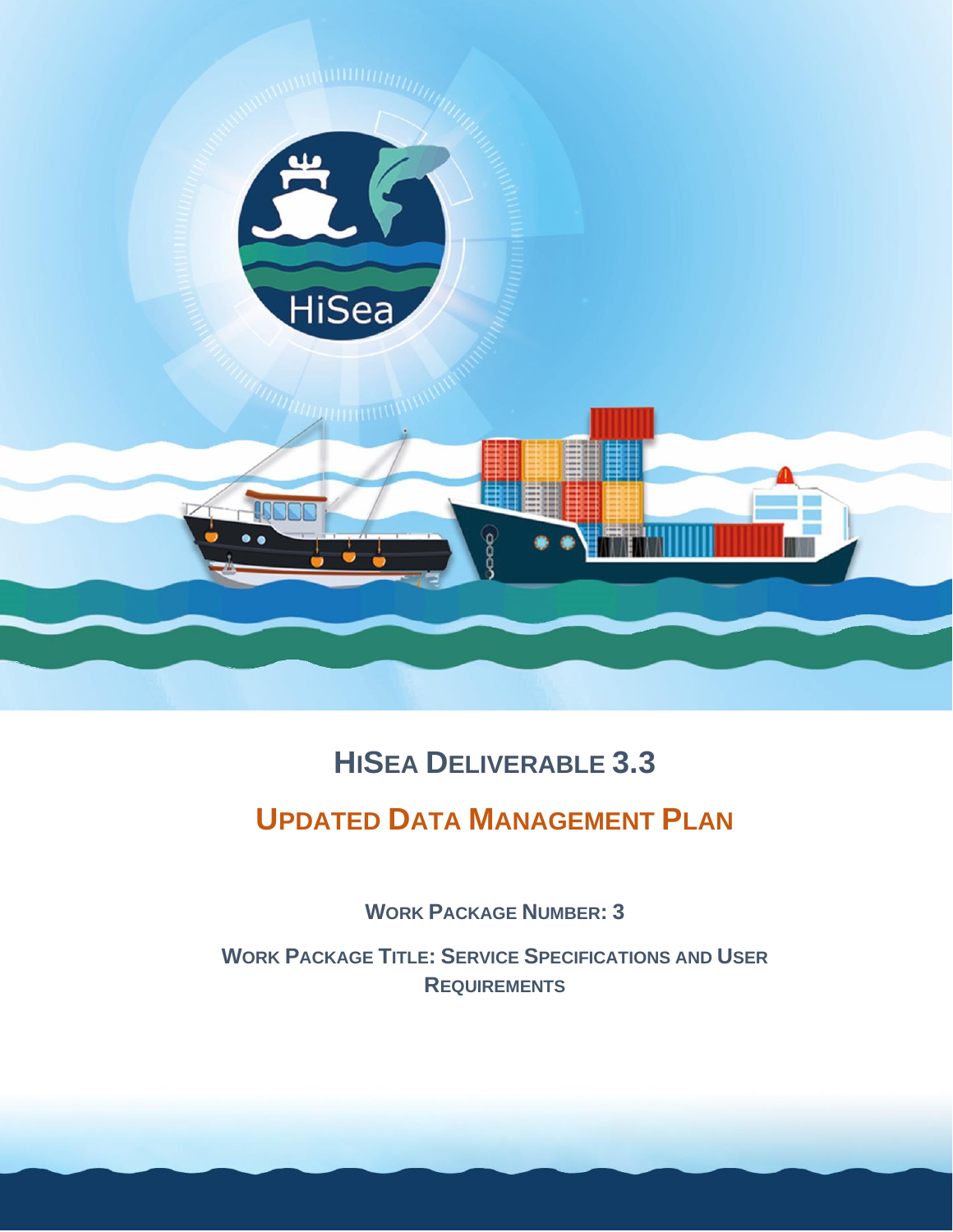

| <b>HISEA Project Information</b>       |                                                                                           |  |  |  |
|----------------------------------------|-------------------------------------------------------------------------------------------|--|--|--|
| <b>Project full title</b>              | High Resolution Copernicus-Based Information Services at Sea for Ports and<br>Aquaculture |  |  |  |
| <b>Project acronym</b>                 | <b>HISEA</b>                                                                              |  |  |  |
| Grant agreement number                 | 821934                                                                                    |  |  |  |
| <b>Project coordinator</b>             | Dr. Ghada El Serafy                                                                       |  |  |  |
| <b>Project start date and duration</b> | 1 <sup>st</sup> January 2019, 30 months                                                   |  |  |  |
| <b>Project website</b>                 | https://hiseaproject.com/                                                                 |  |  |  |

| <b>Deliverable Information</b>                              |                                                                |  |
|-------------------------------------------------------------|----------------------------------------------------------------|--|
| Work package number                                         | 3                                                              |  |
| Work package title                                          | Service Specifications and User Requirements                   |  |
| Deliverable number                                          | 3.3                                                            |  |
| <b>Deliverable title</b>                                    | <b>Updated Data Management Plan</b>                            |  |
| <b>Description</b>                                          | Updated version of guidelines related to HiSea data management |  |
| Lead beneficiary                                            | <b>HIDROMOD</b>                                                |  |
| Lead Author(s)                                              | Adélio Silva (Hidromod)                                        |  |
| Contributor(s)                                              |                                                                |  |
| <b>Revision number</b>                                      | V <sub>0.3</sub>                                               |  |
| <b>Revision Date</b>                                        | 18/03/2020                                                     |  |
| Status (Final (F), Draft (D),<br><b>Revised Draft (RV))</b> | F                                                              |  |

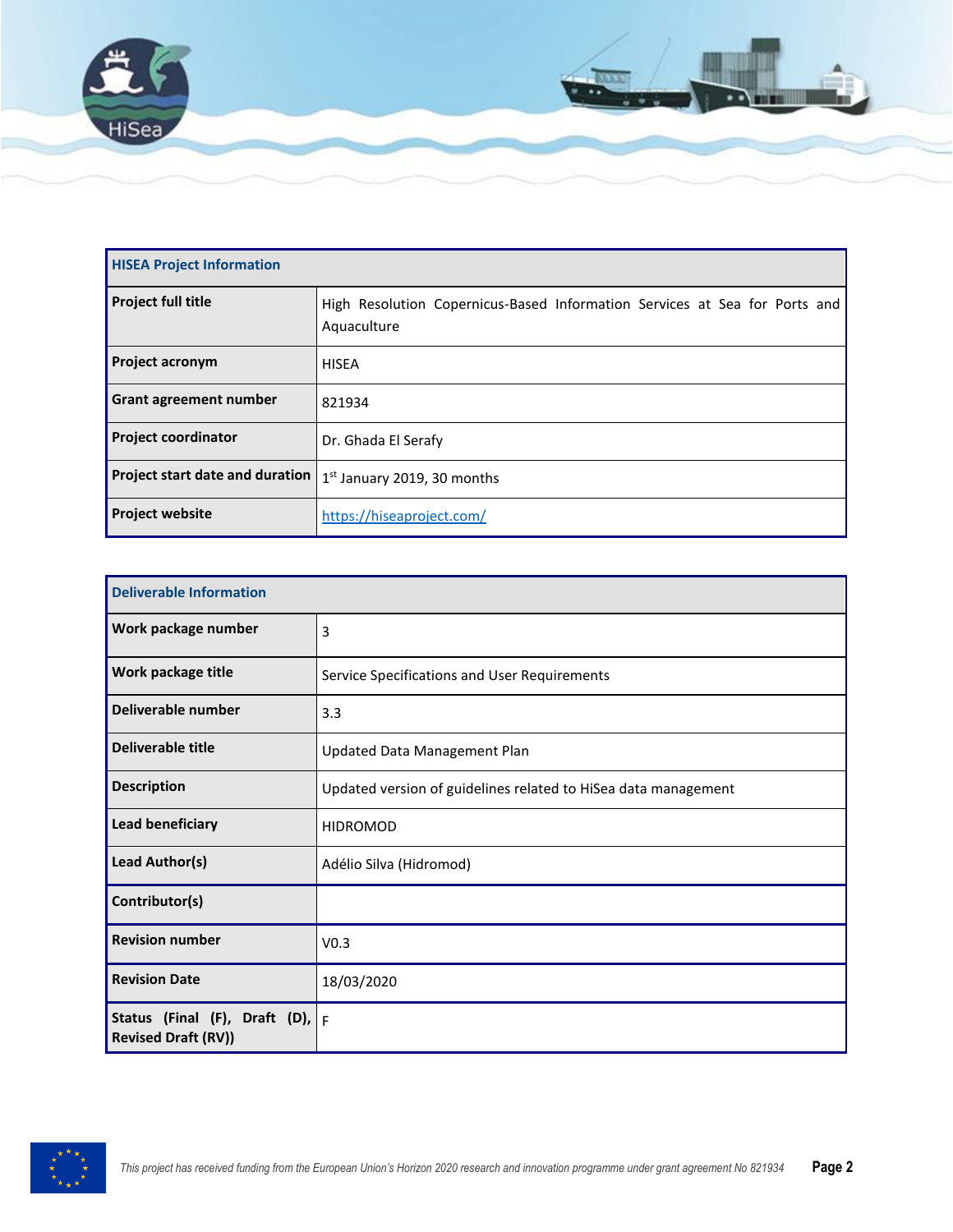

| <b>Dissemination level (Public</b> $p_{1}$ |  |
|--------------------------------------------|--|
| (PU), Restricted to other                  |  |
| program participants (PP),                 |  |
| Restricted to a group specified            |  |
| by the consortium $(RE)$ ,                 |  |
| Confidential for consortium                |  |
| $\blacksquare$ members only $(CO)$         |  |

| <b>Document History</b> |             |                      |               |
|-------------------------|-------------|----------------------|---------------|
| <b>Revision</b>         | <b>Date</b> | <b>Modification</b>  | <b>Author</b> |
| 0.1                     | 18/03/2020  | <b>Text Updating</b> | Adélio Silva  |
| $\overline{0.2}$        | 24/03/2020  | Revision             | Sandra Gaytan |
| 0.3                     | 30/03/2020  | Review and edit      | Bracha Ehrman |

| <b>Approvals</b>  |                 |                 |            |                      |
|-------------------|-----------------|-----------------|------------|----------------------|
|                   | <b>Name</b>     | Organization    | Date       | Signature (initials) |
| Coordinator       | Ghada El Serafy | <b>Deltares</b> | 31/03/2020 |                      |
| <b>WP Leaders</b> | Adelio Silva    | Hidromod        | 31/03/2020 |                      |

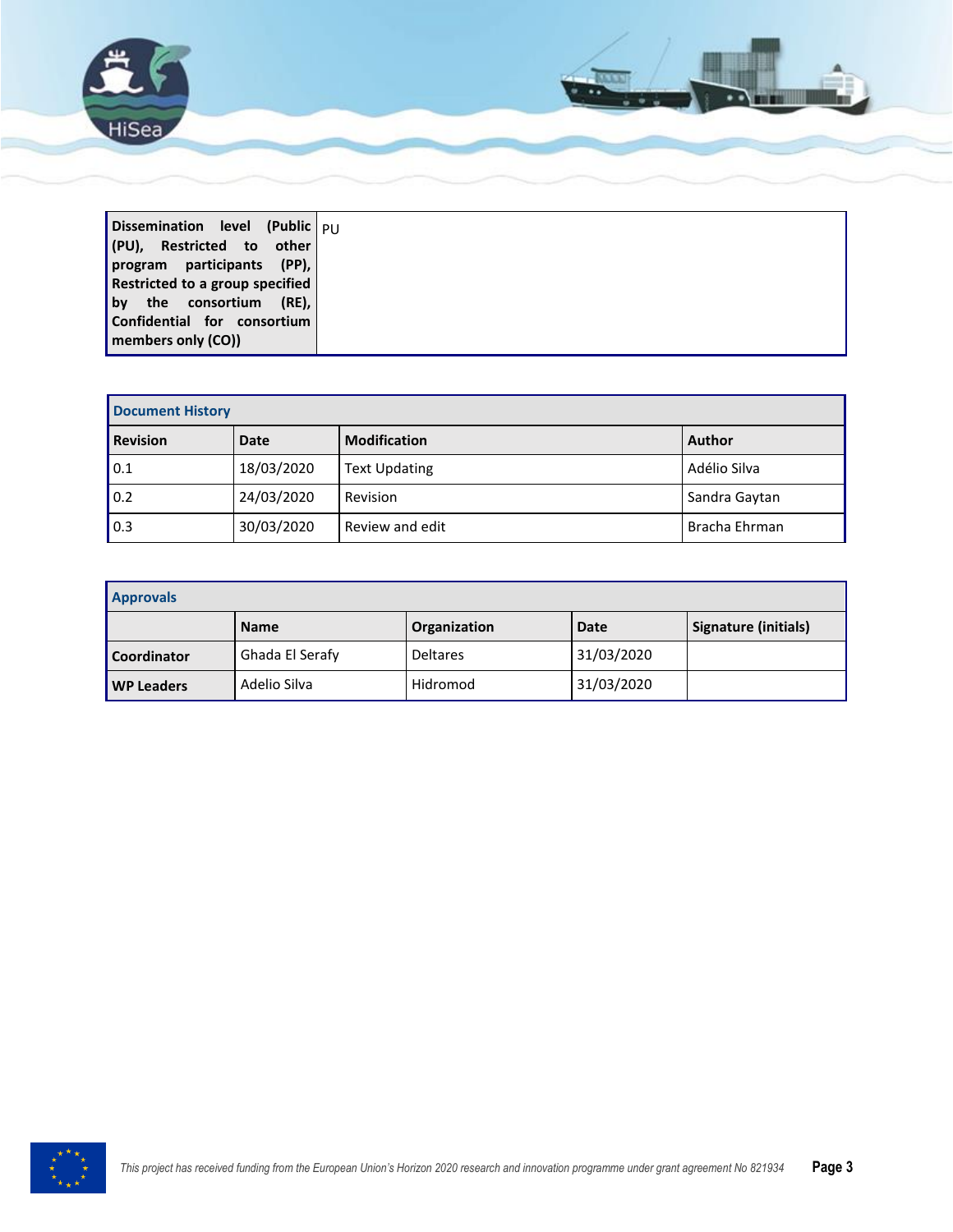

# **Table of Contents**

| $\mathbf{1}$                                                                     | 10 |
|----------------------------------------------------------------------------------|----|
| 1.1                                                                              |    |
| 1.2                                                                              |    |
| 1.3                                                                              |    |
| $\overline{2}$                                                                   |    |
| 3                                                                                | 13 |
| 3.1                                                                              |    |
| 3.2                                                                              |    |
| 4                                                                                |    |
| 4.1                                                                              |    |
| 4.2                                                                              |    |
| 4.2.1                                                                            |    |
| 5                                                                                | 19 |
| 5.1                                                                              |    |
| 5.2                                                                              |    |
| 6                                                                                | 21 |
| ANNEX I: Inspire mandatory and optional metadata elements_______________________ | 23 |
|                                                                                  | 30 |
|                                                                                  |    |
|                                                                                  |    |
| <b>ANNEX III: Data Privacy Procedures</b>                                        | 40 |
|                                                                                  | 40 |
|                                                                                  | 42 |
|                                                                                  | 42 |
|                                                                                  | 42 |

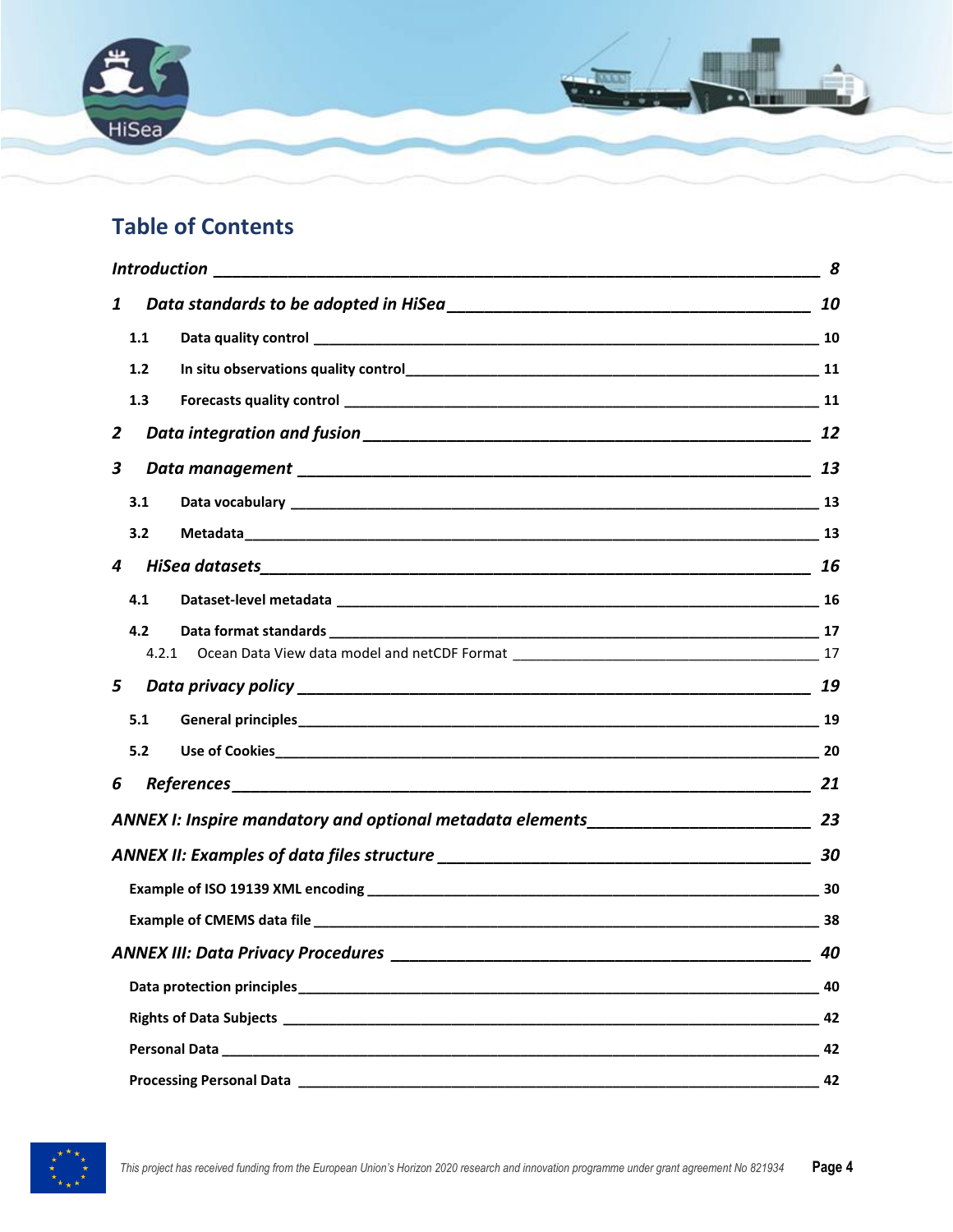

# **List of Tables**

| Table 1: Metadata for spatial datasets and spatial dataset series specified in the INSPIRE Metadata Regulation |  |
|----------------------------------------------------------------------------------------------------------------|--|
|                                                                                                                |  |
|                                                                                                                |  |

*[Table 2: Mandatory and conditional theme-specific metadata for the HiSea metadata profile.................................24](#page-23-0)*

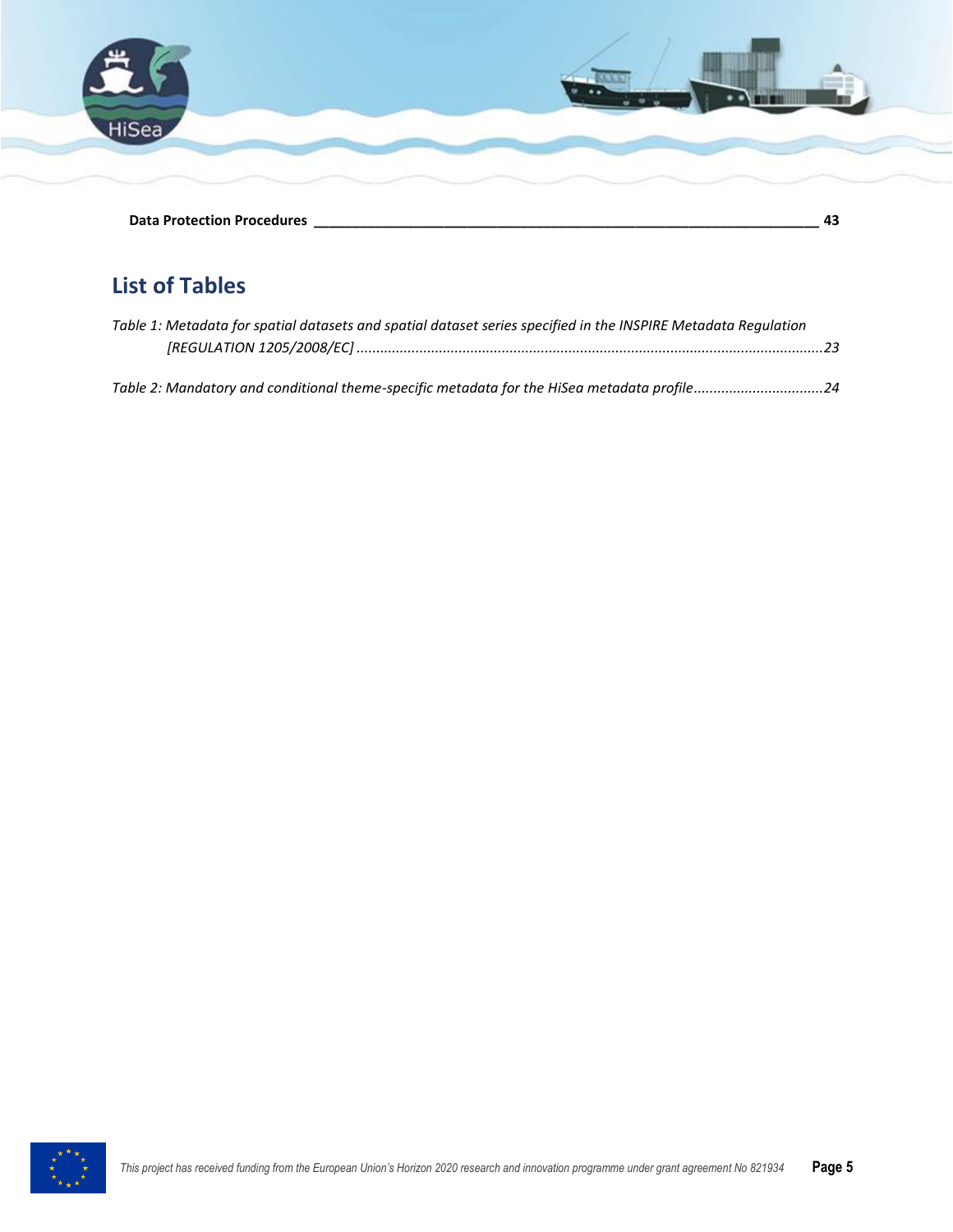

# **Executive Summary**

This deliverable will provide un updated view of the guidelines adopted in HiSea regarding the data management. A first Deliverable (D3.2) provided an overview of the most advised procedures to adopt in managing data while, at this stage, Deliverable 3.3 reflects those being included in the HiSea service chain.

Some of the main differences between the first thought guidelines and the ones that are required to be in fact adopted result from the fact that services, and not data, are the main focus of HiSea. For this reason, some critical aspects related to data management (apart from the data privacy issues), although still existing, do not play as central a role as they would if distributing data was among the HiSea target objectives. Of course HiSea will produce data that requires managing and preserving (either resulting from modelling or locally acquired) but the target users will be mostly interested in information derived from these data sets and not in the data sets themselves.

This said, HiSea will still follow as close as possible the requirements of the H2020 Programme (H2020, 2016) regarding Data Management Plans (DMPs) which have as main objectives to *make research data findable, accessible, interoperable, and reusable (FAIR).* In this context a DMP should include information on:

- *the handling of research data during and after the end of the project;*
- *what data will be collected, processed and generated;*
- *which methodology and standards will be applied;*
- *whether data will be shared/made open access and;*
- *how data will be curated and preserved (including after the end of the project).*

In practice the HiSea services will collect a limited amount of personal data regarding the platform users (to manage the user's rioghts to the platform access) and it will use data sets from existing networks and platforms (CMEMS, SEADATANET, EMODNET, NOAA, etc.) and locally produced data (operational numerical models' data, in-situ data, etc.).

This document summarizes a set of guidelines that is being adopted in HiSea to deal with these issues. These guidelines focus on the best practices in themes such as data privacy, metadata, data vocabulary, data standards, and data quality control procedures. The adoption of these guidelines will imply taking actions at different levels:

- Adopt proper data management procedures to implement metadata, provide integrated access to data in order to facilitate the integration in existing systems and assure the adoption of adequate data quality control;
- Enable integration of more data,
- improve the enhancement of the services (viewing, downloading, traceability and monitoring) to users and providers,
- provide OGC (Open Geospatial Consortium) services (WMS, WFS, etc.) to facilitate development; and the visibility of existing data and the identification of gaps.

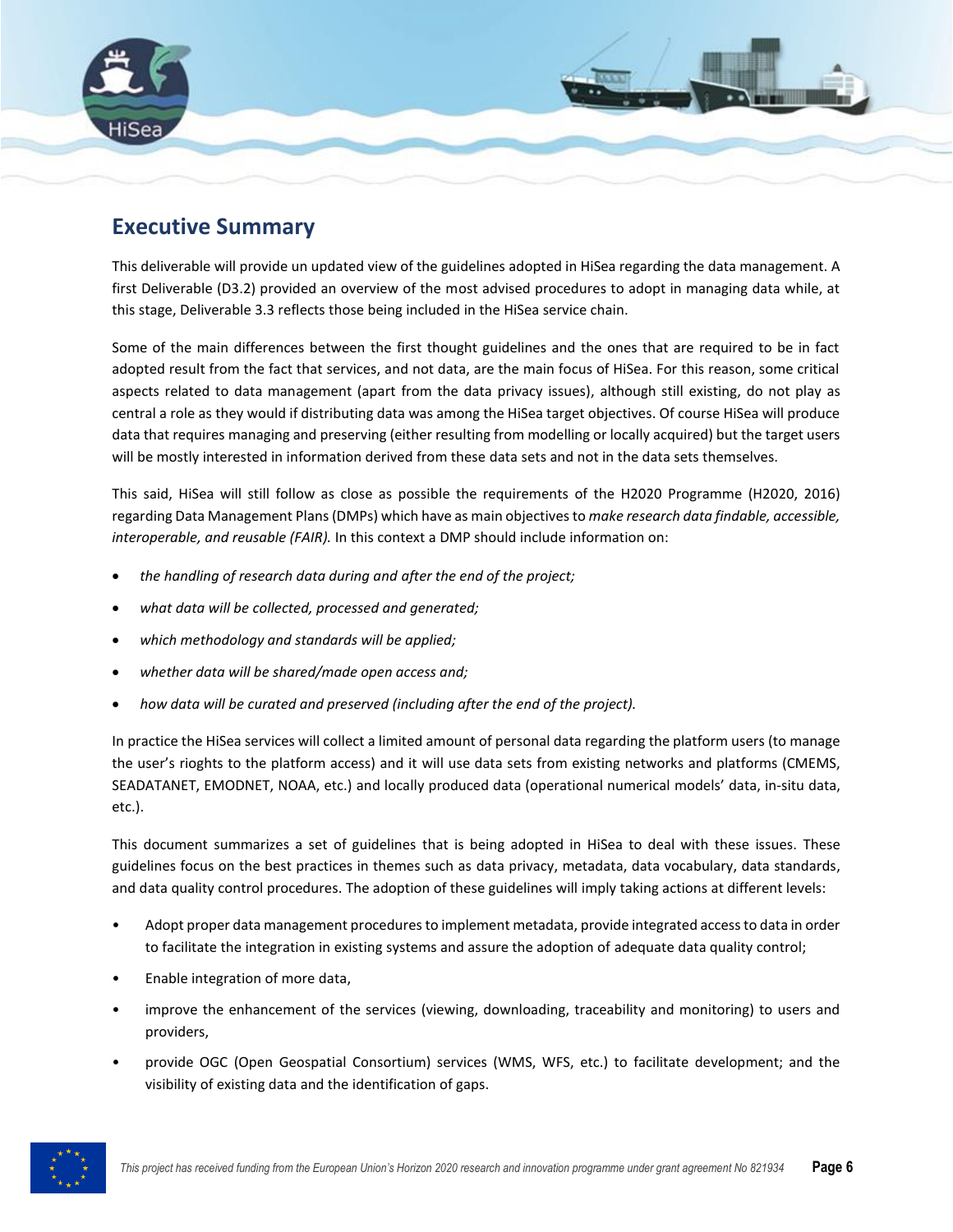

Other relevant issues are:

- how personal data will be curated and preserved,
- what data will be collected, processed and generated,
- whether data will be shared/made open access

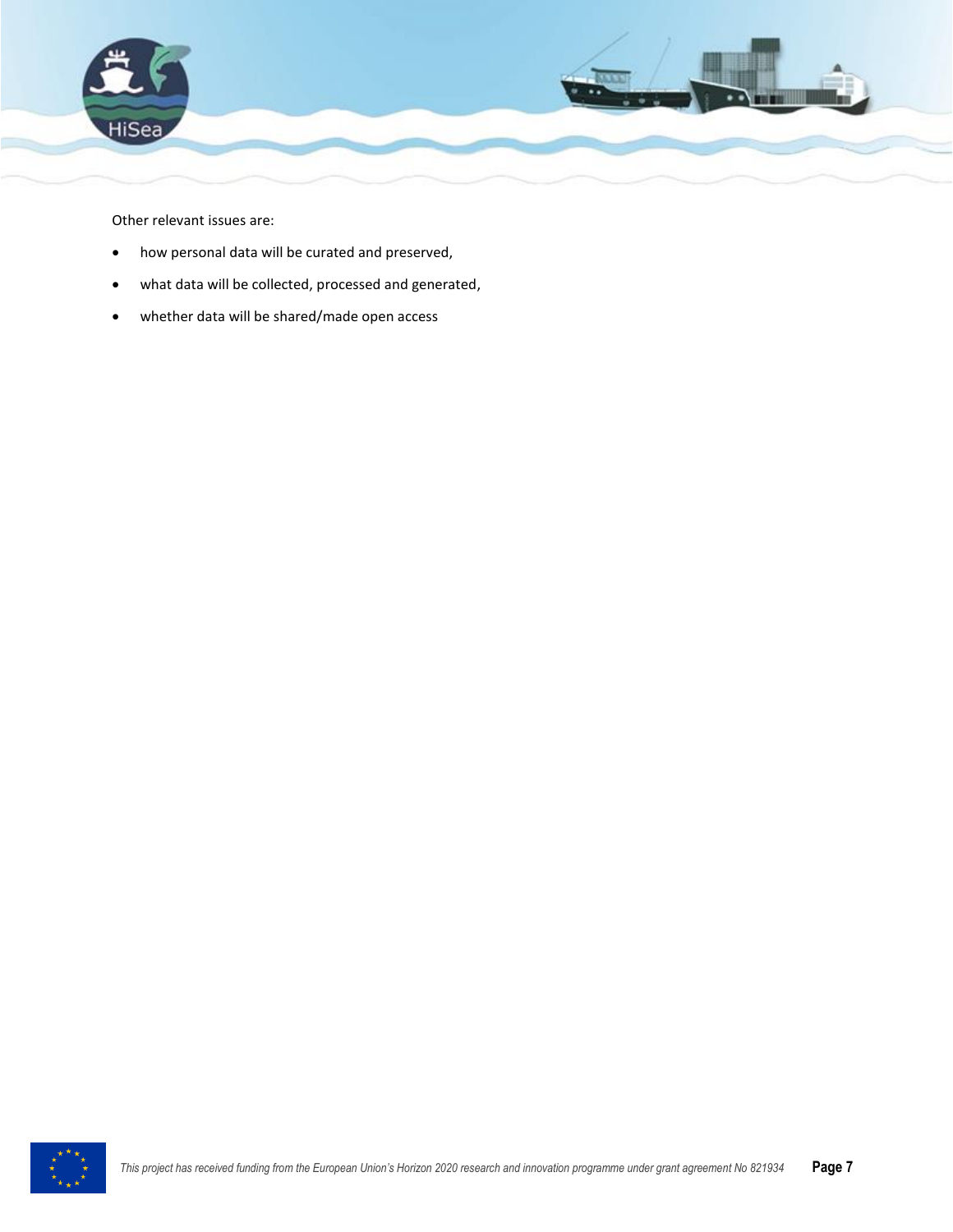

#### <span id="page-7-0"></span>**Introduction**

The goal of the HiSea project is to provide a set of services focused on different coastal user's needs (navigation safety, ports operations, aquaculture, etc.). These services will exploit the added value of integrated Earth Observation (EO) technologies (satellite, airborne, and ground-based), Copernicus Marine Service, and ICT to deliver customized and ready to use information. HiSea will provide an easy way to get in-situ data, local high-resolution forecasts, and products and services (e.g., meteo-oceanographic conditions at specific locations, identification of optimum or critical working windows, support to sea pollution response actions, etc.) to a broad range of different users.

This report describes the project strategies to deal with the data management, data privacy, and data quality control. According to the EU recommendations, these strategies will take into consideration the data that will be collected, processed and generated, how to handle this data during and after the project, and the standards to adopt following the FAIR (*findable, accessible, interoperable and re-usable*) data concept. For data to be findable and interoperable, the project will use;

- Data integration and fusion;
- Data quality control;
- Data privacy policy.

The issues of metadata and vocabulary are relevant to assure the interoperability and easy discovery of data. Following widely accepted standards contributes to reducing the data managment effort and to improving the data quality (both at HiSea platform level and a broad data share level) while helping to make data more accessible and available.

Aiming to contribute to these objectives, HiSea is following the procedures already proposed in the most relevant EU initiatives such as CMEMS, EMODNet, and SeaDataNet, especially in regarding the standards related to vocabularies, metadata and data formats.

In practice, the gridded data sets addressing either dynamic data sets (like CMEMS) or static data sets (like EMODnet) follow the procedures adopted by these two services. For time-series data, HiSea assumes the SeaDataNet guideline, and NetCDF-CF format is the standard.

The data integration and fusion policies are also relevant issue for the project. Data integration and fusion describe the best strategies to merge datasets obtained from different data sources, to build the best available datasets, or fuse various data sources to produce aggregated data. Properly addressing this issue represents a valuable contribution to improve data accuracy and the robustness of models' initial and boundary conditions. It can also provide the user with comprehensive data that merge different data sets based on reliable criteria.

The data quality control related to the quality of observed in-situ data (e.g., tidal gauges, wave buoys, weather stations, etc.) or the modeled forecasts is another relevant aspect that will be addressed by HiSea. In the case of locally acquired data, automatic procedures will run regularly to detect and remove abnormal values from observed

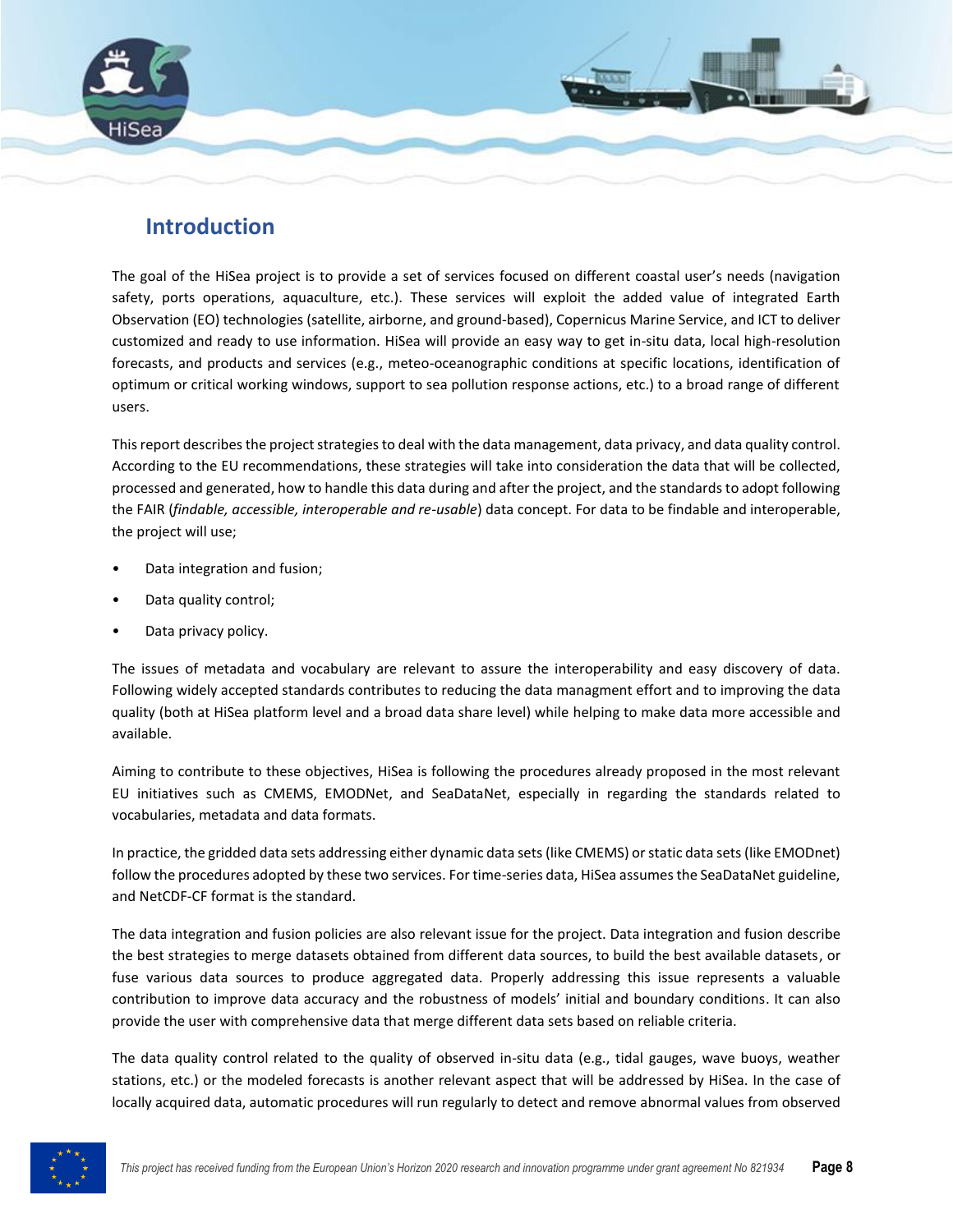

datasets. In the case of the models, the system automatically compares results with observations (e.g., buoys and CMEMS grid observation products). The statistical analysis will be provided daily to the end-users.

Regarding data privacy (data protection and the rights of platform end-users, customers and business contacts), HiSea will assure the respect of personal data under the General Data Protection Regulation (GDPR) (Regulation (EU) 2016/679) which replaced Directive 95/46/EC on May 25, 2018. 'Personal data' means any information, private or professional, which relates or can be related to an identified or identifiable natural person (for the full definition, see Article 2(a) of EU Directive 95/46/EC).

The following sections provide a more detailed overview of the state of the art and the procedures to be adopted in HiSea. Note that at this stage, this document mostly focuses on defining the guidelines to be followed throughout HiSea platform development. The practical implementation of these guidelines which will be the subject of a later document.

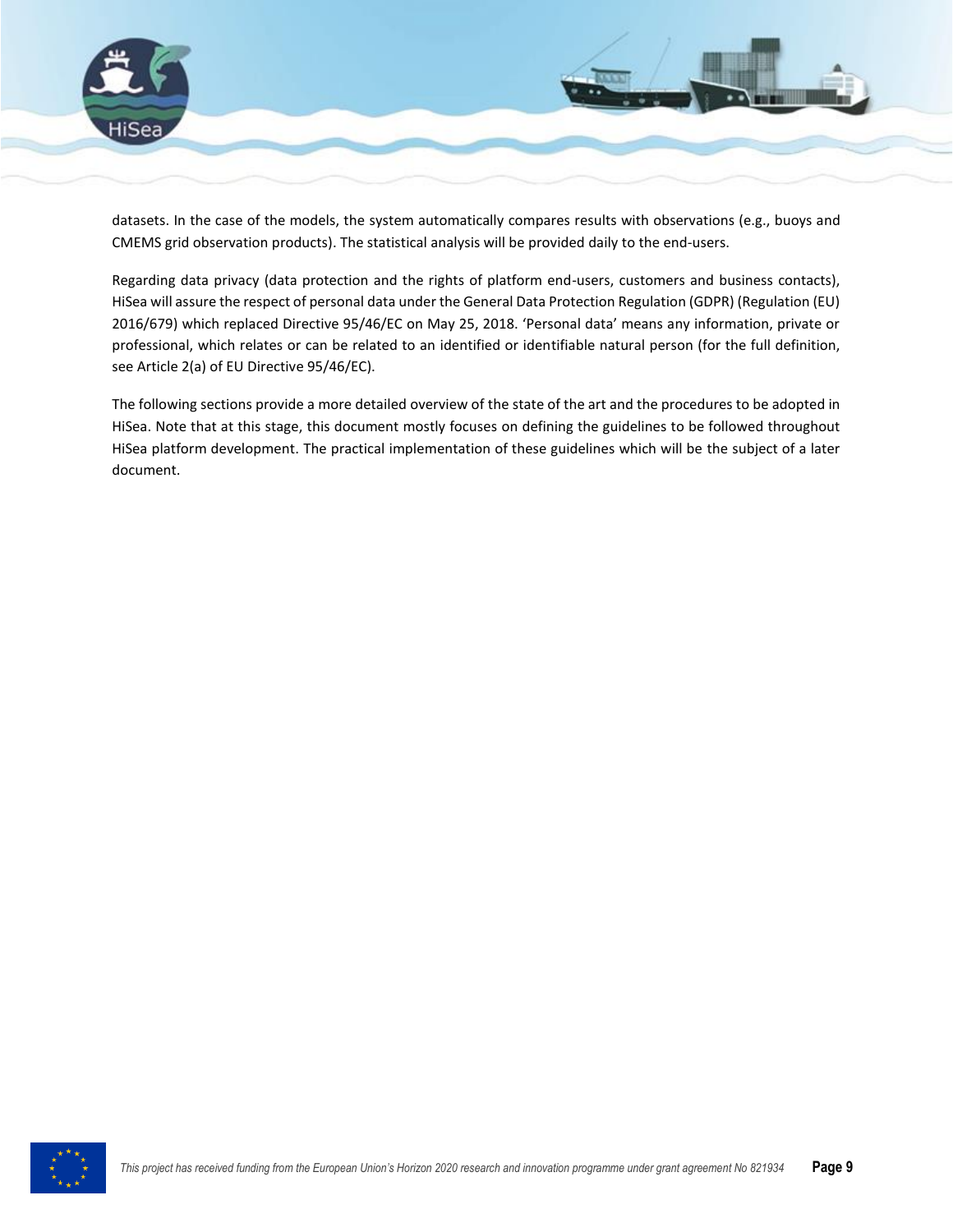

# <span id="page-9-0"></span>**1 Data standards to be adopted in HiSea**

#### <span id="page-9-1"></span>1.1 Data quality control

HiSea addresses the issue of data quality control by following the state of the art recommendations of different projects such as SeaDataNet or AtlantOS. SeaDataNet produced a comprehensive document with a set of guidelines for marine data quality control. According to this document, data quality control should:

"*To ensure the data consistency within a single data set and within a collection of data sets and to ensure that the quality and errors of the data are apparent to the user who has sufficient information to assess its suitability for a task*." If done correctly, quality control brings several vital advantages (SeaDataNet, 2010):

- Maintaining Common Standards: There is a minimum level to which all oceanographic data should be quality controlled. There is little point banking data just because it was collected; additional information must qualify the data with methods of measurement and subsequent data processing. Imposing standards on the quality and long-term value of the data that are accepted (Rickards, 1989). If there are guidelines available to this end, the result is that data are at least maintained to this degree, keeping common standards to a higher level.
- Acquiring Consistency: Data stored in different data centers should be as consistent with each other as possible, making it more accessible to the external user. Searches for data sets are more successful if users can identify the specific data they require quickly, even if the origins of the data are very different on a national or even international level.
- Ensuring Reliability: Data centers, like other organizations, build reputations based on the quality of the services they provide. Controlling the data to a 'universal' standard is the best way to ensure reliability. Many national and international programs or projects carry out investigations across a broad field of marine science that require complex information on the marine environment. Large scale commercial projects, such as those involved with oil and gas and fishing industries, also perform this type of quality control. Users make significant decisions, and form theories on the assumption that data is reliable and compatible, even when they come from many different sources.

The HiSea services data flux is automatically managed by the HiSea platform. The data quality control starts with the execution of automatic procedures (independently of the adoption of more complex processes). The data quality control methodology focuses on in situ observations and modeled forecasts using two perspectives: the data Quality Assurance and the data Quality Control.

Quality Assurance (QA) is a set of review and audit procedures implemented by personnel or an organization (ideally) not involved with normal project activities. It monitors and evaluates the project maximizing the probability of obtaining minimum standards of quality by verifying that data quality objectives are met within the given constraints. In the limit QA procedures may result in corrections to data which may either be applied in bulk (i.e., all data from an instrument during a deployment period) or to particular data points. The application of QA corrections will automatically result in the data reflagging as 'corrected.'

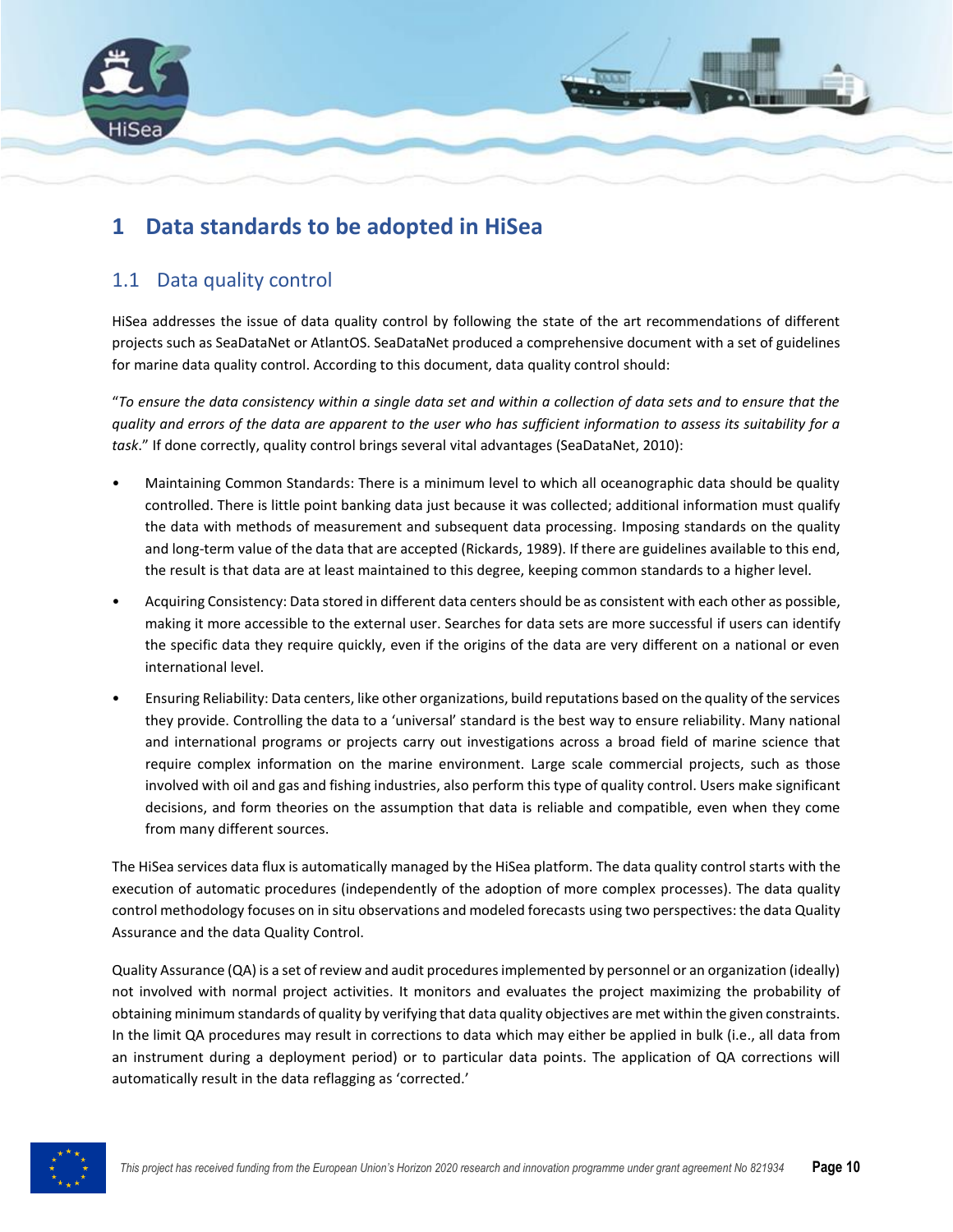

Quality Control (QC) is a process of routine technical operations to measure, annotate (i.e., flag), and control the quality of the produced data. These operations may include spike checks, out-of-range checks, missing data checks, as well as others. QC should:

- Provide routine and consistent checks to ensure data integrity, correctness, and completeness;
- Identify and address possible errors and omissions;
- Document all QC activities.

QC operations include automated checks on data acquisition and calculations using approved standardized procedures. Higher-tier QC activities can consist of additional technical review and correction of the data by human inspection. QC procedures are essential for:

- Detecting missing mandatory information;
- Detecting errors made during the transfer and reformatting processes;
- Detecting duplicates;
- Detecting remaining outliers (spikes, out of scale data, vertical instabilities, etc.).

Project SeaDataNet has compiled a guideline of recommended QC procedures after reviewing NODC schemes and other known schemes (e.g., WGMDM guidelines, World Ocean Database, GTSPP, Argo, WOCE, QARTOD, ESEAS, SIMORC, etc.). At present, it follows the QC methods proposed by SeaDataNet for CTD (temperature and salinity profiles), current meter data (including ADCP), wave data, and sea level data. SeaDataNet is also developing efforts for extending the guideline with QC methods for surface underway data, nutrients, geophysical data, and biological data.

ANNEX I provides a detailed description of the implementation process procedure to be followed for QA/QC in HiSea.

#### <span id="page-10-0"></span>1.2 In situ observations quality control

For observations, quality control has two phases. Automatic checks execute during the download of in-situ observations, such as those proposed by SeaDataNet (2010) (e.g., global range test, date, and time). Only valid data that passes this control is stored. In the second phase, a tool executes periodically to perform a scientific quality control check (SeaDataNet, 2010). This quality control aims to detect spikes, high-frequency filter noise (e.g., moving average or P50), data with abnormal variability in time, etc. Specific tools will be running automatically with this aim.

#### <span id="page-10-1"></span>1.3 Forecasts quality control

The modeled forecasts quality control consists of comparing time-series forecasts with in situ observations (e.g., wave-buoys, tidal gauge, weather stations, etc.) through automatically-run algorithms. Also, gridded data forecasts may be compared automatically with observed data (e.g., CMEMS gridded data observations). This process calculates several statistic parameters (e.g., correlation coefficient, bias, RMSE, skill, etc.) to assess the quality of forecasts.

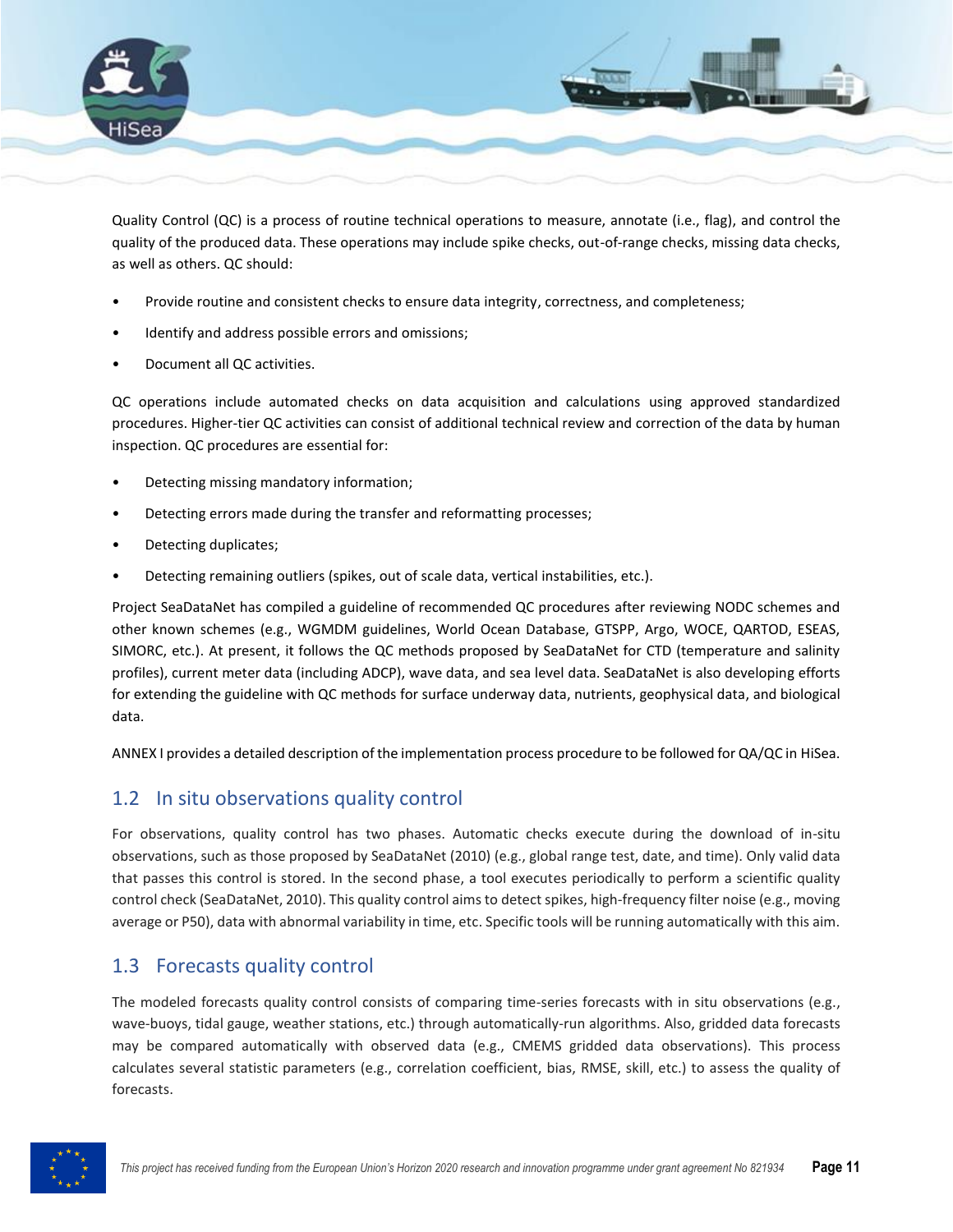

# <span id="page-11-0"></span>**2 Data integration and fusion**

It is not obvious which are the best strategies to merge datasets from different data sources, build the best available datasets, or fuse various data sources to produce aggregated data, indices, and products. A possible solution when we have different solutions with different resolutions for the same area is to make a fusion of these data and offer a unique integrated dataset. Another option is to provide all datasets separately with the option of an integrated solution. No matter which solution is adopted, the final objective of the data integration and fusion is to:

- improve data accuracy and robustness of the model's initial and boundary conditions
- to provide to the users' comprehensive data that results from the merge of different data sets using clear criteria.

For example, let's assume a user is interested in wave data for a specific location. Still, he realizes that for the period in which he has an interest, time series from different wave-buoys exist. He may be interested in creating a unique time series that results from merging in a compatible fashion the different time-series. This process may require complex actions regarding the levels of accuracy of the various measuring devices, the measuring time rate and units, etc.

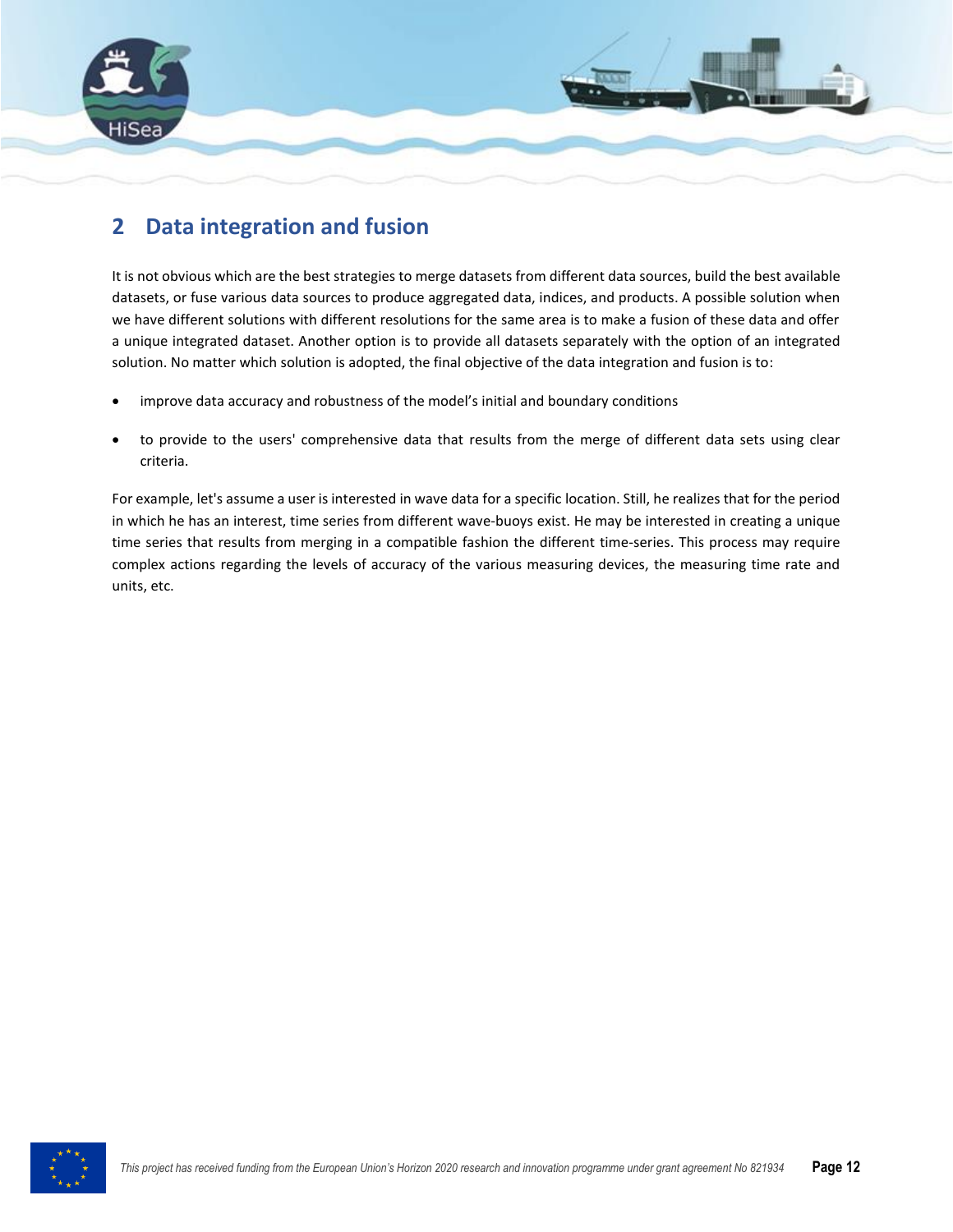

#### <span id="page-12-0"></span>**3 Data management**

This section summarizes the concept of metadata that will be adopted by the HiSea data platform, following the INSPIRE data specification template in its relevant parts, i.e., dataset-level, services metadata, and data quality. It also contains detailed technical documentation on the XML source-code level and therefore provides specific guidelines to create and maintain metadata in the XML format correctly.

#### <span id="page-12-1"></span>3.1 Data vocabulary

The use of standard vocabularies in all meta-databases and data formats is an essential prerequisite for the consistency and interoperability with existing Earth Observing systems and networks. Standard vocabularies consist of lists of standardized terms of reference covering a broad spectrum of disciplines of relevance to the oceanographic and wider community. The use of standardized terms of reference solves the problem of ambiguities related to the data structure, organization, and format is solved. Therefore, standard algorithms for data processing may be applied. This process allows the interoperability of datasets in terms of their manipulation, distribution, and longterm reuse.

HiSea will adopt an Essential Variables list of terms (aggregated level) that was defined and published in June 2016 on the NERC/BODC Vocabulary Server<sup>1</sup>.

This new vocabulary maps to the standards recommended for HiSea parameter metadata: P01 (parameter), P07 (CF variable), P06 (units) from SeaDataNet controlled vocabularies managed by NERC/BODC and the internationally assured AphiaID from the World Register of Marine Species (WoRMS)<sup>2</sup>.

#### <span id="page-12-2"></span>3.2 Metadata

Metadata refers to the description of datasets and services in a compliant form as defined by the Directive 2007/2/EC (INSPIRE) and Commission Regulation No 1205/2008.

We can consider Metadata as the **data about the data**. Metadata describes how, when, and by whom a set of data or services was collected or prepared, and how the data is formatted, or the service is available. Metadata is essential for understanding the stored information and has become increasingly important. Metadata consists of structured information that describes, explains, locates, or otherwise makes it easier to retrieve, use, and manage an information resource.

Metadata is also data about services. Metadata describes the content, quality, condition, and other characteristics of a data set or the capabilities of service. Creating metadata or data documentation for geospatial datasets is crucial to the data development process. Metadata is a valuable part of a dataset and can be used to:

• **Organize** data holdings (Do you know what you have?);

<sup>2</sup> <http://www.marinespecies.org/aphia.php?p=webservice>



<sup>&</sup>lt;sup>1</sup> [https://www.bodc.ac.uk/data/codes\\_and\\_formats/vocabulary\\_search/A05/](https://www.bodc.ac.uk/data/codes_and_formats/vocabulary_search/A05/)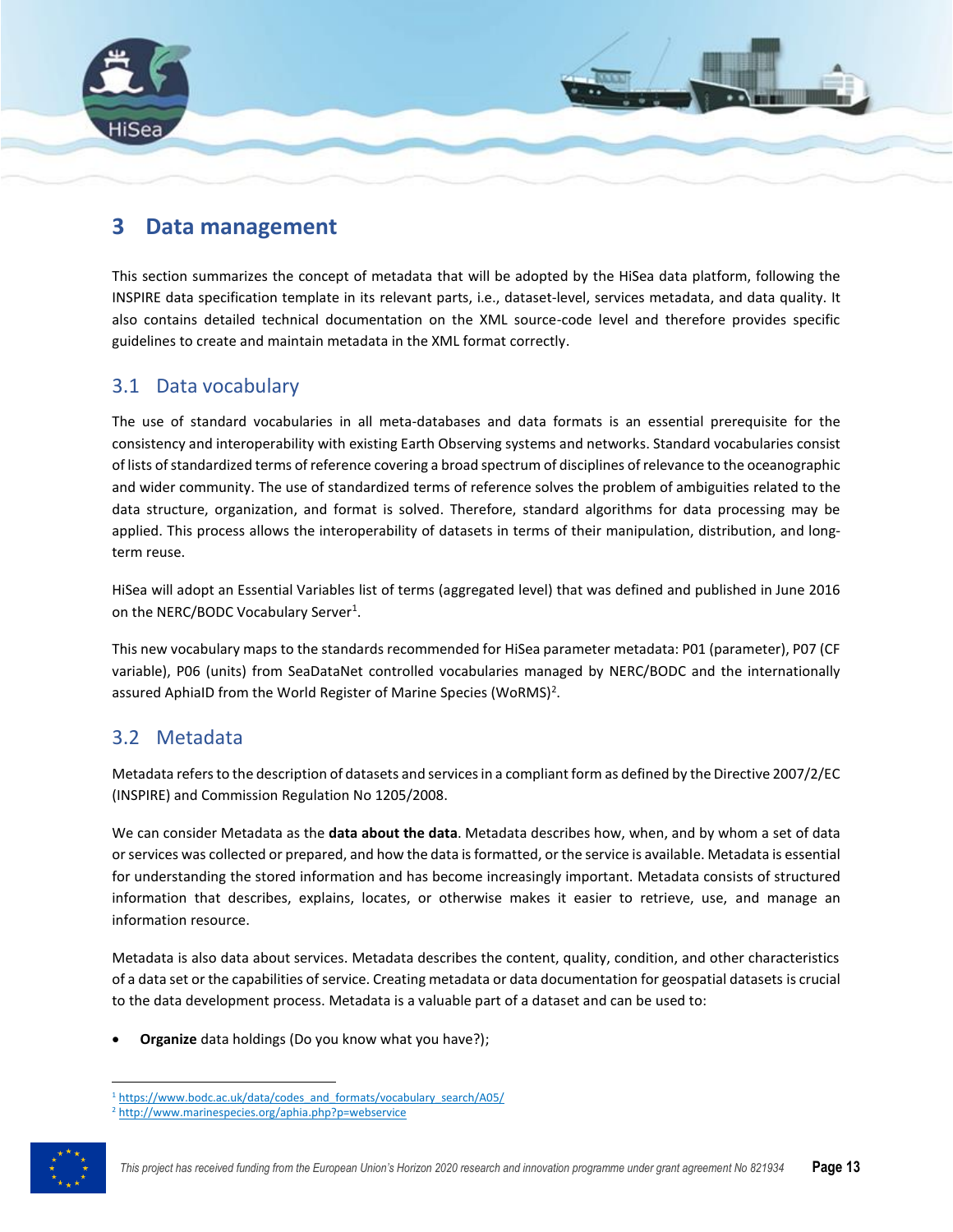

- Provide **information about** data holdings (Can you describe to someone else what you have?);
- Provide information **to data users** (Can they figure out if your data are useful to them?);
- **Maintain the value** of your data (Can they figure out if your data sets will be valuable 20 years from now?).

In the geographical domain, we can have a description of spatial data (**spatial data** metadata), a service (**service** metadata), or a particular analysis process (**process** metadata). Most for the standardization work is for metadata applied to data sets; however, service and process metadata has become increasingly important. Metadata is used in discovery mechanisms to bring spatial information providers and users together. The following mechanisms are recognized:

- **Discovery:** which data source contains the relevant information for the user;
- **Exploration (or evaluation)**: do I find within the data sources the right information to suit my information needs?;
- **Exploitation (use and access)**: how can I obtain and use the data sources?

Each mechanism has its use of metadata. The selected standards should fulfill the needs to carry out services using these mechanisms. Metadata is required to provide information about an organization's data holdings. Data resources are a major asset, and the information of what datasets exist within different organizations, particularly in the public sector, is required to improve efficiencies and reduce data duplication. Data catalogs and data discovery services enable potential users to find, evaluate, and use that data, thereby increasing its value. This process is also becoming principal at the European level. Furthermore, metadata received from an external source may require further information supplied to metadata to allow easy process and interpretation. In this context, for all types of data, the following information is required (SeaDataNet, 2010):

- **Where** the data were collected: location (preferably as latitude and longitude) and depth/height;
- **When** the data were collected (date and time in UTC or specified local time zone);
- **How** the data were collected (e.g., sampling methods, instrument types, analytical techniques). How do we organize the data (e.g., in terms of station numbers, cast numbers);
- **Who** collected the data, including the name and institution of the data originator(s) and the principal investigator;
- **What** processes were applied to the data (e.g., details of processing and calibrations applied, algorithms used to compute derived parameters);
- **Watch**points for other users of the data (e.g., problems encountered and comments on data quality).

The ICES Working Group on Data and Information Management (WGDIM) has developed data type guidelines that itemize the elements required for thirteen different data types. These guidelines were created with the expertise of the oceanographic data centers of ICES Member Countries. The guidelines describe the elements of data and

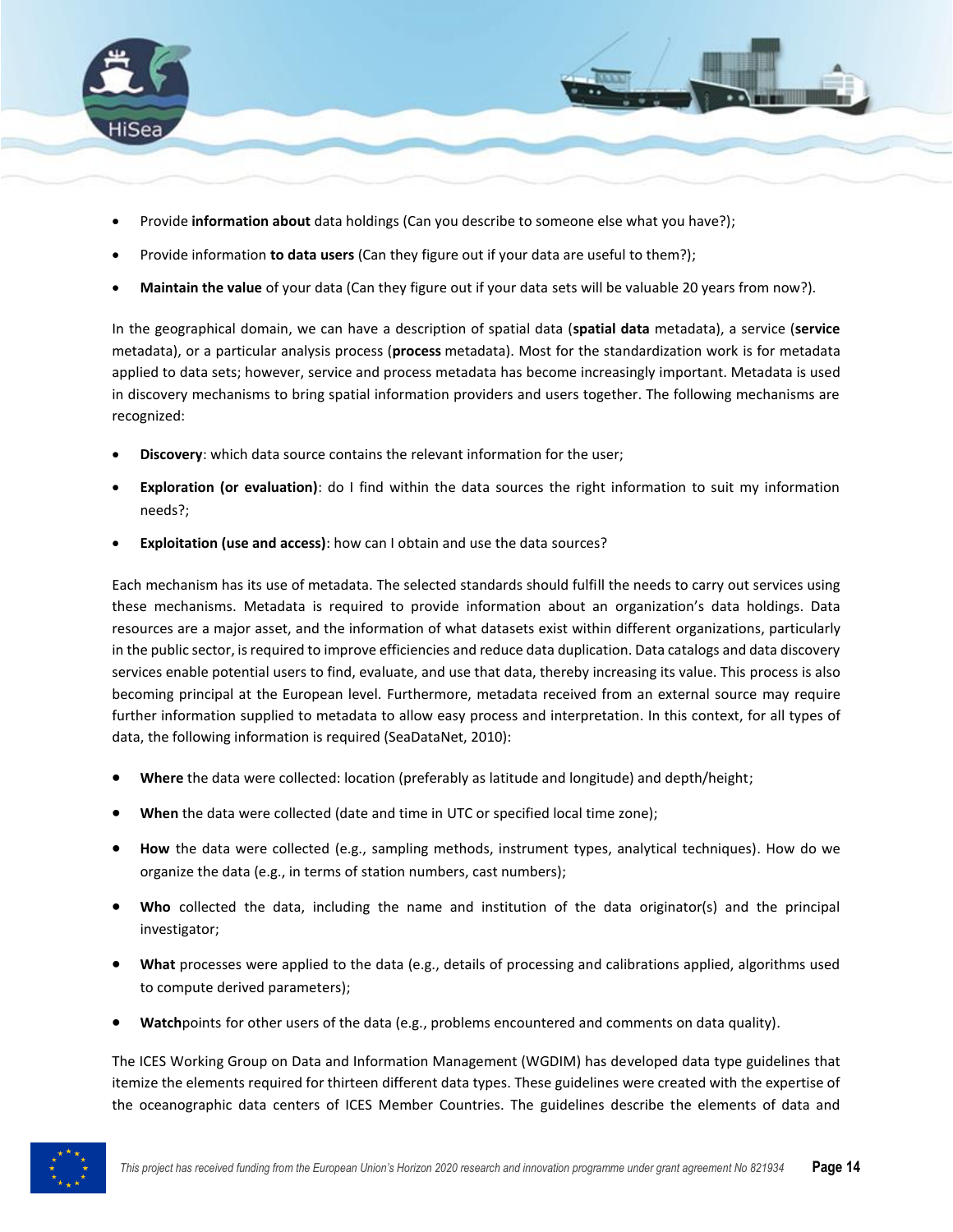

metadata considered relevant to the ocean research community. These guidelines target most physical-chemicalbiological data types collected on oceanographic research vessel cruises. Each guideline addresses the data and metadata requirements of a specific data type, covering three main areas:

- What the data collector should provide to the data center (e.g., collection information, processing, etc.);
- How the data center handles data supplied (e.g., value-added, quality control, etc.);
- What the data center can provide in terms of data, referral services, and expertise back to the data collector. Annex 1 this document includes a selection of these guidelines.

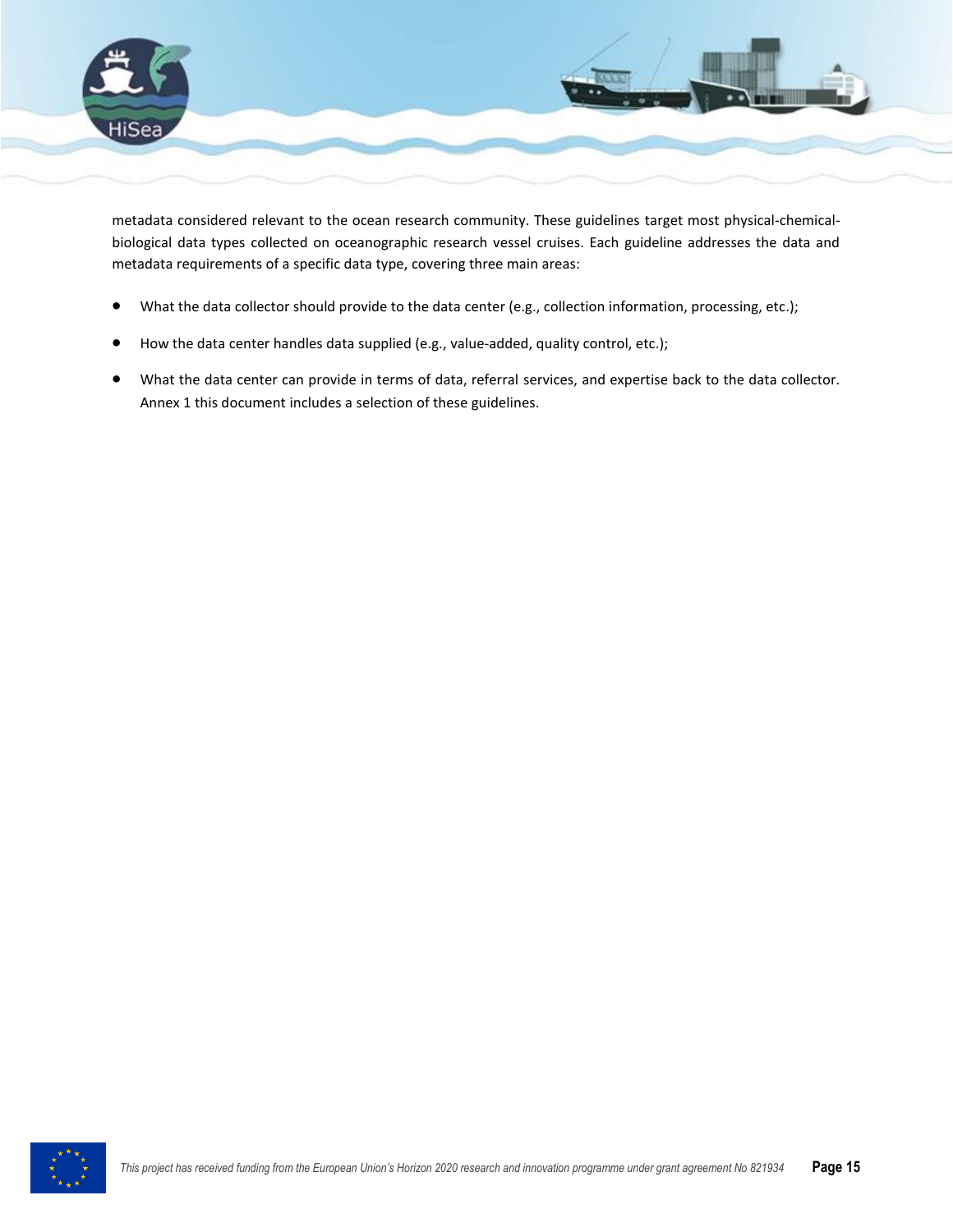

## <span id="page-15-0"></span>**4 HiSea datasets**

This section describes the structure and the content for the proposed HiSea metadata profile on the dataset-level. It includes general guidelines for the metadata from two points of view, the HiSea metadata and HiSea data quality issues. The metadata model adopted by HiSea is described in more detail in Annex I.

#### <span id="page-15-1"></span>**4.1 Dataset-level metadata**

Metadata can be reported for each spatial object (spatial object-level metadata) or once for a complete dataset or dataset series (dataset-level metadata). For data quality elements at the spatial object level, the documentation shall refer to the appropriate definition in the Data Quality Info section of this document. This section only specifies the dataset-level metadata elements.

For dataset-level metadata elements, in particular on data quality and maintenance, using a specific scope allows the definition of metadata at sub-dataset level, e.g., separately for each spatial object type. The rules to encode metadata using ISO 19115/19139 are:

- The scope element (of type DQ\_Scope) of the DQ\_DataQuality subtype will encode the scope;
- For the level element of DQ\_Scope the following values should be used: series, dataset, featureType;
- If the level is featureType<sup>3</sup> then the levelDescription/MD\_ScopeDescription/features element (of type Set <GF\_FeatureType>) shall be used to list the feature type names.

Mandatory or conditional metadata elements are specified in the next sub-section, while optional metadata elements are specified in subsequent sub-Section. The tables describing the metadata elements contain the following information:

- the first column provides a reference to a more detailed description;
- the second column specifies the name of the metadata element;
- the third column specifies the multiplicity;
- the fourth column specifies the condition under which the given item becomes mandatory (only for the first and second tables).

<sup>3</sup> *The value featureType is used to denote spatial object types*

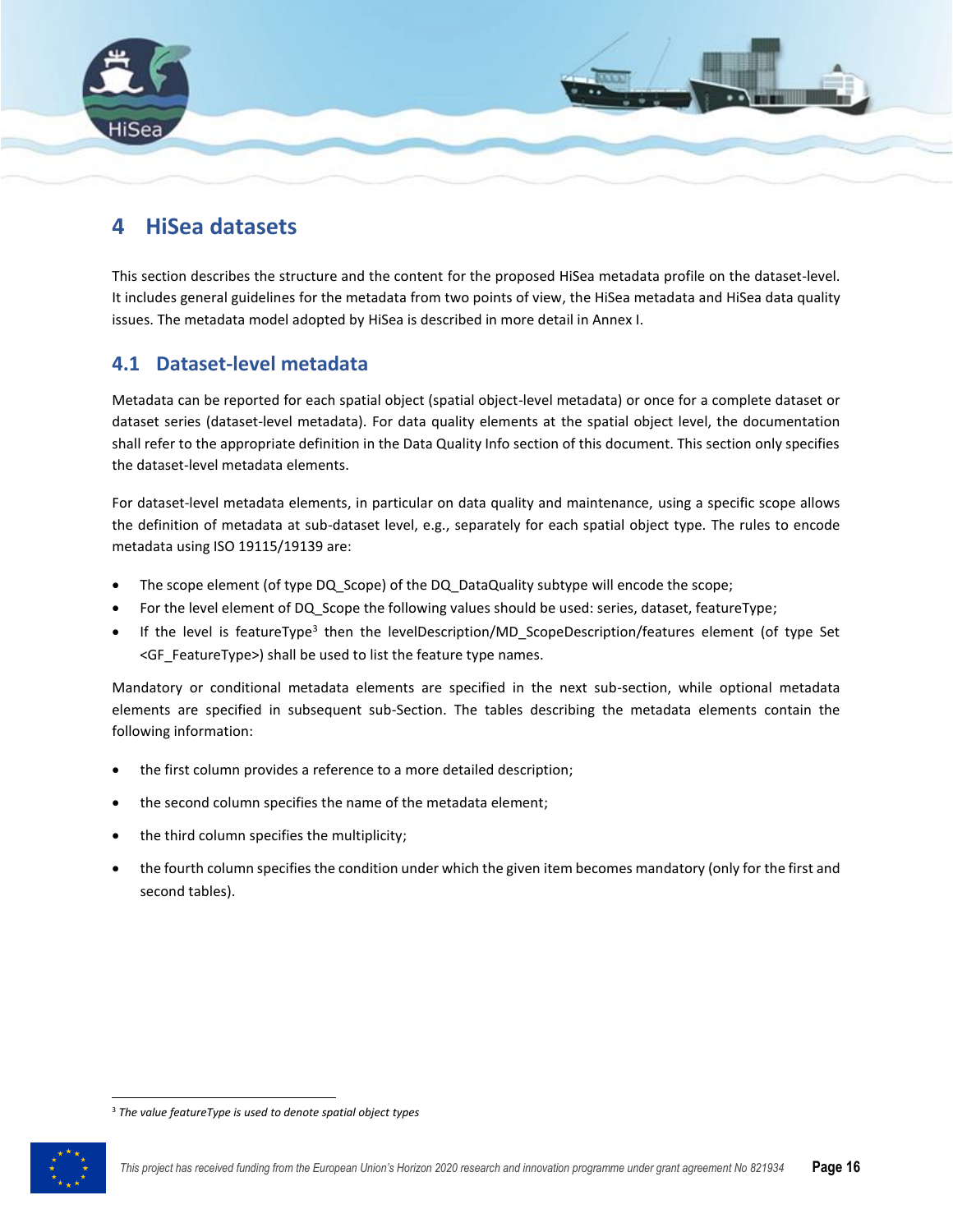

#### <span id="page-16-0"></span>4.2 Data format standards

#### <span id="page-16-1"></span>**4.2.1 Ocean Data View data model and netCDF Format**

As part of the HiSea services, data sets will be accessible via download services. Delivery of data to users requires common data transport formats, which interact with other standards [\(Vocabularies,](https://www.seadatanet.org/Standards/Common-Vocabularies) [data](https://www.seadatanet.org/Standards/Data-Quality-Control) quality control). The SeaDataNet project decided that Ocean Data View (ODV) and NetCDF format are mandatory.

The CF metadata conventions (http://cf-pcmdi.llnl.gov/) promotes the processing and sharing of files created with the NetCDF API. The conventions define metadata that provides a definitive description of what the data in each variable represents and the spatial and temporal properties of the data. This option enables users of data from different sources to decide which quantities are comparable and facilitates building applications with powerful extraction, re-gridding, and display capabilities.

The standard is both mature and well-supported by formal governance for its further development. The documentation of this standard is available on a PDF manual accessible from a link from the CF metadata homepage (http://cf-pcmdi.llnl.gov/). Note that CF is a developing standard, and consequently, access via the website rather than through a direct URL to the document will ensure access to the latest version. The version used in this document was version 1.6 of the conventions dated 5 December 2011.

The approach taken with the development of the SeaDataNet profile based on CF 1.6 was to classify data based on feature types and produce a SeaDataNet specification for storage of each of the following:

- *Point time series, such as current-meter or sea level data, have row\_groups made up of measurements from a given instrument at different times. The metadata date and time is the time when the first measurement occurred. The primary variable is time (UT) encoded either as:*
	- o *A real number, representing the Chronological Julian Date, defined as the time elapsed in days from 00:00 on January 1st, 4713 BC. When choosing this option, the column must have the heading 'Chronological Julian Date [days].'*
	- o *A string containing the UT date and time to sub-second precision corresponding to ISO8601 syntax (YYYY-MM-DDThh:mm:ss.sss) for example 2009-02-12T11:21:10.325. When choosing this option, the column must have the heading 'time\_ISO8601'. If the time is not known to sub-second precision, then use the ISO8601 form appropriate to the known accuracy. For example, a timestamp to the accuracy of one hour is 2009-02- 12T11:00. A timestamp to a precision of a day is 2009-02-12.*

*Rows within the row\_group are ordered by increasing time. Note that the z co-ordinate (e.g., instrument depth), essential for many types of time series data, needs to be stored as a data variable and could have the same value throughout the row\_group.*

• *Profile data, such as CTD or bottle data, have row\_groups made up of measurements at different depths. The metadata date and time use the time when the profile measurement started. The primary variable is the 'z co-*

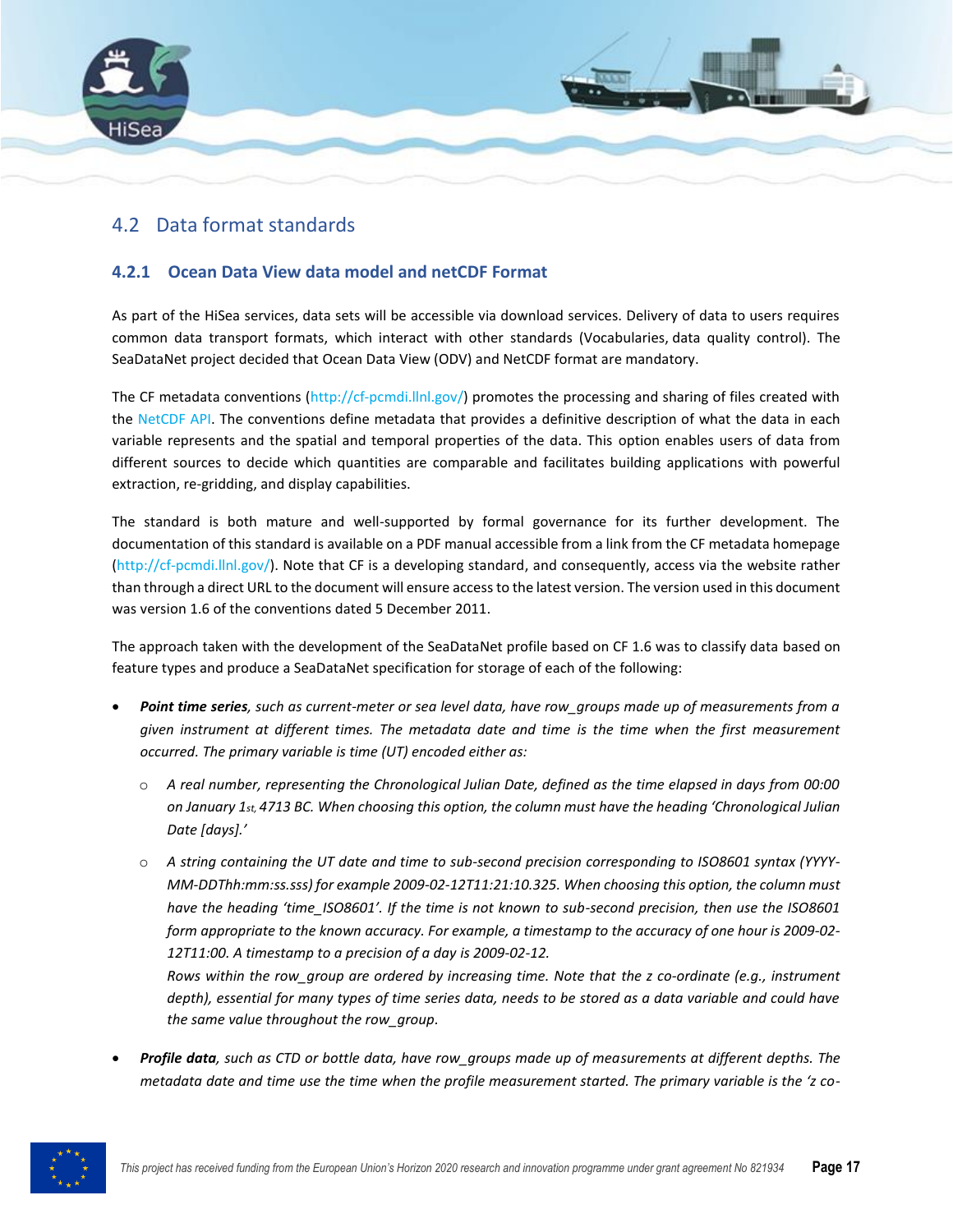

*ordinate,' which for SeaDataNet is either depth in meters or pressure in decibars. Rows within the row\_group are ordered by increasing depth.*

- *Trajectories, such as underway data, have row\_groups made up of a single measurement, making the metadata time and positions the Spatio-temporal co-ordinate channels. The primary variable is the 'z co-ordinate,' which for SeaDataNet is standardized as depth in meters. Rows within the row\_group are ordered by increasing time;*
- *TimeSeriesProfile (x, y, z fixed; t variable), but some variables can have measures at different depths at the same time var=f(t, z). The specification given is for storage of time series profiles such as moored ADCP.*
- *TrajectoryProfile (x, y, z, t all variable), but some variables can have measures at different depths at the same time var=f(t, z). The specification given is for storage of trajectory profiles such as shipborne ADCP.*

The specification was then developed through discussions on a collaborative e-mail list involving participants in SeaDataNet, MyOcean, USNODC, NCAR, and AODN. The working objective focussed on producing profiles with the following properties:

- *CF 1.6 conformant;*
- *Have maximum interoperability with CF 1.6 implementations in use by MyOcean (OceanSITES conventions), USNODC (USNODC NetCDF templates) and two contributors to AODN (IMOS and METOC);*
- *Include storage for all labels, metadata, and standardized semantic mark-up included in the SeaDataNet ODV format files for the equivalent feature type.*

A significant list discussion focussed on the version of NetCDF should be used for SeaDataNet. NetCDF 4 was selected as the best option wherever possible, but NetCDF 3, although strongly discouraged, should not be forbidden.

On ANNEX II some examples of the structure of these files are presented.

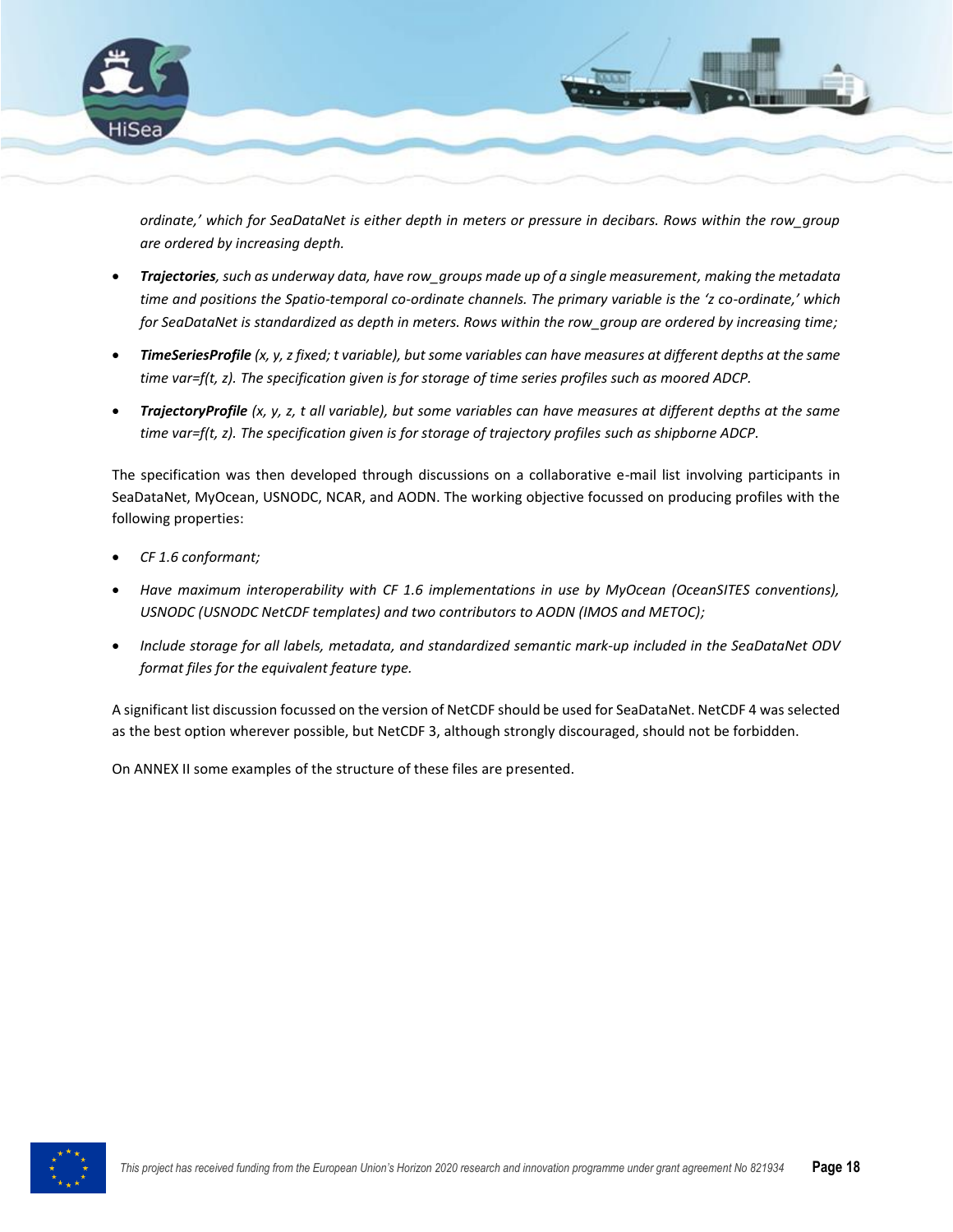

# <span id="page-18-0"></span>**5 Data privacy policy**

#### <span id="page-18-1"></span>5.1 General principles

The basic principles regulated by the data protection that aply to Hisea are:

- HiSea only holds the necessary personal data to offer services provided by its platform.
- Data is only used for the purposes described in the Data Protection Register Form and the Informed Consent Form.
- Personal data is only stored for as long as necessary. Once data are no longer needed, it will be deleted from HiSea records by the HiSea platform Administrator (namely, the CLS Chief Technical Officer (CTO) / IT platform manager). More specifically, in case a specified period (one year) is passed without the entry of an end-user in the platform, CLS will alert him through a standardized electronic message on the destruction of personal data.
- ✓ Personal data storage will be secured to ensure that data are not accessible to unwanted third parties and is protected against disaster and risk.
- ✓ HiSea will regularly email website news and information updates only to those end-users and customers who have specifically subscribed to our email service. All subscription emails sent by the HiSea platform will contain clear information on how to unsubscribe from our email service.
- $\checkmark$  In any event, no personal data will be shared with any third party for direct marketing. HiSea will never sell, rent, or exchange mailing lists of personal data.
- $\checkmark$  All HiSea partners shall comply with the data protection and privacy laws applicable in their country of origin, including their national laws applicable to exporting data into the EU.
- ✓ HiSea partners from non-EU countries have provided signed declarations that they will meet all relevant H2020 ethical standards and regulations. Exporting personal data from the EU to non-EU countries must comply with the applicable EU rules on cross-border transfer of personal data.
- In accordance with the Privacy and Electronic Communications (EC Directive) Regulations 2003, HiSea will never send bulk unsolicited emails, (popularly known as Spams) to any email addresses.
- ✓ HiSea may send emails to existing end-users and customers or prospective end-users and customers having enquired or registered in HiSea platform, regarding products or services directly provided by HiSea platform.
- All emails sent by HiSea will be clearly marked as originating from this platform. All such emails will also include clear instructions on how to unsubscribe from HiSea email services. Such instructions will either include a link to a page to unsubscribe or a valid email address to which the user should reply, with "unsubscribe" as the email subject heading.

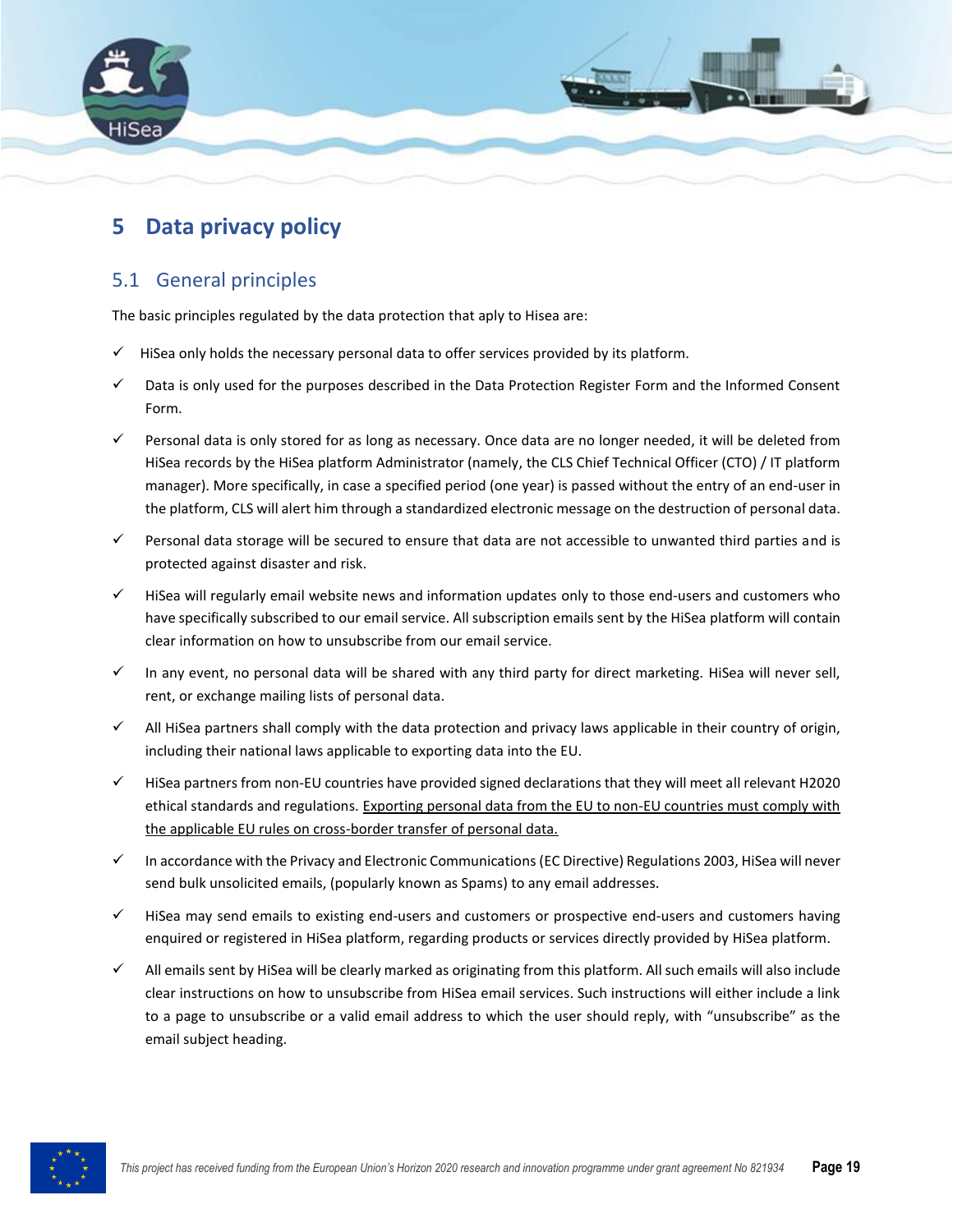

#### <span id="page-19-0"></span>5.2 Use of Cookies

Cookies are small text files placed on your computer by websites that you visit. They are commonly used to make websites work, or work more efficiently, as well as providing information to the owner of the site.

HiSea platform may generate cookies to work more efficiently. These will enhance features such as platform search and optimized page loading.

HiSea may use Google Analytics to collect quantitative information on the platform's performance and end-users' interaction with the platform. HiSea will use this information to improve the service and experience offered by the platform. The use of Social Media buttons on some of the pages links to third party websites and services, like Facebook and Twitter also creates cookies. These services use cookies when clicking the button. Privacy policies will be available for all these services, and users should be able to read them to be informed on how their information is used, and how they can opt-out, should they wish to do so.

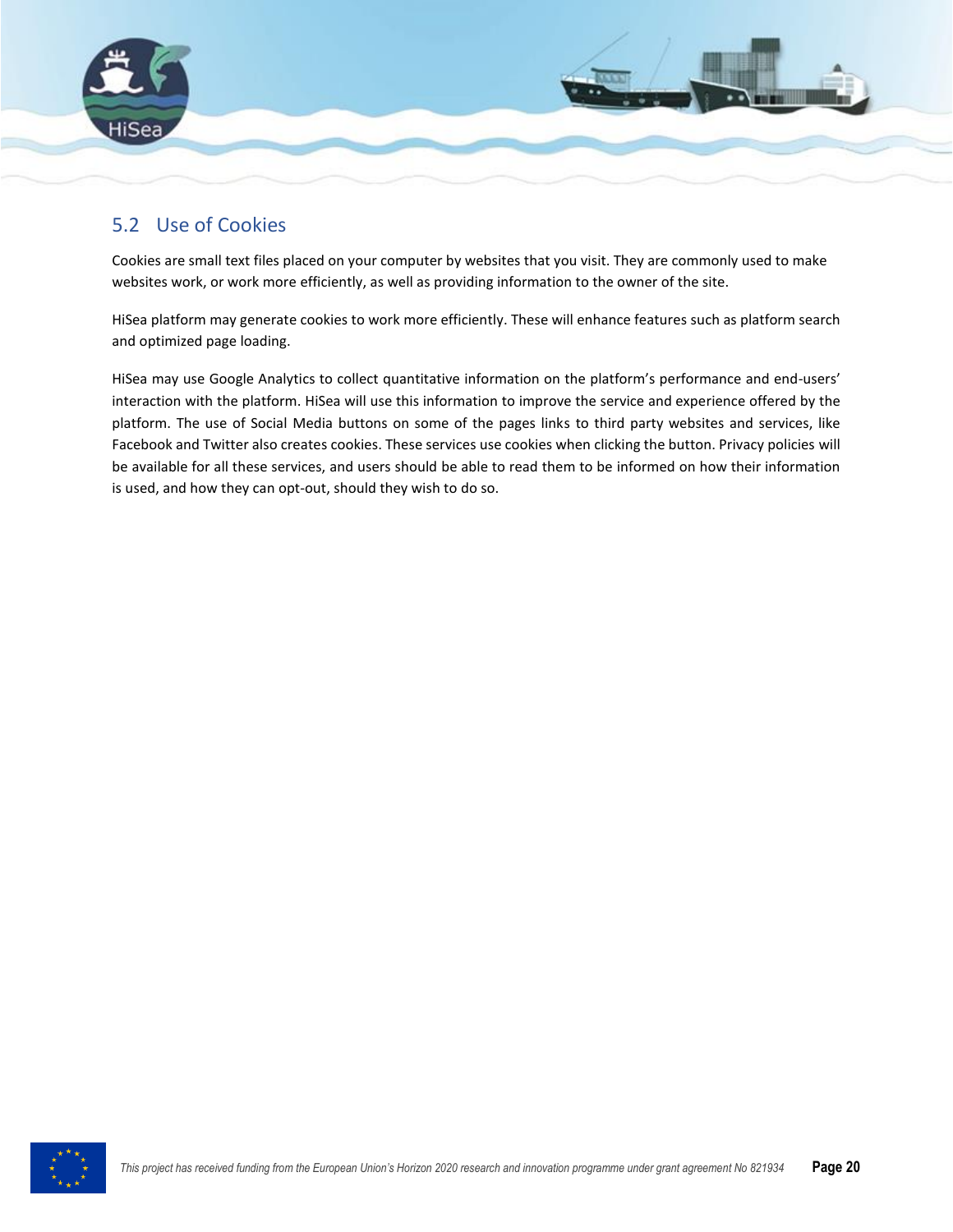

### <span id="page-20-0"></span>**6 References**

AtlantOS, 2016, *Data Management Handbook*

Carval Thierry, 2016, *Catalogue of data and platforms at Network GDAC level, including the example of Copernicus In Situ TAC*. IMN/IDM/ISI/FM/16-024. <http://doi.org/10.13155/45063>

Columbus Project, 2017, *Use and sharing of marine observations and data by industry*

Commission Regulation (EC) No 1205/2008 of 3 December 2008 implementing Directive 2007/2/EC of the European Parliament and of the Council as regards metadata

Corrigendum to Commission Regulation (EC) No 1205/2008 of 3 December 2008 implementing Directive 2007/2/EC of the European Parliament and of the Council as regards metadata

Directive 2007/2/EC of the European Parliament and of the Council of 14 March 2007 establishing an Infrastructure for Spatial Information in the European Community (INSPIRE)

Draft Commission Regulation (EU) No/... of [L] Implementing Directive 2007/2/EC of the European Parliament and of the Council as regards interoperability of spatial s and services

EN ISO 19113:2002 Geographic information – Quality principles

EN ISO 19114:2003/Corr. 1 :2005 Geographic information – Quality evaluation procedures

EN ISO 19115:2003/19115-1 :2014: Geographic information – Metadata

EN ISO 19115:2003/Cor. 1:2006

EN ISO 19108: Geographic information – Temporal schema

EN ISO 19108:2002/Cor. 1:2006

EN ISO 19119:2005/19119 :2016: Geographic information - Services

EN ISO 8601:2004 Data elements and interchange formats – Information exchange – Representation of dates and times

INSPIRE DS-D2.3, Definition of Annex Themes and Scope, v3.0,

INSPIRE DS-D2.5, Generic Conceptual Model, v3.4,

INSPIRE DS-D2.6, Methodology for the development of data specifications, v3.0,

INSPIRE DS-D2.7, Guidelines for the encoding of spatial data, v3.1,

INSPIRE DS-D2.8.I.7, INSPIRE Data Specifications on Transport Networks – Guidelines, v3.0

INSPIRE DS-D2.8.I.8, INSPIRE Data Specifications on Hydrography – Guidelines, v3.0

INSPIRE DS-D2.8.I.9, INSPIRE Data Specifications on Protected Sites – Guidelines, v3.0

INSPIRE Metadata Implementing Rules: Technical Guidelines based on EN ISO 19115 and EN ISO 19119, v. 1.1

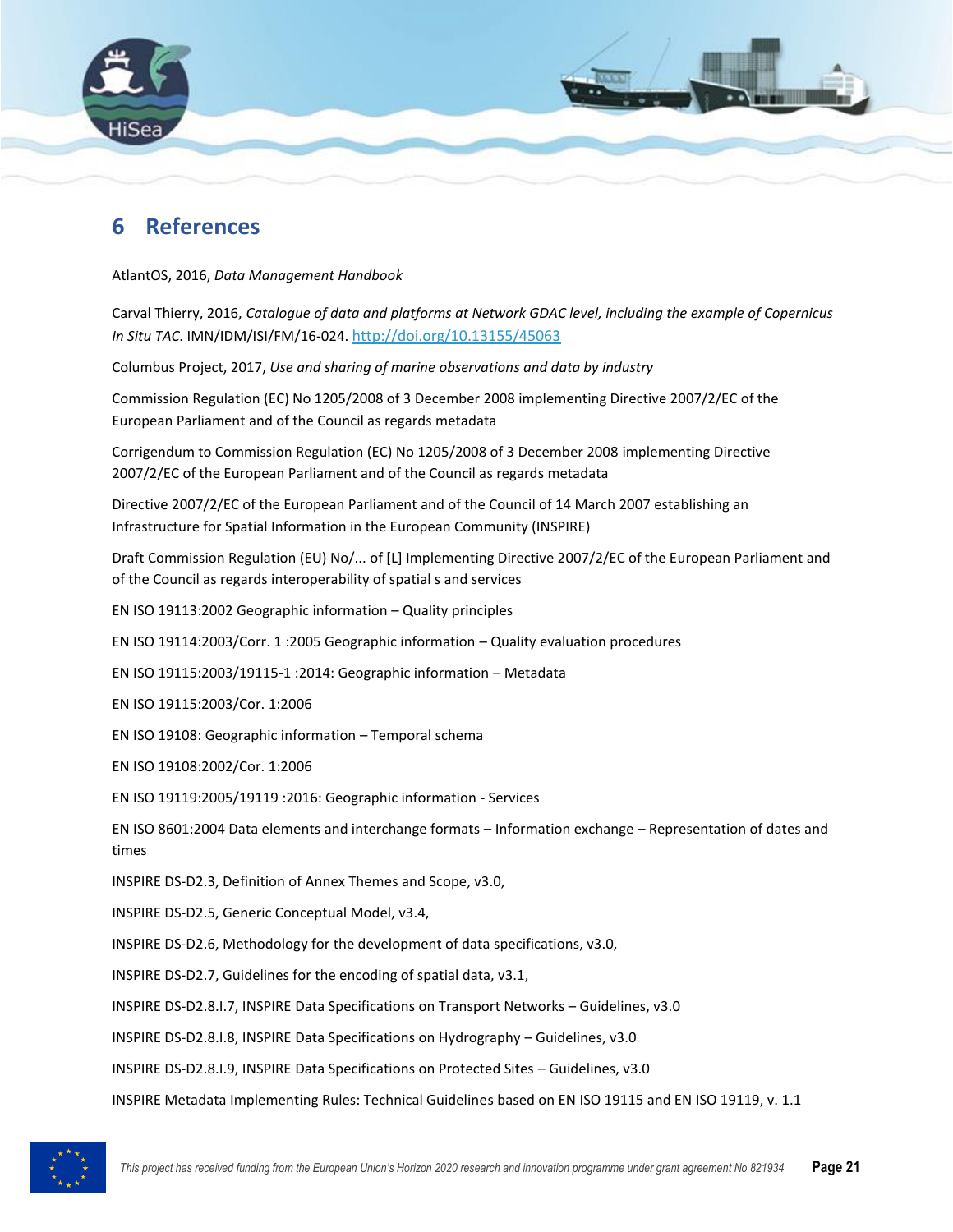

ISO/TS 19138:2006 Geographic information – Data quality measures ISO/TS 191139:2007 Geographic information – Metadata – XML Schema Implementation SeaDataNet, 2010, *Data Quality Control Procedures* SeaDataNet, 2017, *Data File Formats: ODV, Medatlas, netCDF. Deliverable D8.5*

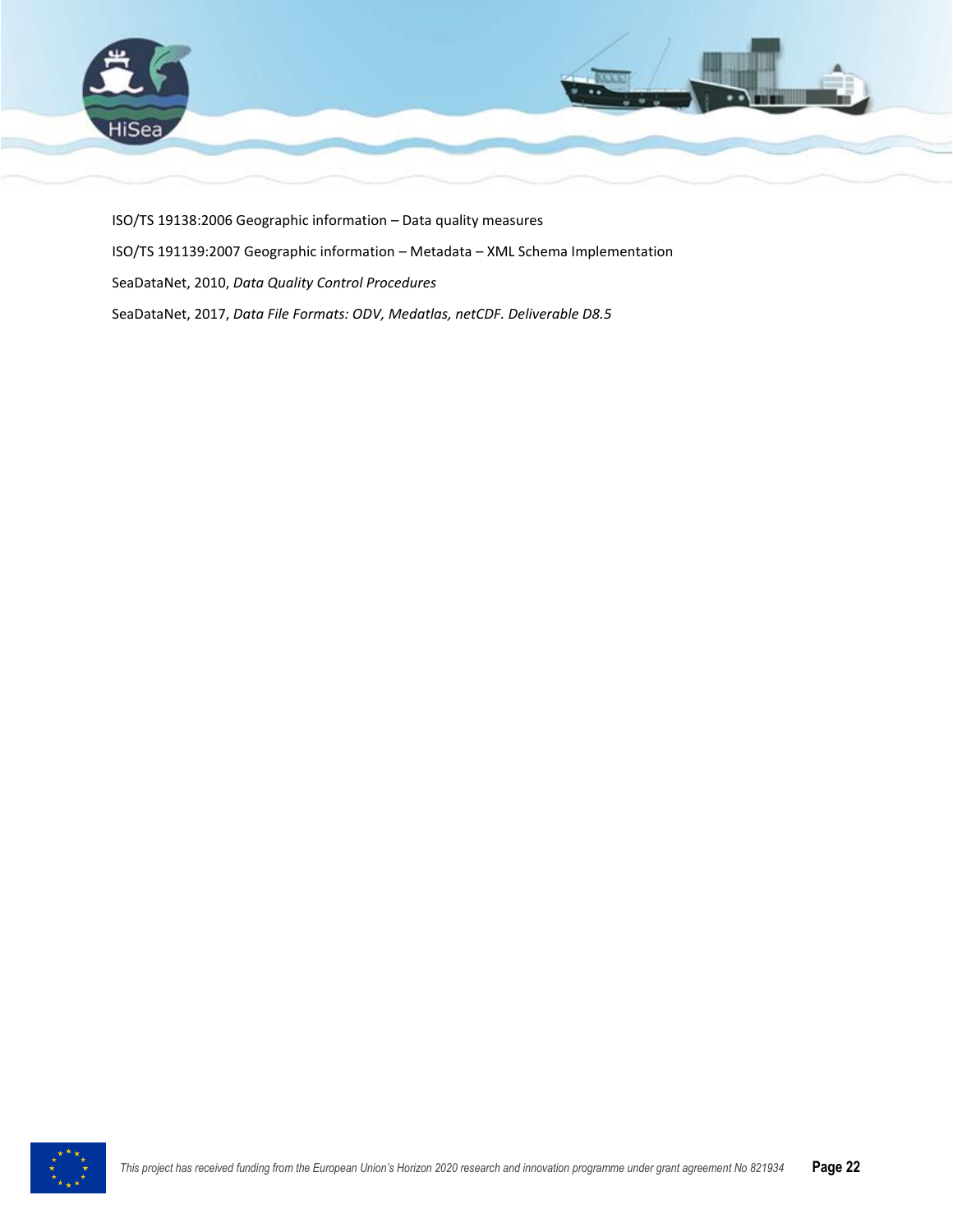

# <span id="page-22-0"></span>**ANNEX I: Inspire mandatory and optional metadata elements**

The metadata describing a spatial dataset or a spatial dataset series shall comprise the metadata elements required by Commission Regulation No 1205/2008/EC (implementing Directive 2007/2/EC of the European Parliament and of the Council as regards metadata) for spatial datasets and spatial dataset series (*cf. [Table 1](#page-22-1)*) as well as the HiSea specific mandatory metadata elements specified in [Table](#page-23-0) 2 and optionally elements specified in **Error! Reference source not found.**.

| Metadata                            |                                  |                         |                                                                                                                   |
|-------------------------------------|----------------------------------|-------------------------|-------------------------------------------------------------------------------------------------------------------|
| <b>Regulation</b><br><b>Section</b> | Metadata element                 | <b>Multiplicit</b><br>y | Condition                                                                                                         |
| 1.1                                 | Resource title                   | $\mathbf{1}$            |                                                                                                                   |
| 1.2                                 | Resource abstract                | $\mathbf{1}$            |                                                                                                                   |
| 1.3                                 | Resource type                    | $\mathbf{1}$            |                                                                                                                   |
| 1.4                                 | Resource locator                 | $0.$ *                  | Mandatory if a URL is available to obtain more<br>information on the resource, and/or access related<br>services. |
| 1.5                                 | Unique resource identifier       | $1.7*$                  |                                                                                                                   |
| 1.7                                 | Resource language                | $0.$ *                  | Mandatory if the resource includes textual<br>information.                                                        |
| 2.1                                 | Topic category                   | $1*$                    |                                                                                                                   |
| 3                                   | Keyword                          | $1*$                    |                                                                                                                   |
| 4.1                                 | Geographic bounding box          | $1.$ *                  |                                                                                                                   |
| 5                                   | Temporal reference               | $1*$                    |                                                                                                                   |
| 6.1                                 | Lineage                          | $\mathbf{1}$            |                                                                                                                   |
| 6.2                                 | Spatial resolution               | $0.$ *                  | Mandatory for datasets and dataset series if an<br>equivalent scale or a resolution distance can be<br>specified. |
| $\overline{7}$                      | Conformity                       | $1.1*$                  |                                                                                                                   |
| 8.1                                 | Conditions for access and<br>use | $1*$                    |                                                                                                                   |
| 8.2                                 | Limitations on public access     | $1*$                    |                                                                                                                   |
| 9                                   | Responsible organisation         | $1.$ *                  |                                                                                                                   |
| 10.1                                | Metadata point of contact        | $1.$ *                  |                                                                                                                   |
| 10.2                                | Metadata date                    | $\mathbf{1}$            |                                                                                                                   |

<span id="page-22-1"></span>*Table 1: Metadata for spatial datasets and spatial dataset series specified in the INSPIRE Metadata Regulation [REGULATION 1205/2008/EC]*

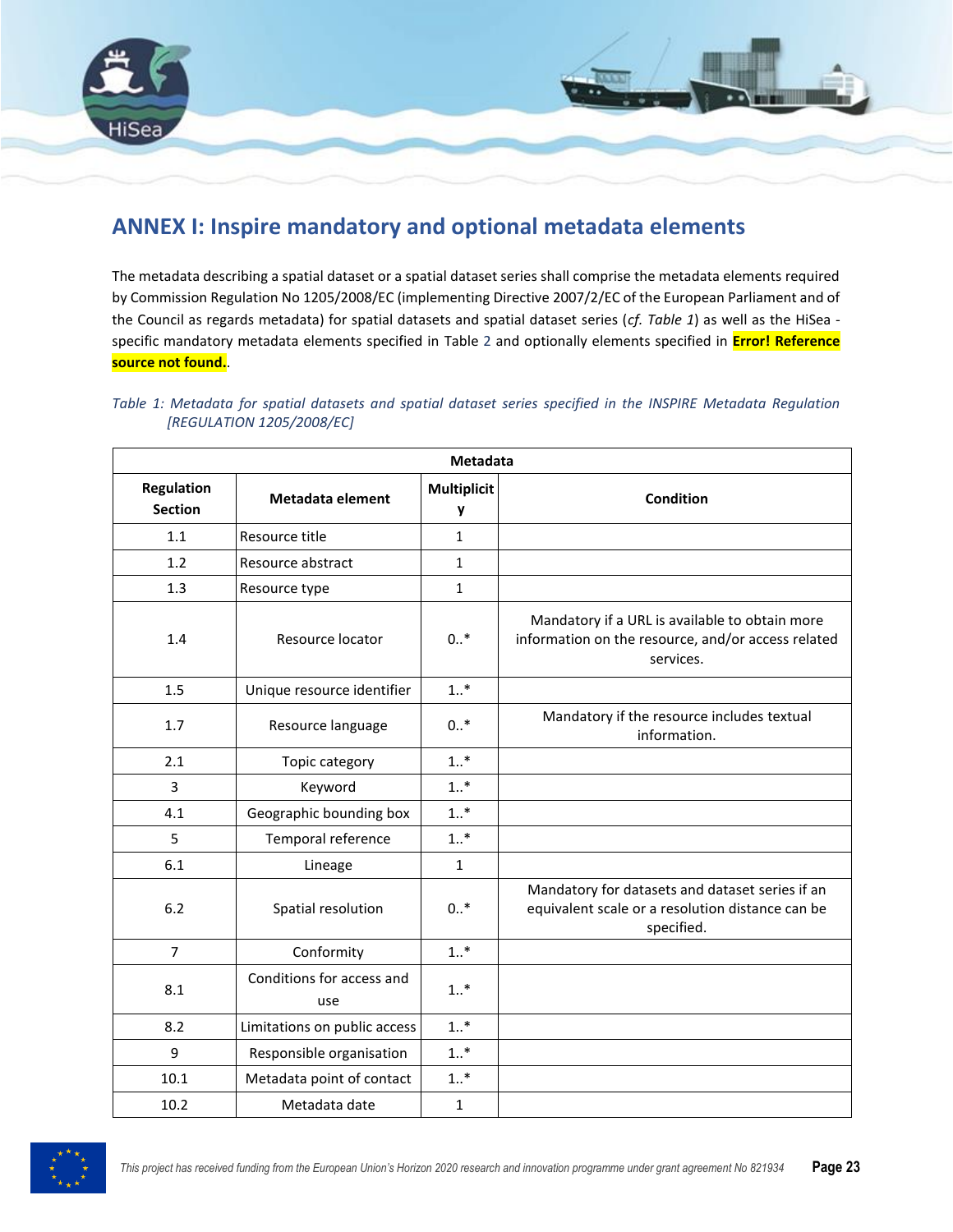

| Table 2: Mandatory and conditional theme-specific metadata for the HiSea metadata profile |  |
|-------------------------------------------------------------------------------------------|--|
|-------------------------------------------------------------------------------------------|--|

<span id="page-23-0"></span>

| HiSea metadata<br>profile Section | Metadata element            | <b>Multiplicity</b> | Condition                                                                     |
|-----------------------------------|-----------------------------|---------------------|-------------------------------------------------------------------------------|
|                                   | Coordinate reference system |                     |                                                                               |
| 2                                 | Encoding                    | $1_{}$ *            |                                                                               |
| 3                                 | <b>Character Encoding</b>   | $0.$ *              | Mandatory, if a non-XML-based encoding is<br>used that does not support UTF-8 |
| 4                                 | Source title                | 01                  | Mandatory, if a source title can be specified                                 |
|                                   | Source date of mapping      | $0.$ *              | Mandatory, if source date of mapping can be<br>specified                      |

#### **Coordinate Reference System**

| Metadata element name          | <b>Coordinate Reference System</b>                                                                                                                                                                                                                                                                                                                                                                                  |  |
|--------------------------------|---------------------------------------------------------------------------------------------------------------------------------------------------------------------------------------------------------------------------------------------------------------------------------------------------------------------------------------------------------------------------------------------------------------------|--|
| Definition                     | Description of the horizontal coordinate reference system used in the dataset.                                                                                                                                                                                                                                                                                                                                      |  |
| ISO 19115 number and name      | 13. referenceSystemInfo                                                                                                                                                                                                                                                                                                                                                                                             |  |
| ISO/TS 19139 path              | referenceSystemInfo                                                                                                                                                                                                                                                                                                                                                                                                 |  |
| INSPIRE obligation / condition | mandatory                                                                                                                                                                                                                                                                                                                                                                                                           |  |
| <b>INSPIRE multiplicity</b>    | 1                                                                                                                                                                                                                                                                                                                                                                                                                   |  |
| Data type (and ISO 19115 no.)  | 189. MD CRS                                                                                                                                                                                                                                                                                                                                                                                                         |  |
| Domain                         | Either the referenceSystemIdentifier (RS_Identifier) or the projection<br>(RS Identifier), ellipsoid (RS Identifier) and datum (RS Identifier) properties<br>shall be provided.                                                                                                                                                                                                                                     |  |
| Implementing instructions      |                                                                                                                                                                                                                                                                                                                                                                                                                     |  |
| Example                        | referenceSystemIdentifier:<br>code: ETRS 89<br>codeSpace: INSPIRE RS registry                                                                                                                                                                                                                                                                                                                                       |  |
| <b>Example XML encoding</b>    | <gmd:md <br="" metadata=""><gmd:referencesysteminfo><br/><gmd:md referencesystem=""><br/><gmd:referencesystemidentifier><br/><gmd:rs identifier=""><br/><gmd:code><br/><gco:characterstring>3035</gco:characterstring><br/></gmd:code><br/><gmd:codespace><br/><gco:characterstring>EPSG</gco:characterstring></gmd:codespace></gmd:rs></gmd:referencesystemidentifier></gmd:md></gmd:referencesysteminfo></gmd:md> |  |

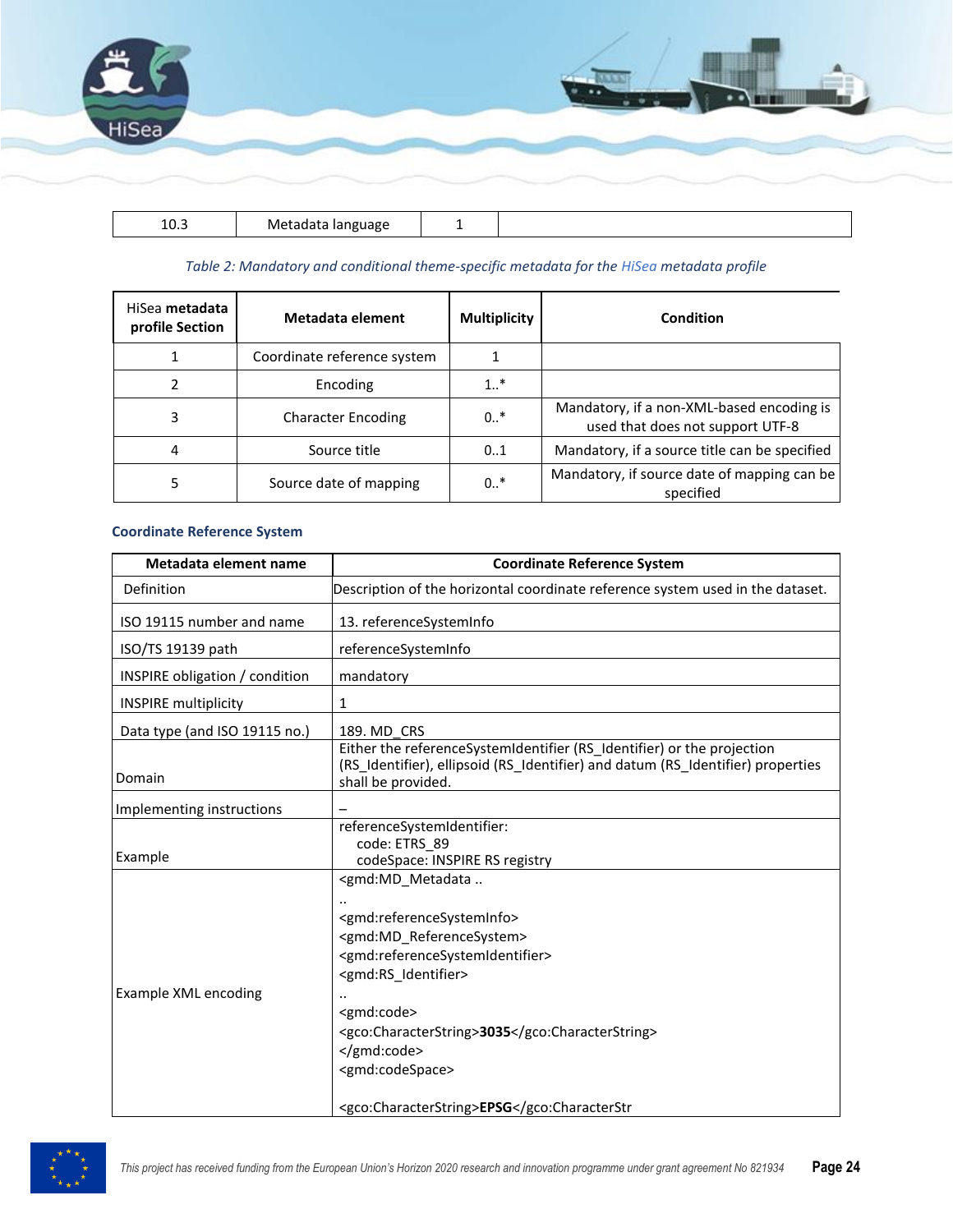

|         | ing>                                                                         |
|---------|------------------------------------------------------------------------------|
|         |                                                                              |
|         | $\cdot$ .                                                                    |
|         |                                                                              |
|         |                                                                              |
|         |                                                                              |
|         |                                                                              |
|         |                                                                              |
|         |                                                                              |
|         | To ensure unified approach of the codes across the whole Europe, we          |
| Comment | recommend an approach that uses standardize EPSG codes for the expression    |
|         | of the reference system (like 4326 stands for the coordinate system WGS84 or |
|         | 3035 for ETRS89).                                                            |

#### **Encoding**

| Metadata element name          | <b>Encoding</b>                                                                                                                                                                                                                                                                                                                                                                                |
|--------------------------------|------------------------------------------------------------------------------------------------------------------------------------------------------------------------------------------------------------------------------------------------------------------------------------------------------------------------------------------------------------------------------------------------|
| Definition                     | Description of the computer language construct that specifies the<br>representation of data objects in a record, file, message, storage device or<br>transmission channel.                                                                                                                                                                                                                     |
| ISO 19115 number and name      | 271. distributionFormat                                                                                                                                                                                                                                                                                                                                                                        |
| ISO/TS 19139 path              | distributionInfo/MD_Distribution/distributionFormat                                                                                                                                                                                                                                                                                                                                            |
| INSPIRE obligation / condition | mandatory                                                                                                                                                                                                                                                                                                                                                                                      |
| <b>INSPIRE multiplicity</b>    | $1.1*$                                                                                                                                                                                                                                                                                                                                                                                         |
| Data type (and ISO 19115 no.)  | 284. MD Format                                                                                                                                                                                                                                                                                                                                                                                 |
| Domain                         | The following property values shall be used for default and alternative<br>encodings specific and developed in the HISEA project:<br>Default Encoding<br>name: HISEA<br>version: version 3.0; GML, version 3.2.1                                                                                                                                                                               |
| Implementing instructions      |                                                                                                                                                                                                                                                                                                                                                                                                |
| Example                        | name: HISEA<br>version: version 3.0, GML, version 3.2.1                                                                                                                                                                                                                                                                                                                                        |
| Example XML encoding           | <gmd:md <br="" metadata=""><gmd:distributioninfo><br/><gmd:md distribution=""><br/><gmd:distributionformat><br/><gmd:md format=""><br/><gmd:name><br/><gco:characterstring>GML</gco:characterstring><br/></gmd:name><br/><gmd:version><br/><gco:characterstring>3.2.1</gco:characterstring><br/></gmd:version><br/></gmd:md></gmd:distributionformat></gmd:md></gmd:distributioninfo></gmd:md> |

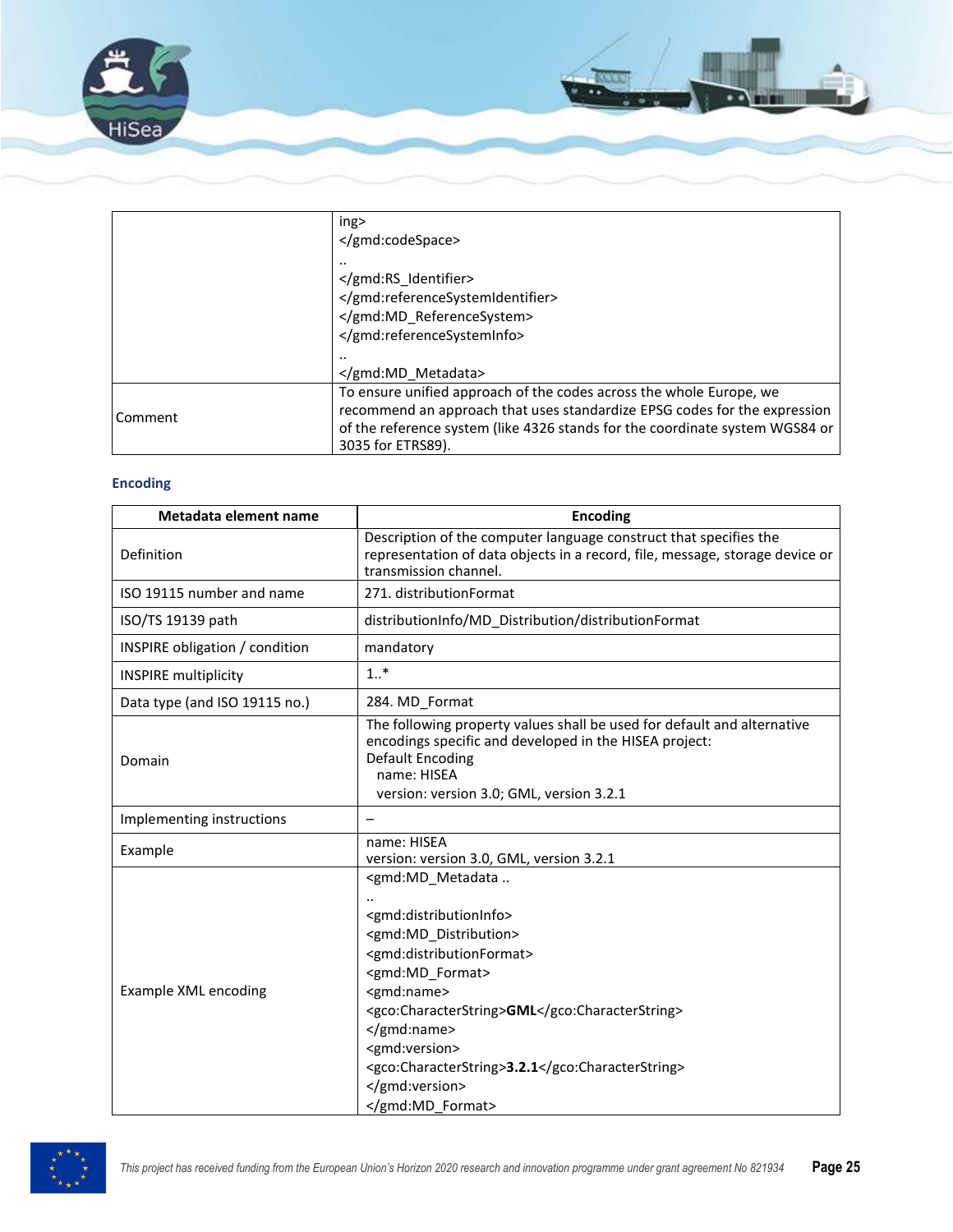

|         | $\cdot$ .<br><br><br> |
|---------|-----------------------|
|         | $\cdot$ .<br>         |
| Comment |                       |

#### **Character Encoding**

| Metadata element name          | <b>Character Encoding</b>                                                                                                                                                                                                                                                                                                                                                                                      |
|--------------------------------|----------------------------------------------------------------------------------------------------------------------------------------------------------------------------------------------------------------------------------------------------------------------------------------------------------------------------------------------------------------------------------------------------------------|
| Definition                     | Full name of the character coding standard used for the dataset                                                                                                                                                                                                                                                                                                                                                |
| ISO 19115 number and name      | 4. characterSet                                                                                                                                                                                                                                                                                                                                                                                                |
| ISO/TS 19139 path              | identificationInfo/*/characterSet                                                                                                                                                                                                                                                                                                                                                                              |
| INSPIRE obligation / condition | Mandatory, if a non-XML-based encoding is used that does not support<br>UTF-8                                                                                                                                                                                                                                                                                                                                  |
| <b>INSPIRE multiplicity</b>    | $0.$ *                                                                                                                                                                                                                                                                                                                                                                                                         |
| Data type (and ISO 19115 no.)  | 40. MD_CharacterSetCode                                                                                                                                                                                                                                                                                                                                                                                        |
| Domain                         | Codelist (See B.5.10 of ISO 19115)                                                                                                                                                                                                                                                                                                                                                                             |
| Implementing instructions      | $\overline{\phantom{0}}$                                                                                                                                                                                                                                                                                                                                                                                       |
| Example                        |                                                                                                                                                                                                                                                                                                                                                                                                                |
| Example XML encoding           | <gmd:md_metadata<br><gmd:identificationinfo><br/><gmd:characterset><br/><gmd:md_charactersetcode<br>codeList="http://standards.iso.org/ittf/PubliclyAvailableStandards/ISO_1<br/>9139_Schemas/resources/Codelist/ML_gmxCodelists.xml#MD_Classificati<br/>onCode"<br/>codeListValue="utf8"&gt;utf8<br/></gmd:md_charactersetcode<br></gmd:characterset><br/></gmd:identificationinfo><br/></gmd:md_metadata<br> |
| Comment                        |                                                                                                                                                                                                                                                                                                                                                                                                                |

#### **Source title**

| Metadata element name | Source title |
|-----------------------|--------------|
|-----------------------|--------------|

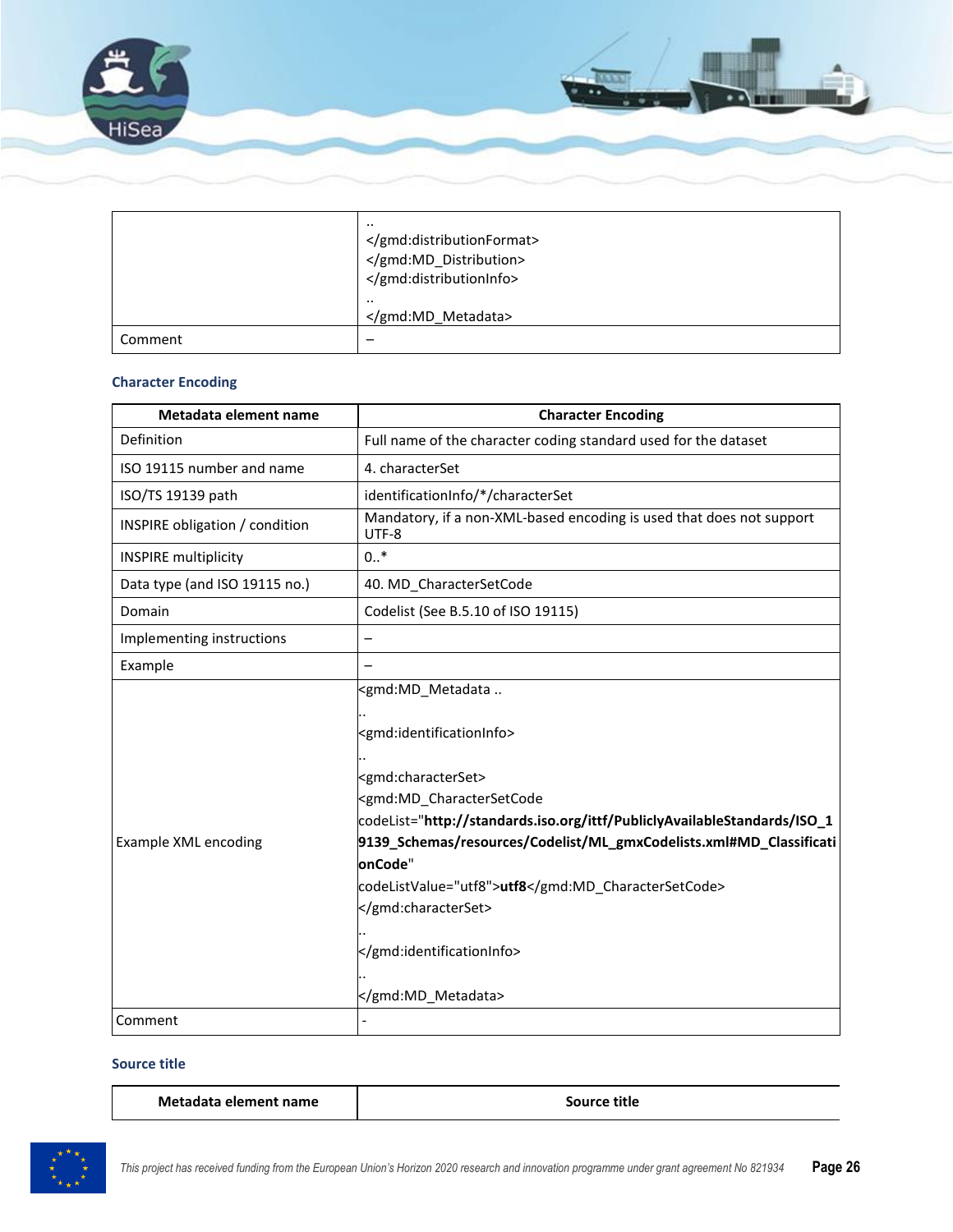

| ISO 19115 number and name<br>360. title<br>dataQualityInfo/*/lineage/*/source/*/sourceCitation/*/title<br>ISO/TS 19139 path<br>INSPIRE obligation / condition<br>01<br>Mandatory, if a source title can be specified.<br><b>INSPIRE multiplicity</b><br>96. sourceCitation<br>Data type (and ISO 19115 no.)<br>Domain<br>Free text<br>Full name of the source dataset without an expression of the scale $-$ a<br>Implementing instructions<br>scale (in a form of a denominator) should be expressed in section 4.2.4.<br>Example<br>Map of pedogenetic associations, HISEA Dataset<br><gmd:md <br="" metadata=""><gmd:dataqualityinfo><br/><gmd:lineage><br/><gmd:ll_lineage><br/><gmd:source><br/><gmd:li_source><br/><gmd:sourcecitation><br/><gmd:cl_citation><br/><gmd:title><br/><gco:characterstring>HISEA maritime dataset</gco:characterstring><br/></gmd:title><br/></gmd:cl_citation><br/></gmd:sourcecitation><br/></gmd:li_source><br/></gmd:source><br/><br/></gmd:ll_lineage></gmd:lineage><br/></gmd:dataqualityinfo><br/></gmd:md> | Definition           | Full name by which the input data source of the described dataset is<br>known |
|------------------------------------------------------------------------------------------------------------------------------------------------------------------------------------------------------------------------------------------------------------------------------------------------------------------------------------------------------------------------------------------------------------------------------------------------------------------------------------------------------------------------------------------------------------------------------------------------------------------------------------------------------------------------------------------------------------------------------------------------------------------------------------------------------------------------------------------------------------------------------------------------------------------------------------------------------------------------------------------------------------------------------------------------------|----------------------|-------------------------------------------------------------------------------|
|                                                                                                                                                                                                                                                                                                                                                                                                                                                                                                                                                                                                                                                                                                                                                                                                                                                                                                                                                                                                                                                      |                      |                                                                               |
|                                                                                                                                                                                                                                                                                                                                                                                                                                                                                                                                                                                                                                                                                                                                                                                                                                                                                                                                                                                                                                                      |                      |                                                                               |
|                                                                                                                                                                                                                                                                                                                                                                                                                                                                                                                                                                                                                                                                                                                                                                                                                                                                                                                                                                                                                                                      |                      |                                                                               |
|                                                                                                                                                                                                                                                                                                                                                                                                                                                                                                                                                                                                                                                                                                                                                                                                                                                                                                                                                                                                                                                      |                      |                                                                               |
|                                                                                                                                                                                                                                                                                                                                                                                                                                                                                                                                                                                                                                                                                                                                                                                                                                                                                                                                                                                                                                                      |                      |                                                                               |
|                                                                                                                                                                                                                                                                                                                                                                                                                                                                                                                                                                                                                                                                                                                                                                                                                                                                                                                                                                                                                                                      |                      |                                                                               |
|                                                                                                                                                                                                                                                                                                                                                                                                                                                                                                                                                                                                                                                                                                                                                                                                                                                                                                                                                                                                                                                      |                      |                                                                               |
|                                                                                                                                                                                                                                                                                                                                                                                                                                                                                                                                                                                                                                                                                                                                                                                                                                                                                                                                                                                                                                                      |                      |                                                                               |
|                                                                                                                                                                                                                                                                                                                                                                                                                                                                                                                                                                                                                                                                                                                                                                                                                                                                                                                                                                                                                                                      | Example XML encoding |                                                                               |
|                                                                                                                                                                                                                                                                                                                                                                                                                                                                                                                                                                                                                                                                                                                                                                                                                                                                                                                                                                                                                                                      | Comment              |                                                                               |

#### **Source date of mapping**

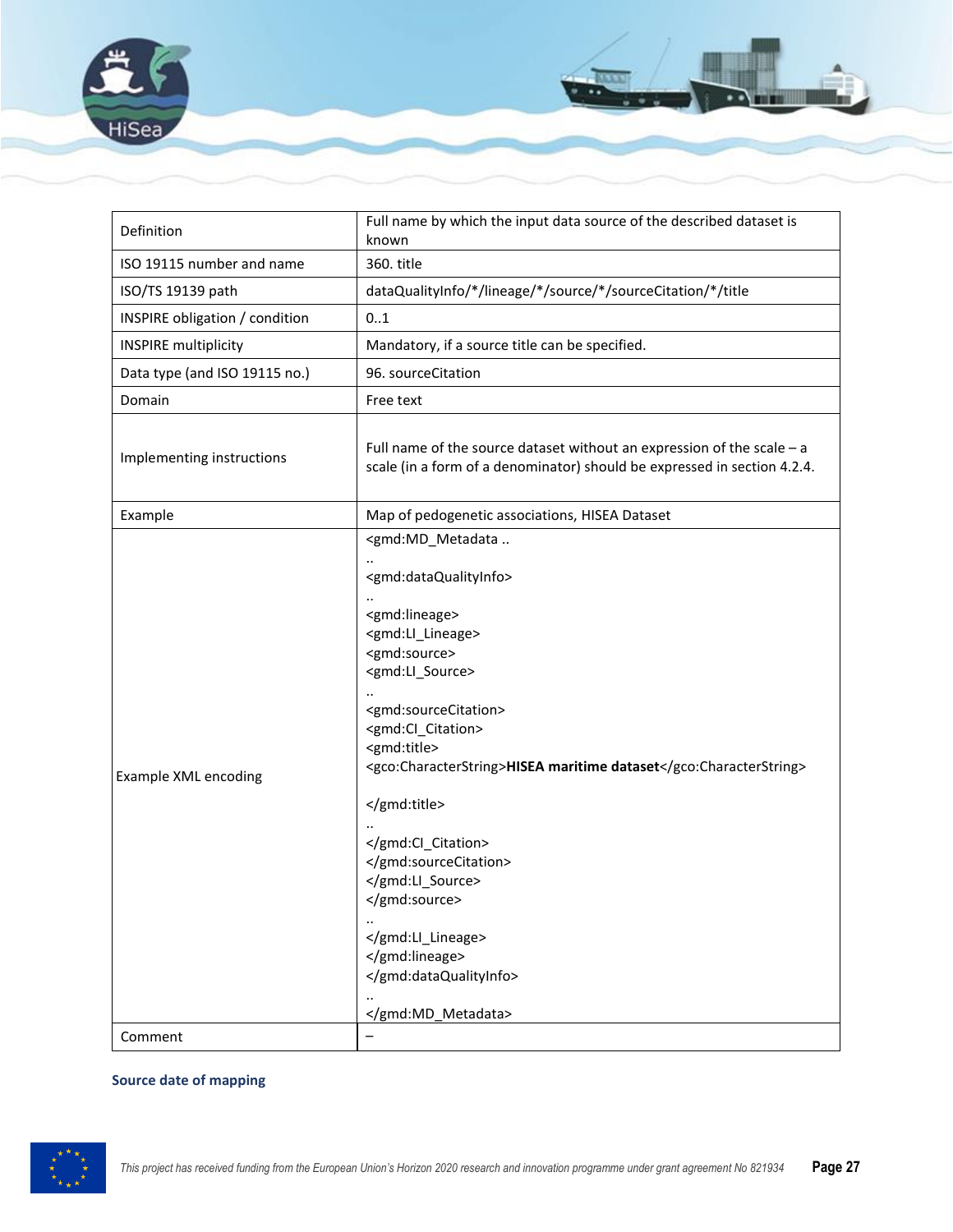

| Metadata element name          | Source date of mapping                                                                                                                                                                                                                                                                                                                                                                                                                                                                                                                                                                                                                                |
|--------------------------------|-------------------------------------------------------------------------------------------------------------------------------------------------------------------------------------------------------------------------------------------------------------------------------------------------------------------------------------------------------------------------------------------------------------------------------------------------------------------------------------------------------------------------------------------------------------------------------------------------------------------------------------------------------|
| Definition                     | Reference date for the input data source of the described dataset.                                                                                                                                                                                                                                                                                                                                                                                                                                                                                                                                                                                    |
| ISO 19115 number and name      | 362. date                                                                                                                                                                                                                                                                                                                                                                                                                                                                                                                                                                                                                                             |
| ISO/TS 19139 path              | dataQualityInfo/*/lineage/*/source/*/sourceCitation/*/date/*/date                                                                                                                                                                                                                                                                                                                                                                                                                                                                                                                                                                                     |
| INSPIRE obligation / condition | Mandatory, if a source date of mapping can be specified                                                                                                                                                                                                                                                                                                                                                                                                                                                                                                                                                                                               |
| <b>INSPIRE multiplicity</b>    | $0.$ *                                                                                                                                                                                                                                                                                                                                                                                                                                                                                                                                                                                                                                                |
| Data type (and ISO 19115 no.)  | 393. CI_Date                                                                                                                                                                                                                                                                                                                                                                                                                                                                                                                                                                                                                                          |
| Domain                         | Described in ISO 19108 and ISO 8601                                                                                                                                                                                                                                                                                                                                                                                                                                                                                                                                                                                                                   |
| Implementing instructions      | This metadata should be filled with these elements:<br>- date (e.g. 2010, 2010-04, 2010-04-09)<br>- dateType (i.e. creation, revision or publication)                                                                                                                                                                                                                                                                                                                                                                                                                                                                                                 |
| Example                        |                                                                                                                                                                                                                                                                                                                                                                                                                                                                                                                                                                                                                                                       |
| Example XML encoding           | <gmd:md_metadata <br=""><gmd:dataqualityinfo><br/><gmd:lineage><br/><gmd:ll lineage=""><br/><gmd:source><br/><gmd:li_source><br/><gmd:sourcecitation><br/><gmd:cl_citation><br/><gmd:date><br/><gmd:cl_date><br/><gmd:date><br/><gco:date>2010-04-09</gco:date><br/></gmd:date><br/><gmd:datetype><br/><gmd:cl_datetypecode<br>codeList="http://www.isotc211.org/2005/resources/codeList.xml#CI_<br/>DateTypeCode" codeListValue="creation" /&gt;</gmd:cl_datetypecode<br></gmd:datetype></gmd:cl_date></gmd:date></gmd:cl_citation></gmd:sourcecitation></gmd:li_source></gmd:source></gmd:ll></gmd:lineage></gmd:dataqualityinfo></gmd:md_metadata> |
|                                | <br><br><br><br><br><br><br>                                                                                                                                                                                                                                                                                                                                                                                                                                                                                                                                                                                                                          |

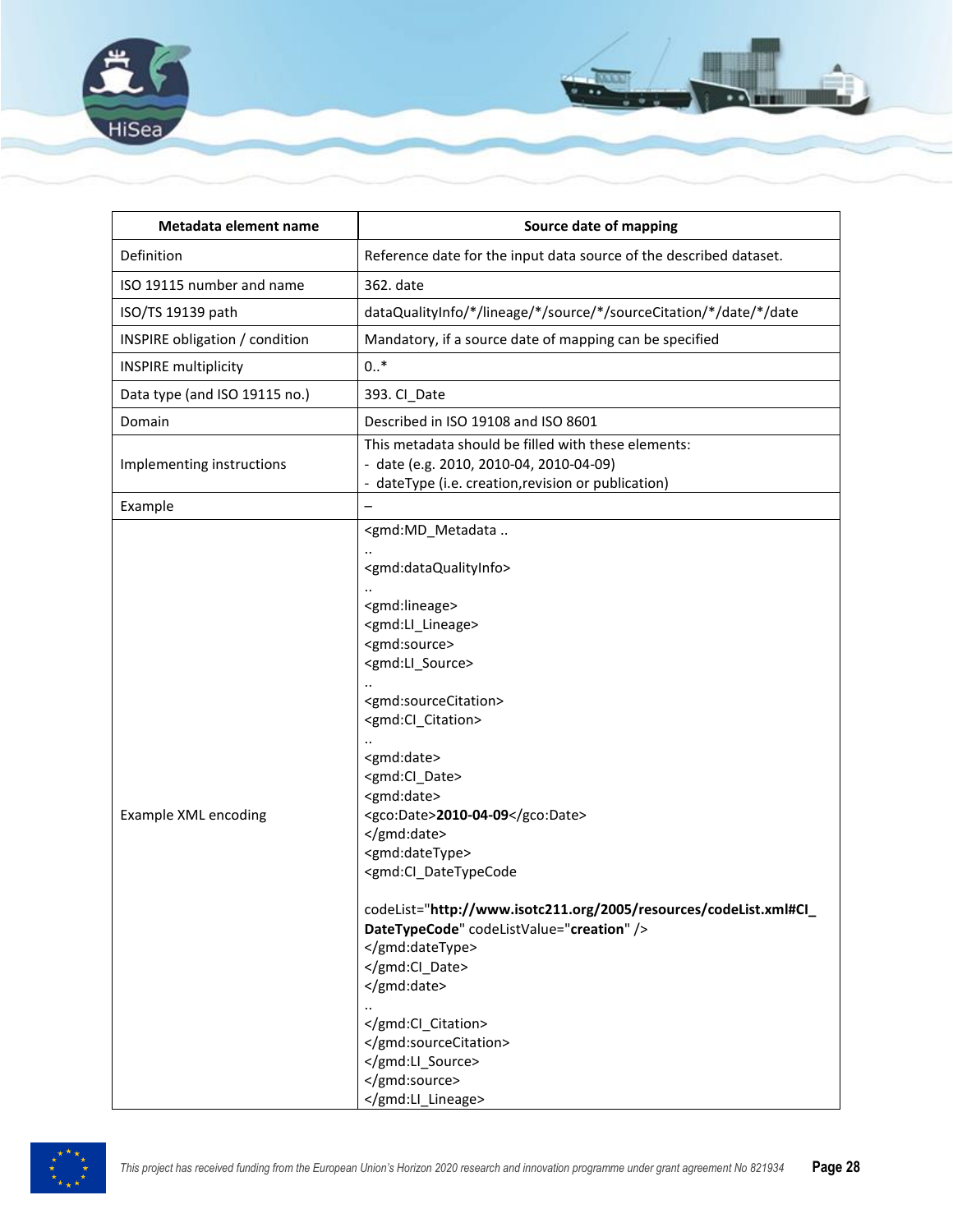

|         | <br>              |
|---------|-------------------|
|         | $\cdot \cdot$<br> |
| Comment | -                 |

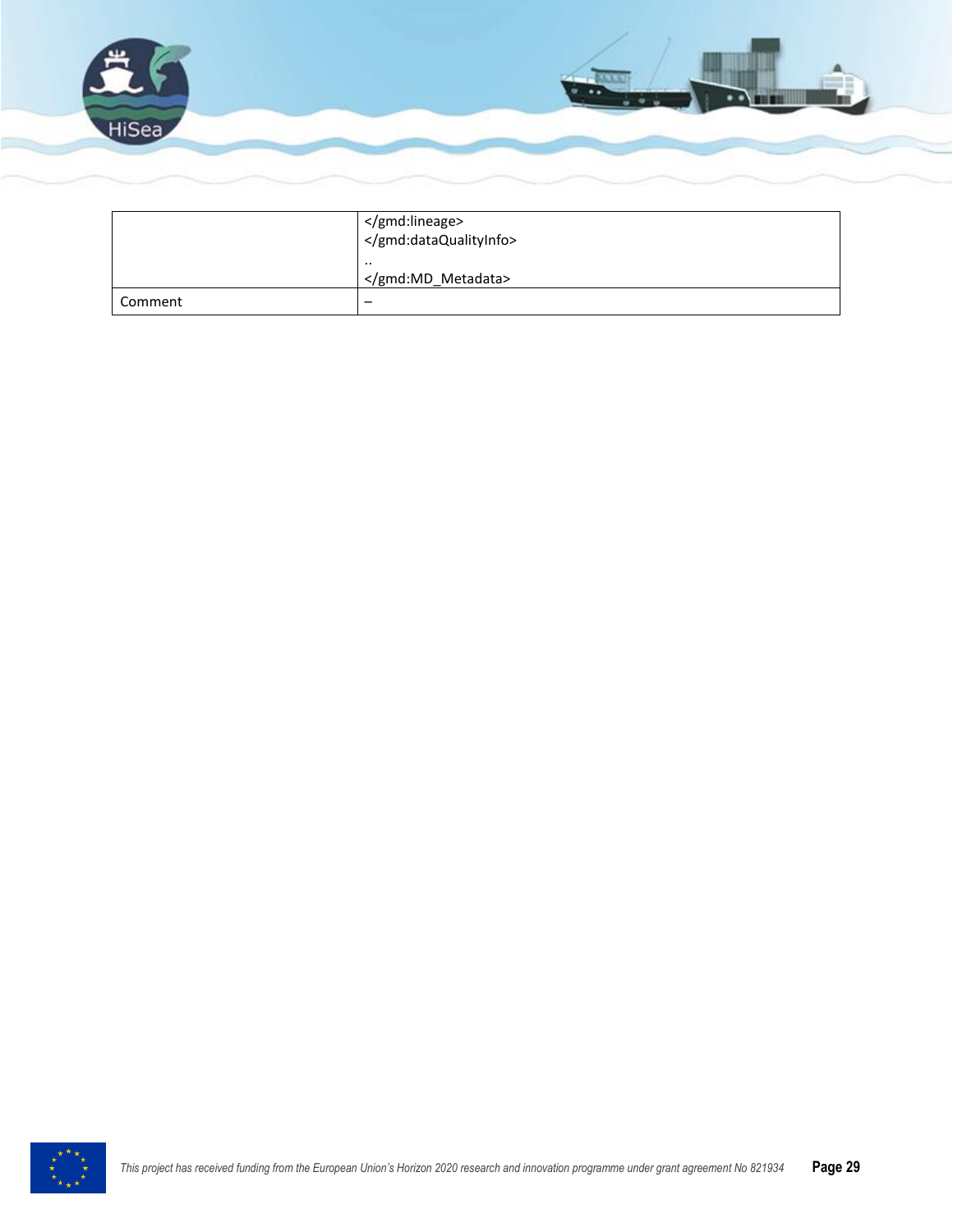

# <span id="page-29-0"></span>**ANNEX II: Examples of data files structure**

#### <span id="page-29-1"></span>Example of ISO 19139 XML encoding

The XML source code written below represents an example of a full HiSea metadata profile – i.e. all metadata elements according to the Commission Regulation No 1205/2008/EC (implementing Directive 2007/2/EC of the European Parliament and of the Council as regards metadata) for spatial datasets and spatial dataset series as well as all HiSea metadata elements described in the metadata profile documentation written above.

| xml version="1.0" encoding="utf-8" ?                                                                                                                                                                                                           |
|------------------------------------------------------------------------------------------------------------------------------------------------------------------------------------------------------------------------------------------------|
|                                                                                                                                                                                                                                                |
| <gmd:md_metadata <="" td="" xmlns:gmd="http://www.isotc211.org/2005/gmd" xsi:schemalocation="http://www.isotc211.org/2005/gmd&lt;/td&gt;&lt;/tr&gt;&lt;tr&gt;&lt;td&gt;http://www.isotc211.org/2005/gmd/metadataEntity.xsd"></gmd:md_metadata> |
| xmlns:gco="http://www.isotc211.org/2005/gco" xmlns:gmx="http://www.isotc211.org/2005/gmx"                                                                                                                                                      |
| xmlns:xsi="http://www.w3.org/2001/XMLSchema-instance" xmlns:gml="http://www.opengis.net/gml">                                                                                                                                                  |
| <gmd:fileidentifier></gmd:fileidentifier>                                                                                                                                                                                                      |
| <gco:characterstring><b>Ode9b6b7-641c-441b-bf37-f03db0960cb8</b></gco:characterstring>                                                                                                                                                         |
|                                                                                                                                                                                                                                                |
| <gmd:language></gmd:language>                                                                                                                                                                                                                  |
| <gmd:languagecode< td=""></gmd:languagecode<>                                                                                                                                                                                                  |
| codeList="http://standards.iso.org/ittf/PubliclyAvailableStandards/ISO_19139_                                                                                                                                                                  |
| Schemas/resources/Codelist/ML_gmxCodelists.xml#LanguageCode" codeListValue="eng">eng                                                                                                                                                           |
|                                                                                                                                                                                                                                                |
| <gmd:hierarchylevel></gmd:hierarchylevel>                                                                                                                                                                                                      |
| <gmd:md scopecode<="" td=""></gmd:md>                                                                                                                                                                                                          |
| codeList="http://standards.iso.org/ittf/PubliclyAvailableStandards/ISO_19139_                                                                                                                                                                  |
| Schemas/resources/Codelist/ML gmxCodelists.xml#MD ScopeCode" codeListValue="dataset">dataset                                                                                                                                                   |
|                                                                                                                                                                                                                                                |
| <gmd:contact></gmd:contact>                                                                                                                                                                                                                    |
| <gmd:cl_responsibleparty></gmd:cl_responsibleparty>                                                                                                                                                                                            |
| <gmd:organisationname></gmd:organisationname>                                                                                                                                                                                                  |
| <gco:characterstring>HISEA Project</gco:characterstring>                                                                                                                                                                                       |
|                                                                                                                                                                                                                                                |
| <gmd:contactinfo></gmd:contactinfo>                                                                                                                                                                                                            |
| <gmd:cl contact=""></gmd:cl>                                                                                                                                                                                                                   |
| <gmd:address></gmd:address>                                                                                                                                                                                                                    |
| <gmd:cl address=""></gmd:cl>                                                                                                                                                                                                                   |
| <gmd:electronicmailaddress></gmd:electronicmailaddress>                                                                                                                                                                                        |
| <gco:characterstring>HISEA@HISEA.eu</gco:characterstring>                                                                                                                                                                                      |
|                                                                                                                                                                                                                                                |
|                                                                                                                                                                                                                                                |
| <gmd:onlineresource></gmd:onlineresource>                                                                                                                                                                                                      |
| <gmd:cl_onlineresource></gmd:cl_onlineresource>                                                                                                                                                                                                |
| <gmd:linkage></gmd:linkage>                                                                                                                                                                                                                    |
| <gmd:url>http://HISEAplatform.eu/</gmd:url>                                                                                                                                                                                                    |
| $\langle$ gmd:linkage>                                                                                                                                                                                                                         |
|                                                                                                                                                                                                                                                |
|                                                                                                                                                                                                                                                |
|                                                                                                                                                                                                                                                |
|                                                                                                                                                                                                                                                |
|                                                                                                                                                                                                                                                |
| <gmd:role></gmd:role>                                                                                                                                                                                                                          |
| <gmd:cl rolecode<="" td=""></gmd:cl>                                                                                                                                                                                                           |

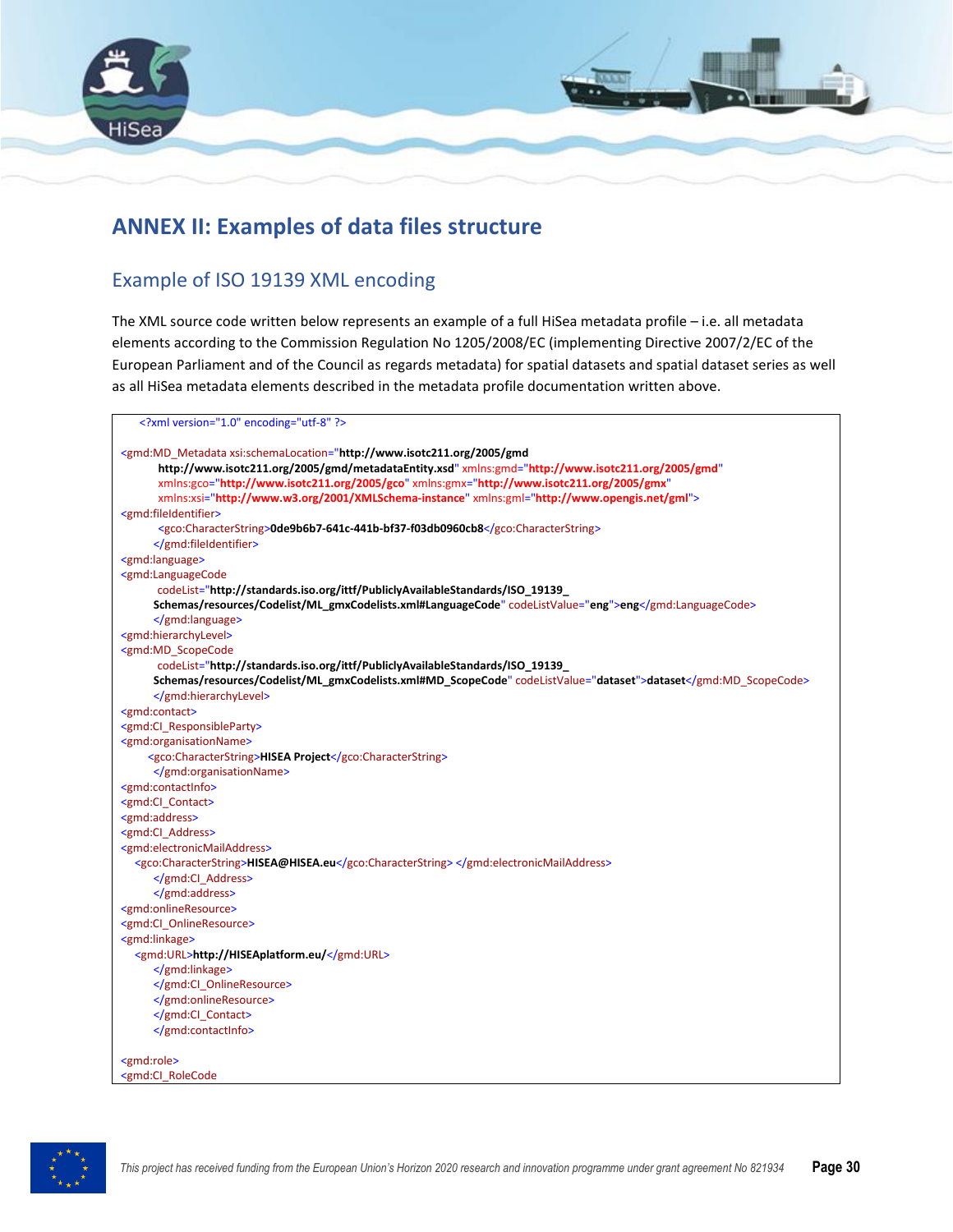



codeList="**http://standards.iso.org/ittf/PubliclyAvailableStandards/ISO\_19139\_ Schemas/resources/Codelist/ML\_gmxCodelists.xml#CI\_RoleCode**" codeListValue="**pointOfContact**">**pointOfContact**</gmd:CI\_RoleCode> </gmd:role> </gmd:CI\_ResponsibleParty> </gmd:contact> <gmd:dateStamp> <gco:Date>**2010-04-09**</gco:Date> </gmd:dateStamp> <gmd:spatialRepresentationInfo> <gmd:MD\_VectorSpatialRepresentation> <gmd:topologyLevel> <gmd:MD\_TopologyLevelCode codeList="**http://standards.iso.org/ittf/PubliclyAvailableStandards/ISO\_19139\_ Schemas/resources/Codelist/ML\_gmx/Codelists.xml#MD\_TopologyLevelCode**" codeListValue="**geometryOnly**">**geometryOnly**</gmd:MD\_TopologyLevelCode> </gmd:topologyLevel> <gmd:geometricObjects> <gmd:MD\_GeometricObjects> <gmd:geometricObjectType> <gmd:MD\_GeometricObjectTypeCode codeList="**http://standards.iso.org/ittf/PubliclyAvailableStandards/ISO\_19139\_Schemas/resources/Codelist/ML\_gmx/Codelists.x ml#MD\_GeometricObjectTypeCode**" codeListValue="**surface**">**surface**</gmd:MD\_GeometricObjectTypeCode> </gmd:geometricObjectType> </gmd:MD\_GeometricObjects> </gmd:geometricObjects> </gmd:MD\_VectorSpatialRepresentation> </gmd:spatialRepresentationInfo> <gmd:referenceSystemInfo> <gmd:MD\_ReferenceSystem> <gmd:referenceSystemIdentifier> <gmd:RS\_Identifier> <gmd:code> <gco:CharacterString>**WGS 1984**</gco:CharacterString> </gmd:code> <gmd:codeSpace> <gco:CharacterString>**EPSG**</gco:CharacterString> </gmd:codeSpace> </gmd:RS\_Identifier> </gmd:referenceSystemIdentifier> </gmd:MD\_ReferenceSystem> </gmd:referenceSystemInfo> <gmd:identificationInfo> <gmd:MD\_DataIdentification> <gmd:citation> <gmd:CI\_Citation> <gmd:title> <gco:CharacterString>**Sample HISEA Dataset metadata**</gco:CharacterString> </gmd:title> <gmd:date> <gmd:CI\_Date> <gmd:date> <gco:Date>**2018-01-01**</gco:Date> </gmd:date> <gmd:dateType> <gmd:CI\_DateTypeCode codeList="**http://standards.iso.org/ittf/PubliclyAvailableStandards/ISO\_19139\_ Schemas/resources/Codelist/ML\_gmxCodelists.xml#CI\_DateTypeCode**" codeListValue="**publication**">**publication**</gmd:CI\_DateTypeCode> </gmd:dateType>

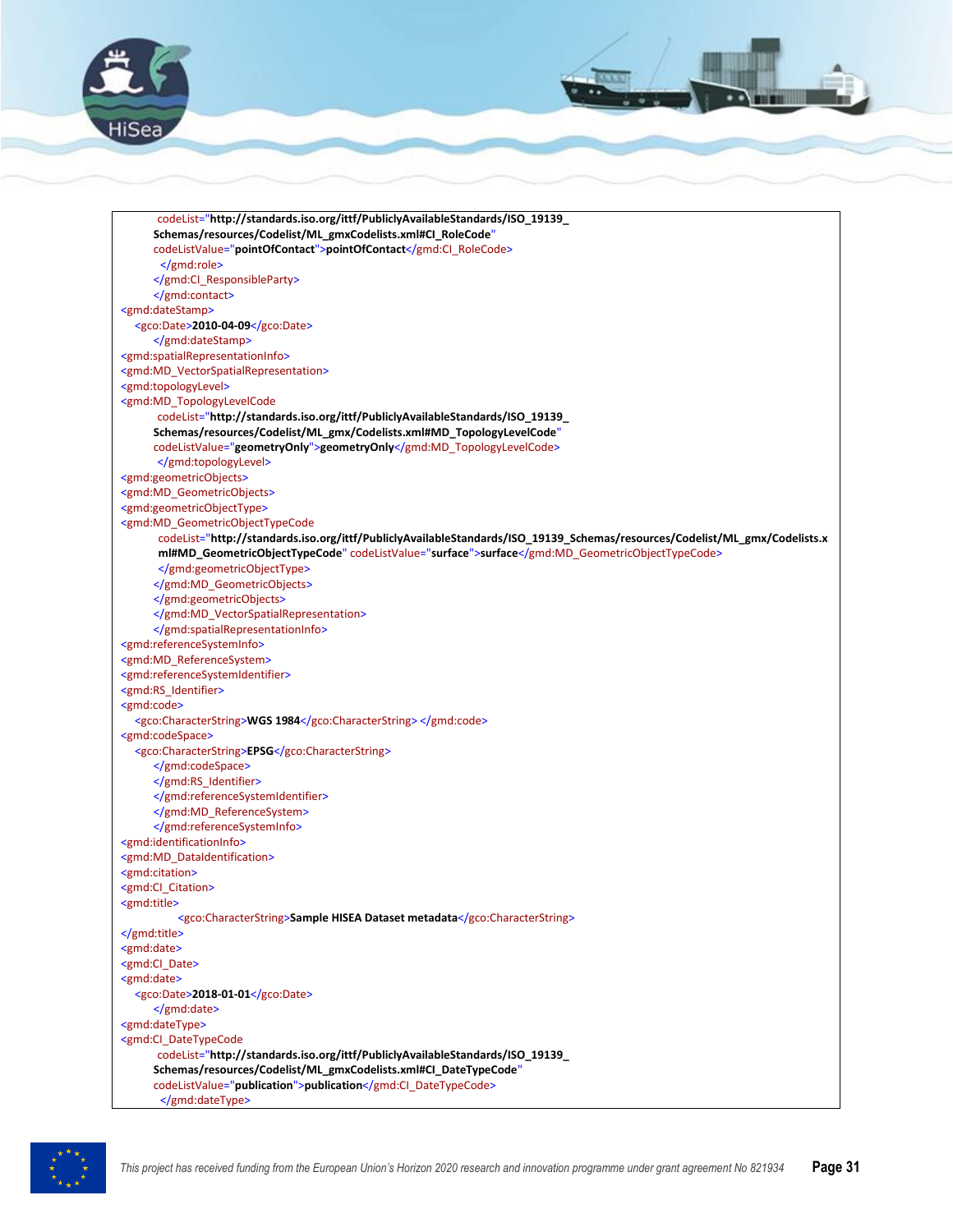



| $\le$ /gmd:date>                                                                                  |
|---------------------------------------------------------------------------------------------------|
| <gmd:identifier></gmd:identifier>                                                                 |
| <gmd:rs_identifier></gmd:rs_identifier>                                                           |
| <gmd:code></gmd:code>                                                                             |
| <gco:characterstring>HISEA_Xpto</gco:characterstring>                                             |
| <gmd:codespace></gmd:codespace>                                                                   |
| <gco:characterstring>MU</gco:characterstring>                                                     |
|                                                                                                   |
|                                                                                                   |
|                                                                                                   |
|                                                                                                   |
| $\frac{2}{\text{gmd:citation}}$                                                                   |
|                                                                                                   |
| <gmd:abstract></gmd:abstract>                                                                     |
| <gco:characterstring>This dataset represents aggregated HISEA data sources.</gco:characterstring> |
| $\frac{2}{\text{gmd:abstract}}$                                                                   |
| <gmd:pointofcontact></gmd:pointofcontact>                                                         |
| <gmd:cl_responsibleparty></gmd:cl_responsibleparty>                                               |
| <gmd:organisationname></gmd:organisationname>                                                     |
| <gco:characterstring>HISEA Project</gco:characterstring>                                          |
|                                                                                                   |
| <gmd:contactinfo></gmd:contactinfo>                                                               |
| <gmd:cl_contact></gmd:cl_contact>                                                                 |
| <gmd:address></gmd:address>                                                                       |
| <gmd:cl_address></gmd:cl_address>                                                                 |
| <gmd:electronicmailaddress></gmd:electronicmailaddress>                                           |
| <gco:characterstring>HISEA@HISEA.eu</gco:characterstring>                                         |
|                                                                                                   |
|                                                                                                   |
|                                                                                                   |
|                                                                                                   |
| <gmd:role></gmd:role>                                                                             |
| <gmd:cl_rolecode< td=""></gmd:cl_rolecode<>                                                       |
| codeList="http://standards.iso.org/ittf/PubliclyAvailableStandards/ISO_19139_                     |
| Schemas/resources/Codelist/ML_gmxCodelists.xml#Cl_RoleCode" codeListValue="processor">processor   |
| $<$ /gmd:role>                                                                                    |
|                                                                                                   |
|                                                                                                   |
| <gmd:descriptivekeywords></gmd:descriptivekeywords>                                               |
| <gmd:md_keywords></gmd:md_keywords>                                                               |
| <gmd:keyword></gmd:keyword>                                                                       |
| <gco:characterstring>HISEA</gco:characterstring>                                                  |
| <gmd:thesaurusname></gmd:thesaurusname>                                                           |
| <gmd:cl_citation></gmd:cl_citation>                                                               |
| <gmd:title></gmd:title>                                                                           |
| <gco:characterstring>GEMET - INSPIRE themes, version 1.0</gco:characterstring>                    |
| <gmd:date></gmd:date>                                                                             |
| <gmd:cl date=""></gmd:cl>                                                                         |
| <gmd:date></gmd:date>                                                                             |
| <gco:date>2018-01-01</gco:date>                                                                   |
| $\le$ /gmd:date>                                                                                  |
| <gmd:datetype></gmd:datetype>                                                                     |
| <gmd:cl_datetypecode< td=""></gmd:cl_datetypecode<>                                               |
| codeList="http://standards.iso.org/ittf/PubliclyAvailableStandards/ISO 19139                      |
| Schemas/resources/Codelist/ML_gmxCodelists.xml#Cl_DateTypeCode"                                   |
| codeListValue="publication">publication                                                           |
|                                                                                                   |
|                                                                                                   |
|                                                                                                   |

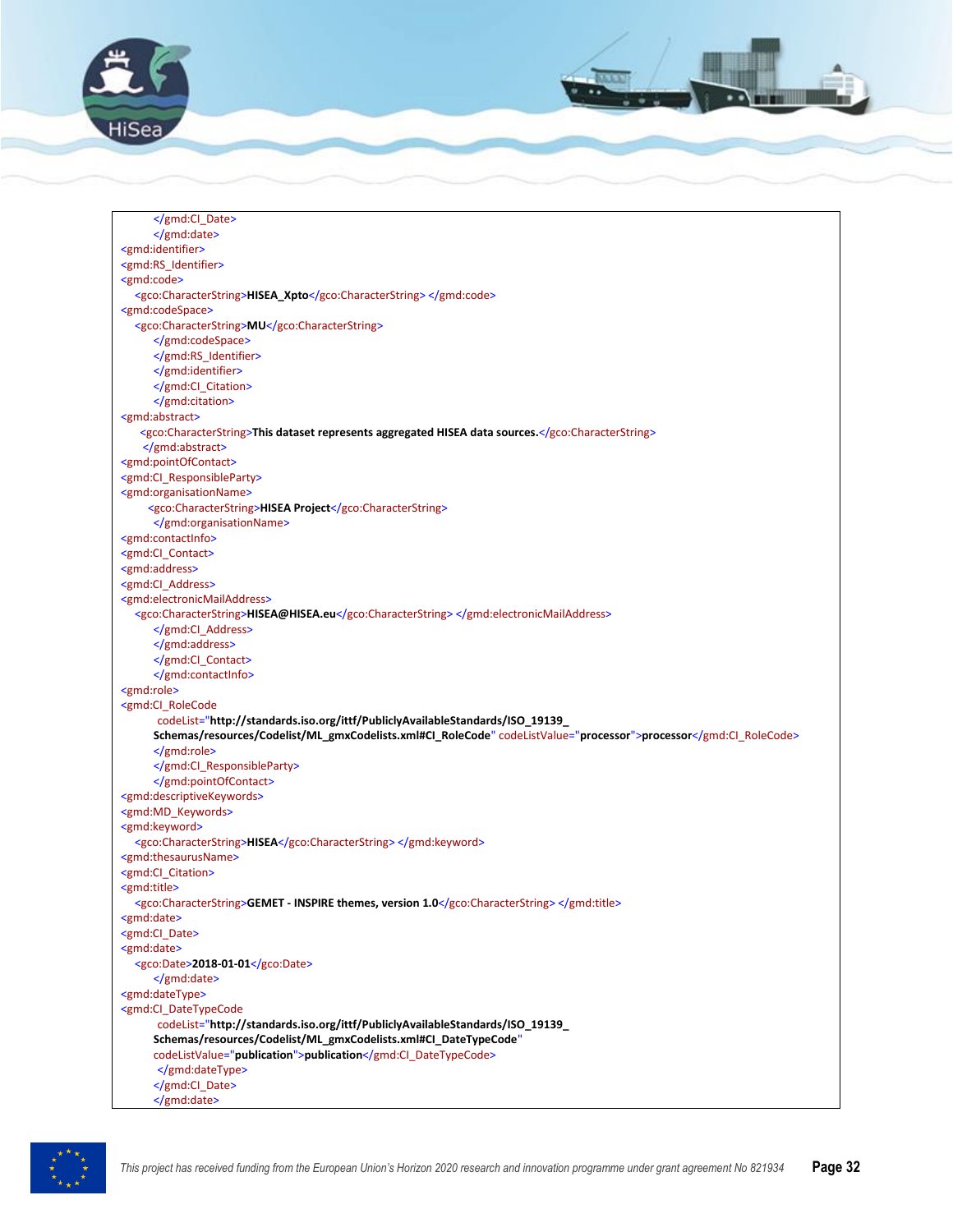

</gmd:CI\_Citation> </gmd:thesaurusName> </gmd:MD\_Keywords> </gmd:descriptiveKeywords> <gmd:resourceConstraints> <gmd:MD\_Constraints> <gmd:useLimitation> <gco:CharacterString>**no conditions apply**</gco:CharacterString> </gmd:useLimitation> </gmd:MD\_Constraints> </gmd:resourceConstraints> <gmd:resourceConstraints> <gmd:MD\_LegalConstraints> <gmd:accessConstraints> <gmd:MD\_RestrictionCode codeList="**http://standards.iso.org/ittf/PubliclyAvailableStandards/ISO\_19139\_ Schemas/resources/Codelist/ML\_gmxCodelists.xml#MD\_RestrictionCode**" codeListValue="**otherRestrictions**">**otherRestrictions**</gmd:MD\_RestrictionCode> </gmd:accessConstraints> <gmd:otherConstraints> <gco:CharacterString>**intellectual property rights**</gco:CharacterString> </gmd:otherConstraints> </gmd:MD\_LegalConstraints> </gmd:resourceConstraints> <gmd:spatialResolution> <gmd:MD\_Resolution> <gmd:equivalentScale> <gmd:MD\_RepresentativeFraction> <gmd:denominator> <gco:Integer>**50000**</gco:Integer> </gmd:denominator> </gmd:MD\_RepresentativeFraction> </gmd:equivalentScale> </gmd:MD\_Resolution> </gmd:spatialResolution> <gmd:spatialResolution> <gmd:MD\_Resolution> <gmd:distance gco:nilReason="**missing**" /> </gmd:MD\_Resolution> </gmd:spatialResolution> <gmd:language> <gmd:LanguageCode codeList="**http://standards.iso.org/ittf/PubliclyAvailableStandards/ISO\_19139\_ Schemas/resources/Codelist/ML\_gmxCodelists.xml#LanguageCode**" codeListValue="**pt**">pt</gmd:LanguageCode> </gmd:language> <gmd:characterSet> <gmd:MD\_CharacterSetCode codeList="**http://standards.iso.org/ittf/PubliclyAvailableStandards/ISO\_19139\_ Schemas/resources/Codelist/ML\_gmx Codelists.xml#MD\_ClassificationCode**" codeListValue="**utf8**">**utf8**</gmd:MD\_CharacterSetCode> </gmd:characterSet> <gmd:topicCategory> <gmd:MD\_TopicCategoryCode>**geoscientificInformation**</gmd:MD\_TopicCategoryCode> </gmd:topicCategory> <gmd:extent> <gmd:EX\_Extent> <gmd:geographicElement> <gmd:EX\_GeographicBoundingBox> <gmd:westBoundLongitude> <gco:Decimal>**12.09**</gco:Decimal> </gmd:westBoundLongitude> <gmd:eastBoundLongitude>

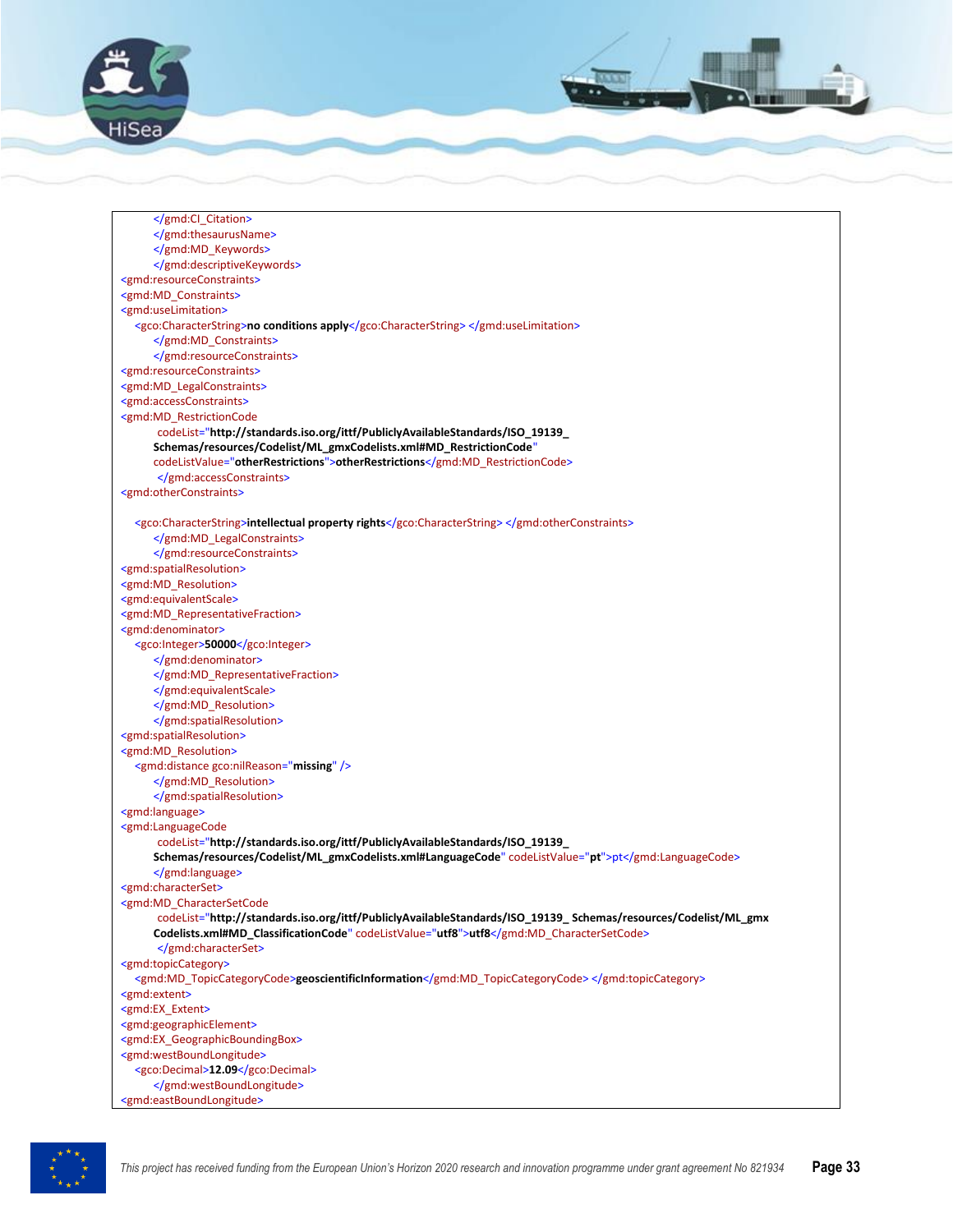



<gco:Decimal>**18.85**</gco:Decimal> </gmd:eastBoundLongitude> <gmd:southBoundLatitude> <gco:Decimal>**48.58**</gco:Decimal> </gmd:southBoundLatitude> <gmd:northBoundLatitude> <gco:Decimal>**51.05**</gco:Decimal> </gmd:northBoundLatitude> </gmd:EX\_GeographicBoundingBox> </gmd:geographicElement> <gmd:temporalElement> <gmd:EX\_TemporalExtent> <gmd:extent> <gml:TimePeriod gml:id="**ID6w561g20-4vwp-8l1i-6d5l-hhu5sv1h2fw1**" xsi:type="**gml:TimePeriodType**"> <gml:beginPosition /> <gml:endPosition /> </gml:TimePeriod> </gmd:extent> </gmd:EX\_TemporalExtent> </gmd:temporalElement> </gmd:EX\_Extent> </gmd:extent> </gmd:MD\_DataIdentification> </gmd:identificationInfo> <gmd:distributionInfo> <gmd:MD\_Distribution> <gmd:distributionFormat> <gmd:MD\_Format> <gmd:name> <gco:CharacterString>**3.2.1**</gco:CharacterString> </gmd:name> <gmd:version> <gco:CharacterString>**GML**</gco:CharacterString> </gmd:version> </gmd:MD\_Format> </gmd:distributionFormat> <gmd:transferOptions> <gmd:MD\_DigitalTransferOptions> <gmd:onLine> <gmd:CI\_OnlineResource> <gmd:linkage> <gmd:URL>**http://HISEAplatform.eu/**</gmd:URL> </gmd:linkage> </gmd:CI\_OnlineResource> </gmd:onLine> </gmd:MD\_DigitalTransferOptions> </gmd:transferOptions> </gmd:MD\_Distribution> </gmd:distributionInfo> <gmd:dataQualityInfo> <gmd:DQ\_DataQuality> <gmd:scope> <gmd:DQ\_Scope> <gmd:level> <gmd:MD\_ScopeCode codeListValue="**dataset**" codeList="**http://standards.iso.org/ittf/PubliclyAvailableStandards/ISO\_19139\_ Schemas/resources/Codelist/ML\_gmxCodelists.xml#MD\_ScopeCode**">**dataset**</ gmd:MD\_ScopeCode> </gmd:level> </gmd:DQ\_Scope> </gmd:scope>

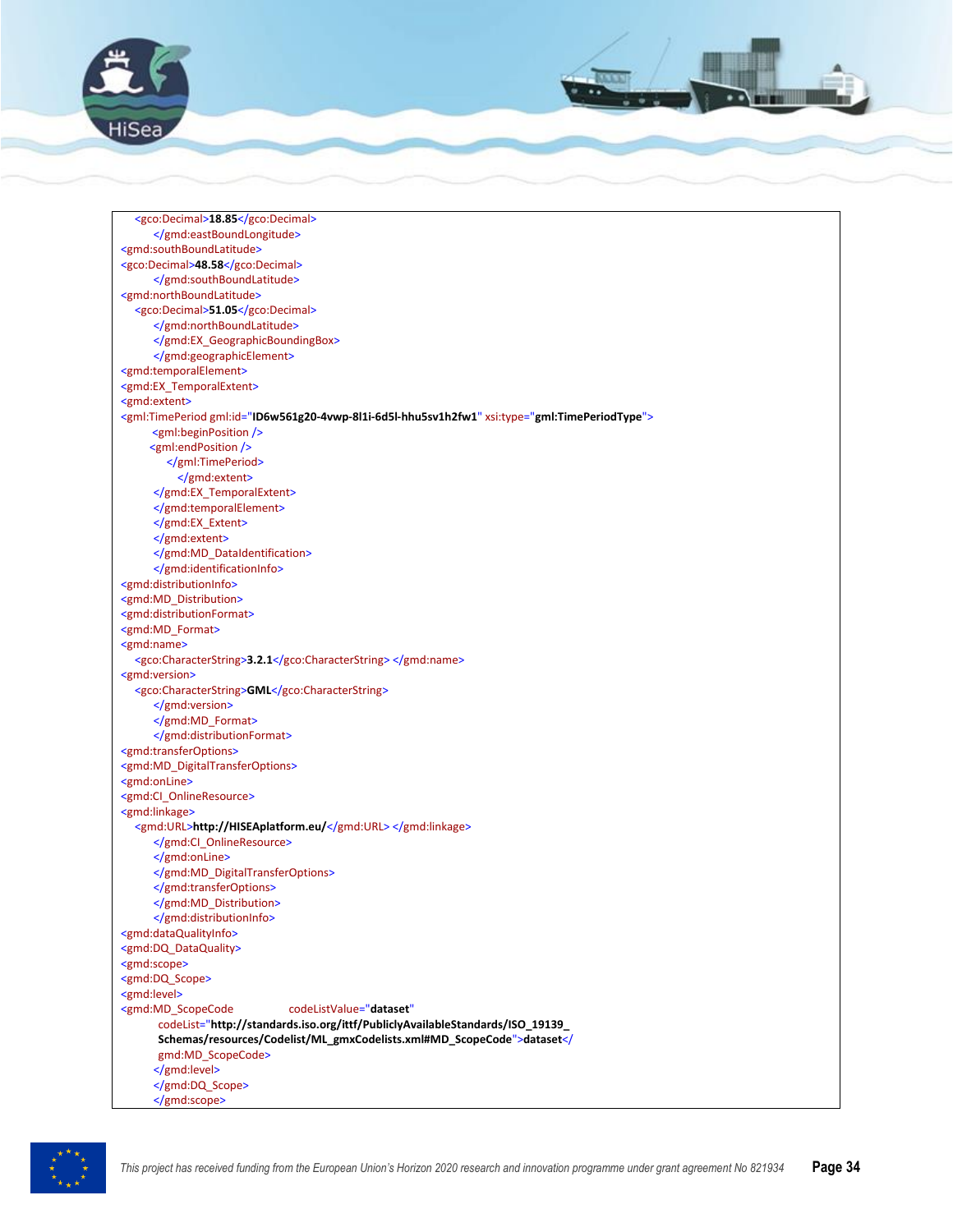



<gmd:report> <gmd:DQ\_DomainConsistency xsi:type="**gmd:DQ\_DomainConsistency\_Type**"> <gmd:result> <gmd:DQ\_ConformanceResult xsi:type="**gmd:DQ\_ConformanceResult\_Type**"> <gmd:specification> <gmd:CI\_Citation> <gmd:title> <gco:CharacterString>**HISEA dataset**</gco:CharacterString> </gmd:title> <gmd:date> <gmd:CI\_Date> <gmd:date> <gco:Date>**2018-01-01**</gco:Date> </gmd:date> <gmd:dateType> <gmd:CI\_DateTypeCode codeList="**http://standards.iso.org/ittf/PubliclyAvailableStandards/ISO\_19139\_ Schemas/resources/Codelist/ML\_gmxCodelists.xml#CI\_DateTypeCode**" codeListValue="**revision**">**revision**</gmd:CI\_DateTypeCode> </gmd:dateType> </gmd:CI\_Date> </gmd:date> </gmd:CI\_Citation> </gmd:specification> <gmd:explanation> <gco:CharacterString>**See the Commission Regulation No 1205/2008/EC.**</gco:CharacterString> </gmd:explanation> <gmd:pass> <gco:Boolean>**true**</gco:Boolean> </gmd:pass> </gmd:DQ\_ConformanceResult> </gmd:result> </gmd:DQ\_DomainConsistency> </gmd:report> <gmd:report> <gmd:DQ\_CompletenessOmission> <gmd:result> <gmd:DQ\_QuantitativeResult> <gmd:valueType> <gco:RecordType>**percentage**</gco:RecordType> </gmd:valueType> <gmd:valueUnit> <gml:BaseUnit gml:id="**perc**"> <gml:identifier codeSpace="" /> <gml:unitsSystem /> </gml:BaseUnit> </gmd:valueUnit> <gmd:value> <gco:Record>**98,4%**</gco:Record> </gmd:value> </gmd:DQ\_QuantitativeResult> </gmd:result> </gmd:DQ\_CompletenessOmission> </gmd:report> <gmd:report> <gmd:DQ\_AbsoluteExternalPositionalAccuracy> <gmd:result> <gmd:DQ\_QuantitativeResult> <gmd:valueType> <gco:RecordType>**measure**</gco:RecordType> </gmd:valueType> <gmd:valueUnit>

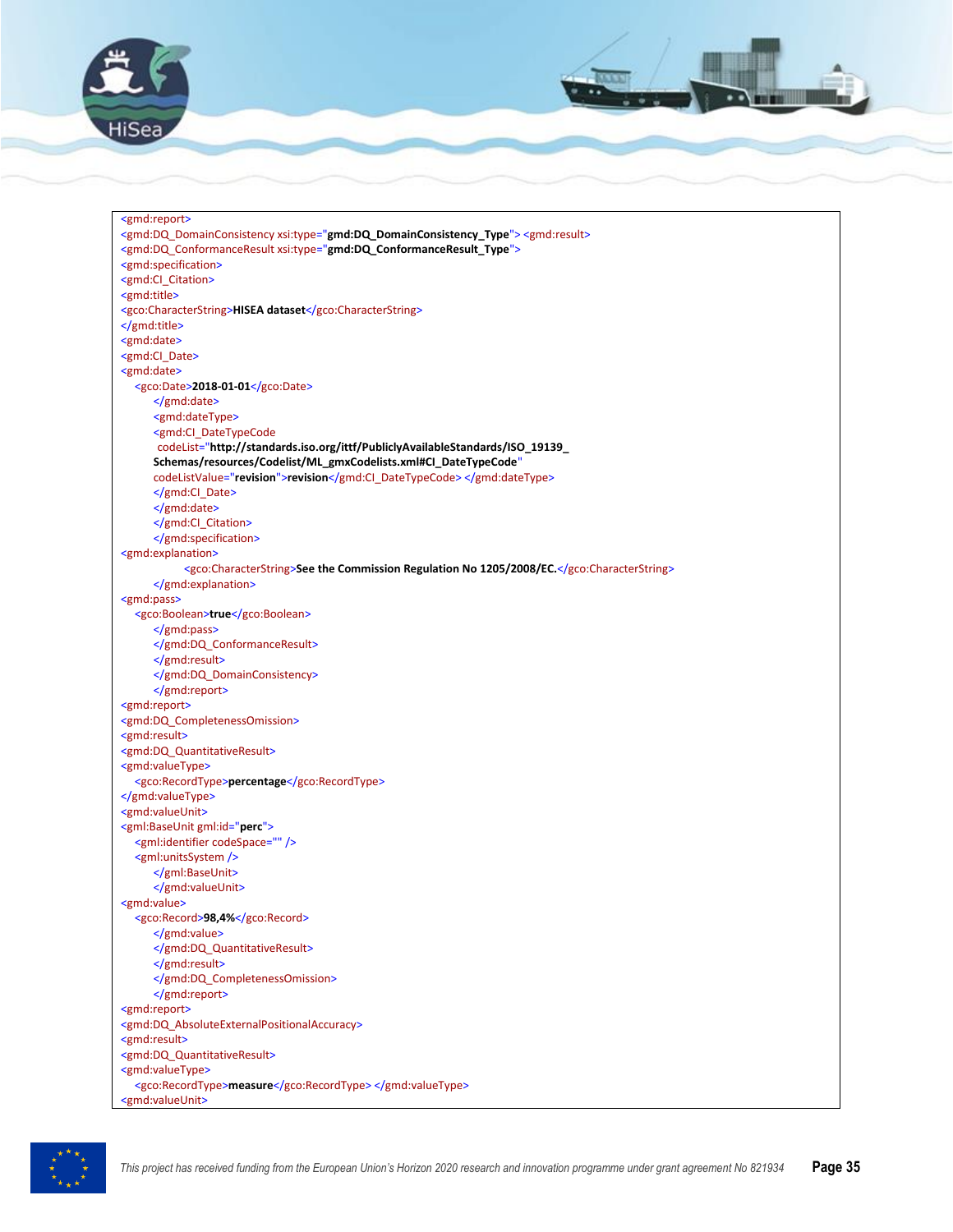



<gml:BaseUnit gml:id="**meters**"> <gml:identifier codeSpace="" /> <gml:unitsSystem /> </gml:BaseUnit> </gmd:valueUnit> <gmd:value> <gco:Record>**1,5m**</gco:Record> </gmd:value> </gmd:DQ\_QuantitativeResult> </gmd:result> </gmd:DQ\_AbsoluteExternalPositionalAccuracy> </gmd:report> <gmd:report> <gmd:DQ\_ThematicClassificationCorrectness> <gmd:result> <gmd:DQ\_QuantitativeResult> <gmd:valueType> <gco:RecordType>**percentage**</gco:RecordType> </gmd:valueType> <gmd:valueUnit> <gml:BaseUnit gml:id="**years**"> <gml:identifier codeSpace="" /> <gml:unitsSystem /> </gml:BaseUnit> </gmd:valueUnit> <gmd:value> <gco:Record>**2,4%**</gco:Record> </gmd:value> </gmd:DQ\_QuantitativeResult> </gmd:result> </gmd:DQ\_ThematicClassificationCorrectness> </gmd:report> <gmd:lineage> <gmd:LI\_Lineage> <gmd:statement> <gco:CharacterString>**This dataset has been created while using several underlying datasets..**</gco:CharacterString> </gmd:statement> <gmd:source> <gmd:LI\_Source> <gmd:scaleDenominator> <gmd:MD\_RepresentativeFraction> <gmd:denominator> <gco:Integer>**50000**</gco:Integer> </gmd:denominator> </gmd:MD\_RepresentativeFraction> </gmd:scaleDenominator> <gmd:sourceCitation> <gmd:CI\_Citation> <gmd:title> <gco:CharacterString>**HISEA Data**</gco:CharacterString> </gmd:title> <gmd:date> <gmd:CI\_Date> <gmd:date> <gco:Date>**2018-01-01**</gco:Date> </gmd:date> <gmd:dateType> <gmd:CI\_DateTypeCode codeList="**http://www.isotc211.org/2005/resources/codeList.xml#CI\_DateType Code**" codeListValue="**creation**" />

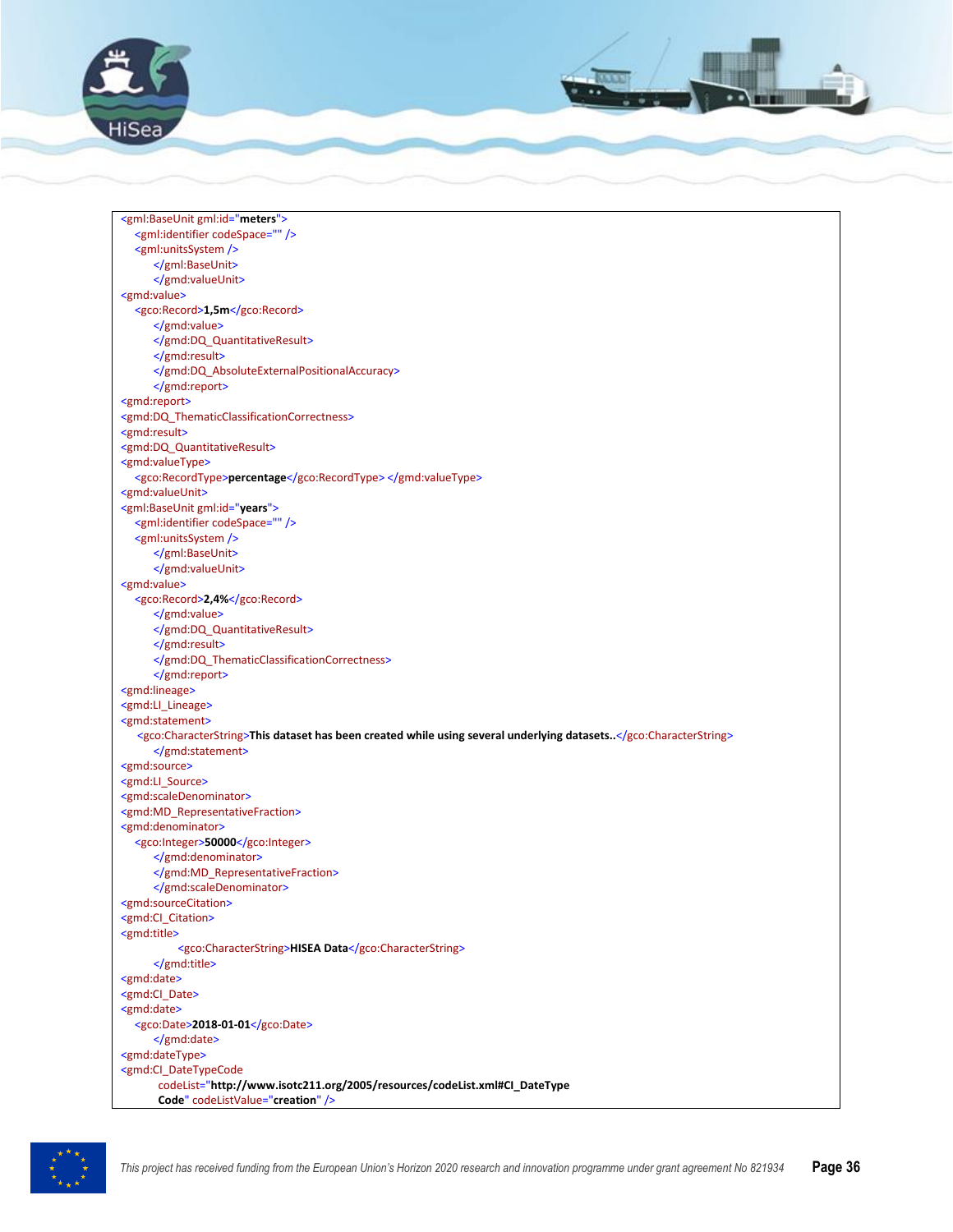

</gmd:dateType> </gmd:CI\_Date> </gmd:date> </gmd:CI\_Citation> </gmd:sourceCitation> </gmd:LI\_Source> </gmd:source> </gmd:LI\_Lineage> </gmd:lineage> </gmd:DQ\_DataQuality> </gmd:dataQualityInfo> </gmd:MD\_Metadata>

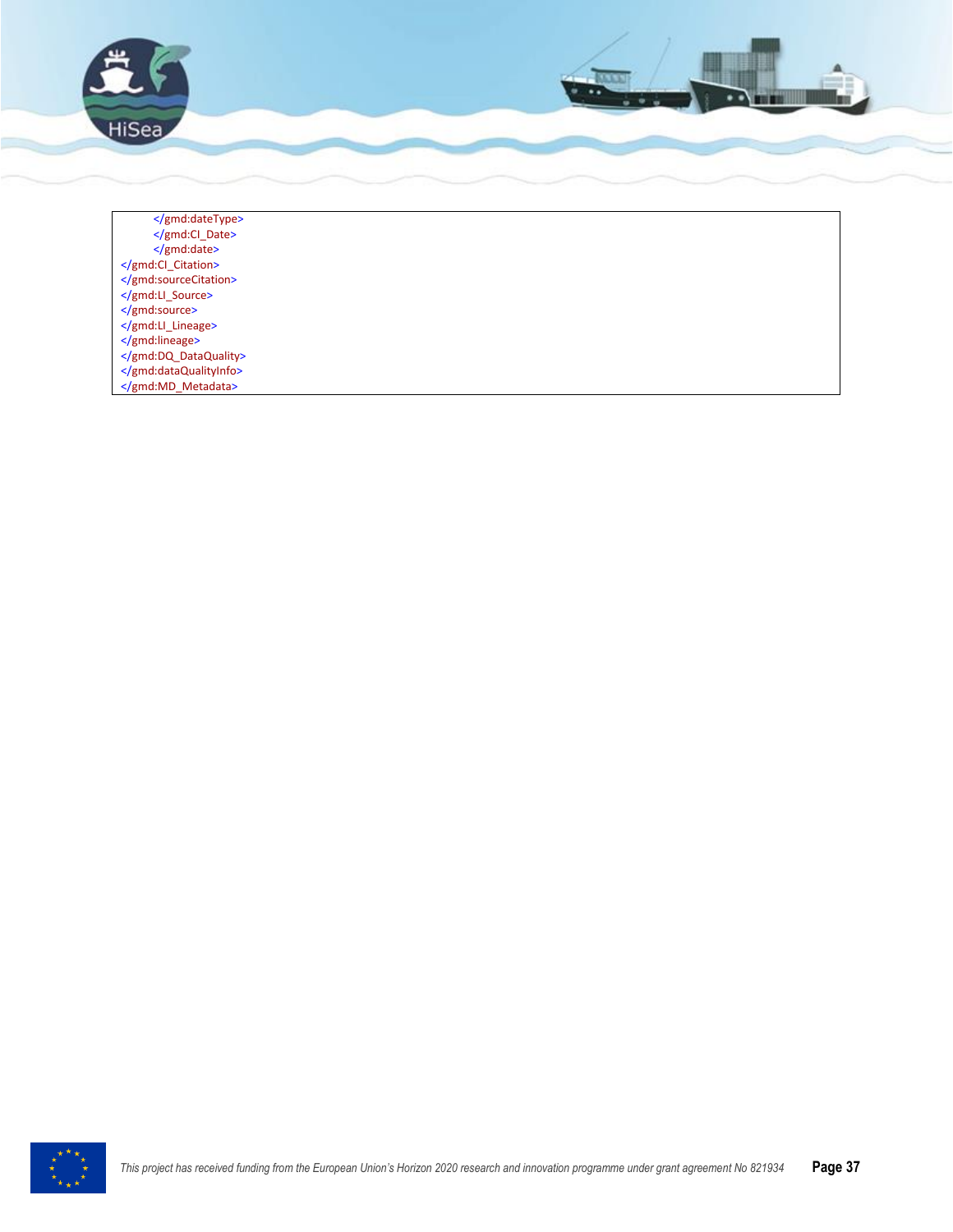

#### <span id="page-37-0"></span>Example of CMEMS data file

CMEMS uses netCDF format for the data files that it is handling. An example of the CMEMS netCDF files header is presented below:

```
NetCDF-3 Classic global-analysis-forecast-phy-001-024_1506677952654.nc {
dimensions:
        time = 2 ;
        depth = 1;latitude = 361;
        longitude = 61 ;
variables:
        // Preference 'PRESERVE_FVD': false,
        // dimensions consistent with ncBrowse, not with native MATLAB netcdf package.
        single time(time), shape = [2]
                 time:long_name = "Time (hours since 1950-01-01)" ;
                 time:standard_name = "time" ;
                 time:calendar = "gregorian" ;
                 time:units = "hours since 1950-01-01 00:00:00" ;
                 time:axis = "T" ;
                 time:_CoordinateAxisType = "Time" ;
        int16 thetao(time,depth,latitude,longitude), shape = [2 1 361 61]
                 thetao: CoordinateAxes = "time depth latitude longitude ";
                 thetao:long_name = "Temperature" ;
                 thetao:standard_name = "sea_water_potential_temperature" ;
                 thetao: units = "degreesC" ;
                 thetao:unit_long = "Degrees Celsius" ;
                 thetao: FillValue = -32767 s;
                 thetao:add_offset = 21 ;
                 thetao:scale factor = 0.000732444 ;
                 thetao:cell_methods = "area: mean" ;
        single longitude(longitude), shape = [61]
                 longitude:step = 0.083328 f;
                 longitude: units = "degrees_east" ;
                 longitude:unit_long = "Degrees East" ;
                 longitude:long_name = "Longitude" ;
                 longitude: standard name = "longitude" ;
                 longitude:axis = "X" ;
                 longitude:_CoordinateAxisType = "Lon" ;
        single latitude(latitude), shape = [361]
                 latitude:step = 0.083336 f;
```
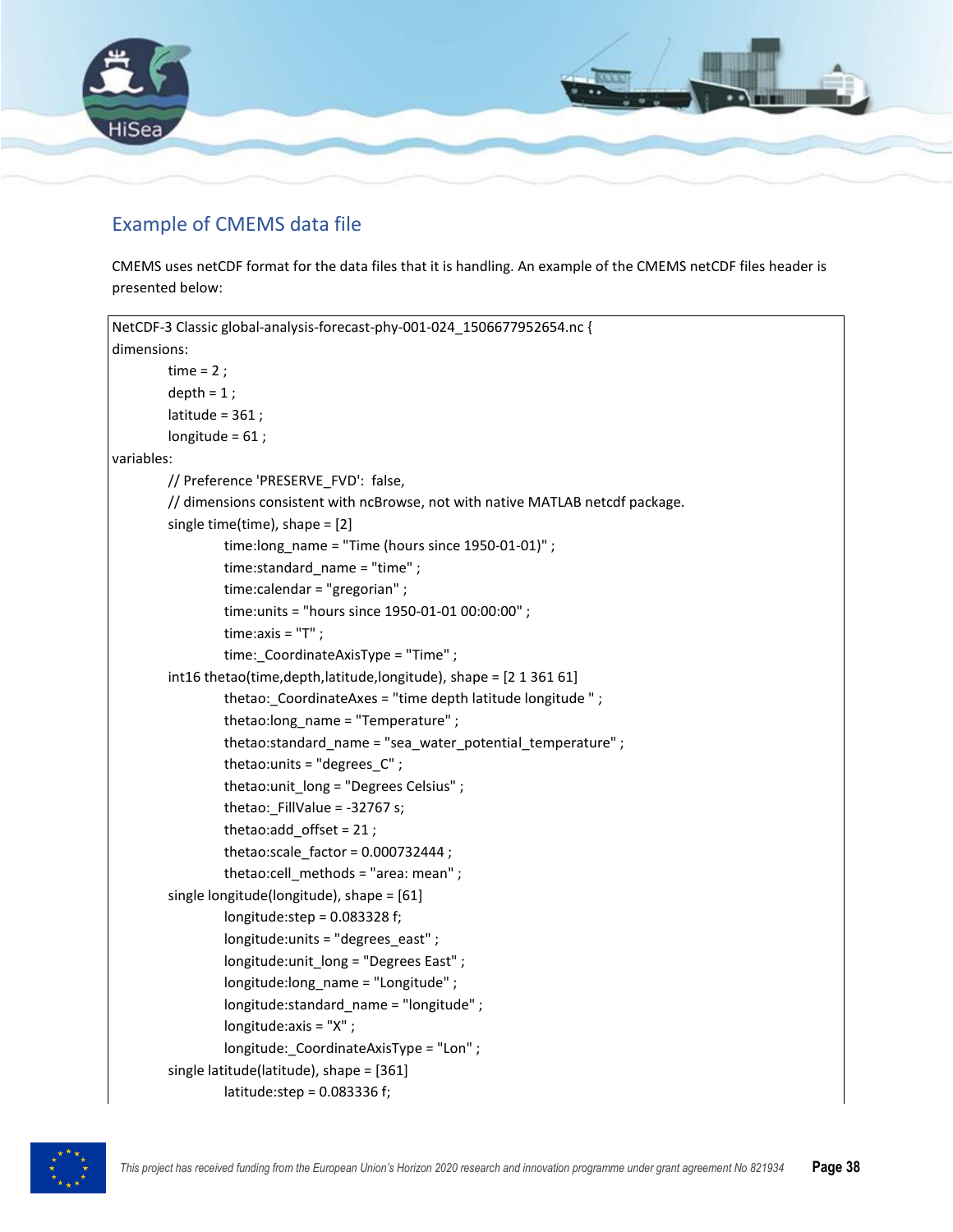



| latitude: units = "degrees_north";                                                           |
|----------------------------------------------------------------------------------------------|
| latitude: unit_long = "Degrees North";                                                       |
| latitude: long name = "Latitude";                                                            |
| latitude:standard_name = "latitude";                                                         |
| $lattice: axis = "Y" ;$                                                                      |
| latitude: CoordinateAxisType = "Lat";                                                        |
| single depth(depth), shape = $[1]$                                                           |
| $depth: units = "m"$ ;                                                                       |
| depth:positive = "down";                                                                     |
| depth:unit_long = "Meters";                                                                  |
| depth:long_name = "Depth";                                                                   |
| depth:standard_name = "depth";                                                               |
| $depth: axis = "Z" ;$                                                                        |
| depth:_CoordinateAxisType = "Height";                                                        |
| depth:_CoordinateZisPositive = "down";                                                       |
| //global attributes:                                                                         |
| : title = "daily mean fields from Global Ocean Physics Analysis and Forecast updated Daily"; |
| :institution = "MERCATOR OCEAN" ;                                                            |
| : references = "http://www.mercator-ocean.fr" ;                                              |
| :source = "MERCATOR PSY4QV3R1";                                                              |
| Conventions = "CF-1.0";                                                                      |
| history = "Data extracted from dataset http://opendap-glo.mercator-                          |
| ocean.fr:8080/thredds/dodsC/global-analysis-forecast-phy-001-024";                           |
| :time min = 594036 ;                                                                         |
| :time $max = 594060$ ;                                                                       |
| :julian_day_unit = "hours since 1950-01-01 00:00:00";                                        |
| $:z_{min} = 0.494025;$                                                                       |
| $:z_{max} = 0.494025;$                                                                       |
| : latitude $min = 20$ ;                                                                      |
| : latitude_max = $50$ ;                                                                      |
|                                                                                              |
|                                                                                              |
| : longitude $min = 0$ ;<br>: longitude max = $5$ ;                                           |

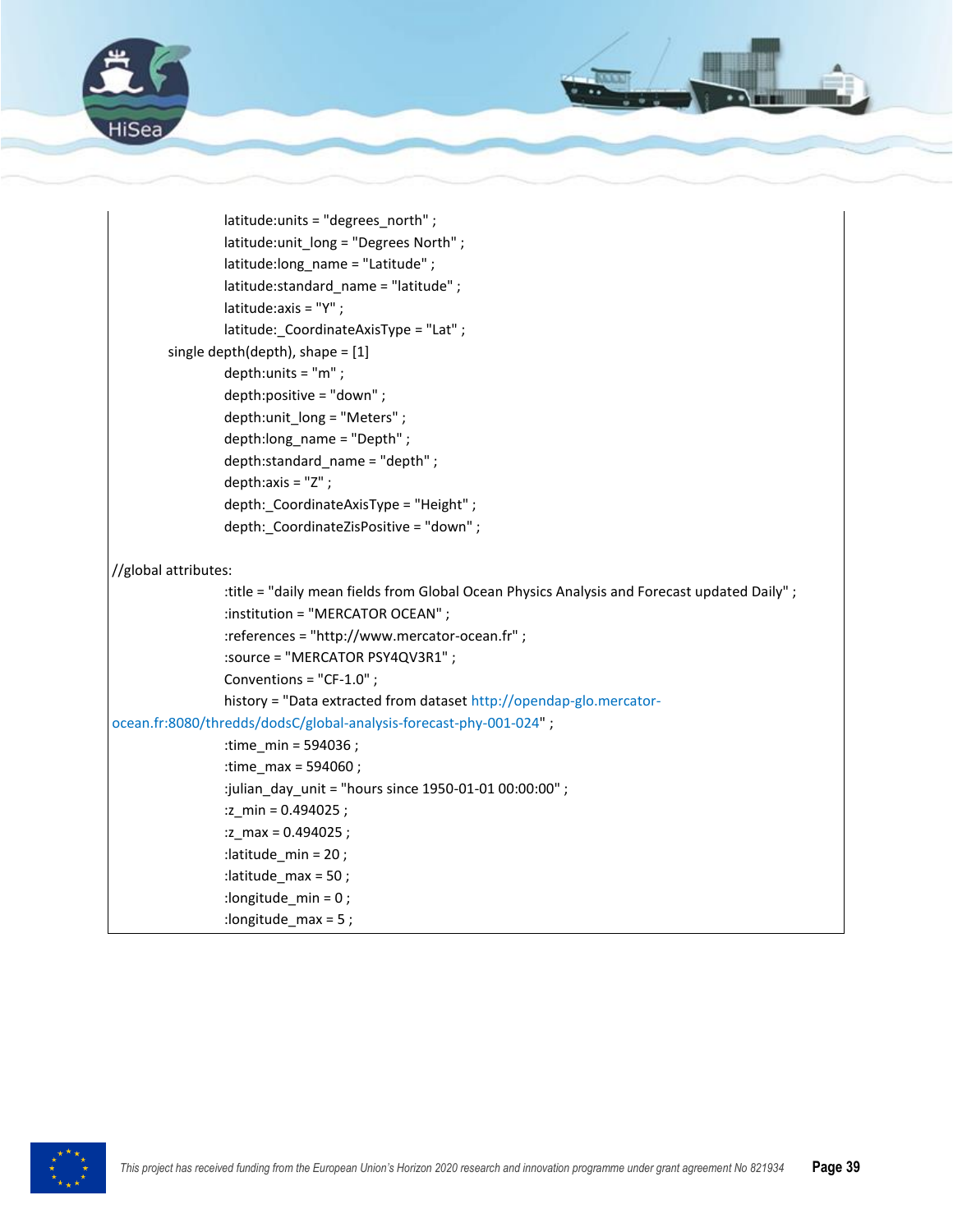

# <span id="page-39-0"></span>**ANNEX III: Data Privacy Procedures**

#### <span id="page-39-1"></span>Data protection principles

- 1. The data privacy aims to ensure compliance with the Act. The Act sets out eight principles with which any party handling personal data must comply. All personal data:
- 2. Must be processed fairly and lawfully, meaning that at least one of the following conditions must be met:
	- The data subject has given his or her consent to the processing;
	- The processing is necessary for the performance of a contract to which the data subject is a party, or for the taking of steps at the request of the data subject with a view to entering into a contract;
	- The processing is necessary for compliance with any legal obligation to which the data controller is subject, other than an obligation imposed by contract;
	- The processing is necessary in order to protect the vital interests of the data subject;
	- The processing is necessary for the administration of justice, for the exercise of any functions of either House of Parliament, for the exercise of any functions conferred on any person by or under any enactment, for the exercise of any functions of the Crown, a Minister of the Crown or a government department, or for the exercise of any other functions of a public nature exercised in the public interest by any person;
	- The processing is necessary for the purposes of legitimate interests pursued by the data controller or by the third party or parties to whom the data is disclosed, except where the processing is unwarranted in any particular case by reason of prejudice to the rights and freedoms or legitimate interests of the data subject.
- 3. Where the personal data is sensitive personal data (defined below in Part 4 of this Policy), at least one of the following conditions must be met:
	- The data subject has given his or her explicit consent to the processing of the personal data;
	- The processing is necessary for the purposes of exercising or performing any right or obligation which is conferred or imposed by law on the data controller in connection with employment;
	- The processing is necessary in order to protect the vital interests of the data subject or another person in a case where consent cannot be given by or on behalf of the data subject, or the data controller cannot reasonably be expected to obtain the consent of the data subject, or in order to protect the vital interests of another person, in a case where consent by or on behalf of the data subject has been unreasonably withheld;
	- The processing is carried out in the course of the legitimate activities of anybody or association which is not established or conducted for profit, and exists for political, philosophical, religious or trade-union purposes, is carried out with appropriate safeguards for the rights and freedoms of data subjects, relates only to individuals who either are members of the body or association or have regular contact with it in connection

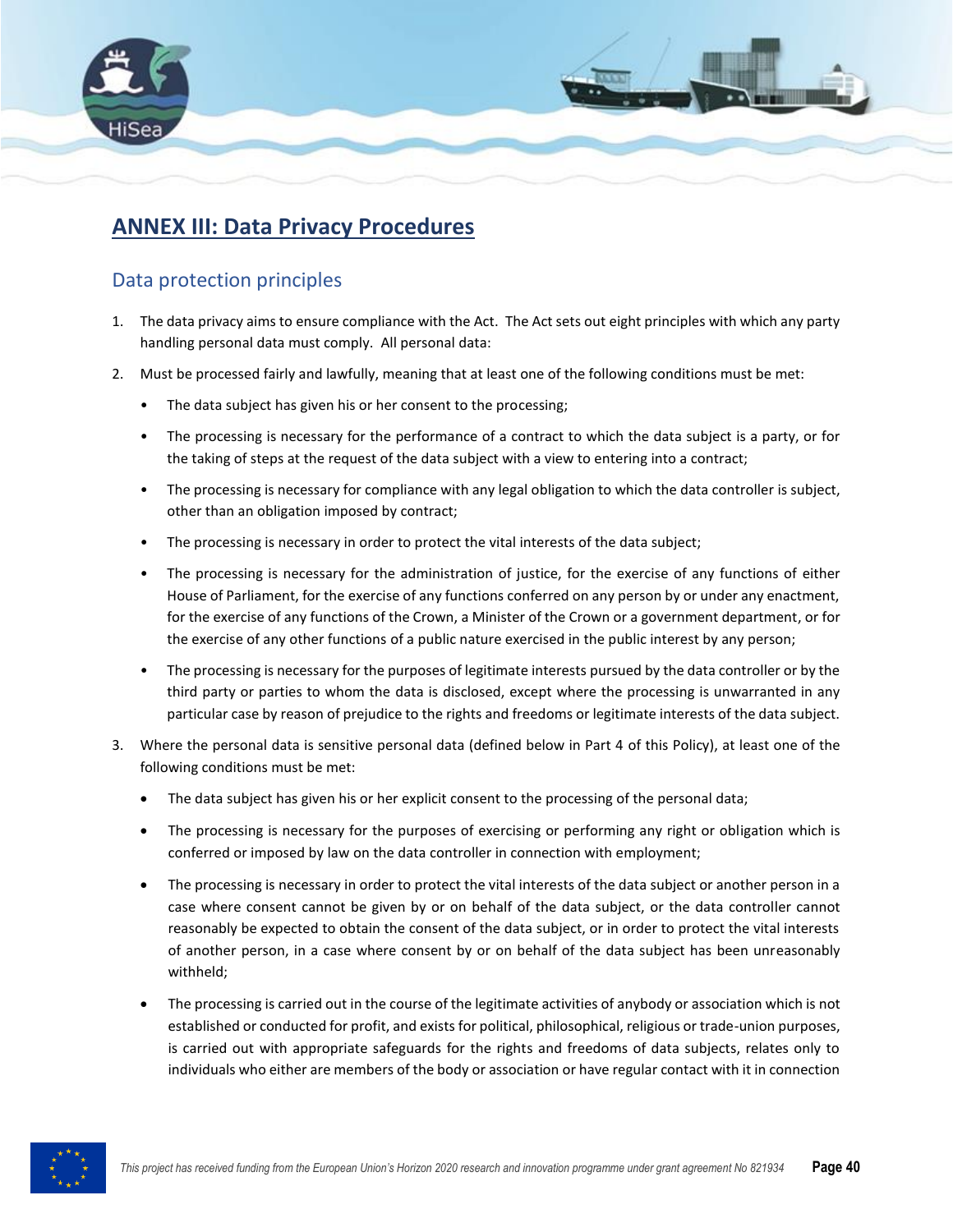

with its purposes, and does not involve disclosure of the personal data to a third party without the consent of the data subject;

- The information contained in the personal data has been made public as a result of steps deliberately taken by the data subject;
- The processing is necessary for the purpose of, or in connection with, any legal proceedings (including prospective legal proceedings), the processing is necessary for the purpose of obtaining legal advice, or is otherwise necessary for the purposes of establishing, exercising or defending legal rights;
- The processing is necessary for the administration of justice, for the exercise of any functions conferred on any person by or under an enactment, or for the exercise of any functions of the Crown, a minister of the Crown or a government department;
- The processing is either the disclosure of sensitive personal data by a person as a member of an anti-fraud organisation or otherwise in accordance with any arrangements made by such an organisation, or any other processing by that person or another person of sensitive personal data so disclosed, and is necessary for the purposes of preventing fraud or a particular kind of fraud;
- The processing is necessary for medical purposes and is undertaken by a health professional, or a person who in the circumstances owes a duty of confidentiality which is equivalent to that which would arise if that person were a health professional;
- The processing is of sensitive personal data consisting of information as to racial or ethnic origin, the processing is necessary for the purpose of identifying or keeping under review the existence or absence of equality of opportunity or treatment between persons of different racial or ethnic origins, with a view to enabling such equality to be promoted or maintained, and is carried out with appropriate safeguards for the rights and freedoms of data subjects.]
- 4. Must be obtained only for specified and lawful purposes and shall not be processed in any manner which is incompatible with those purposes;
- 5. Must be adequate, relevant and not excessive with respect to the purposes for which it is processed;
- 6. Must be accurate and, where appropriate, kept up to date;
- 7. Must be kept for no longer than the necessary time in light of the purpose(s) for which it is processed;
- 8. Must be processed in accordance with the rights of data subjects under the Act (for which, see Part 3 of this Policy);
- 9. Must be protected against unauthorised or unlawful processing, accidental loss, destruction or damage through appropriate technical and organisational measures; and
- 10. Must not be transferred to a country or territory outside of the European Economic Area unless that country or territory ensures an adequate level of protection for the rights and freedoms of data subjects in relation to the processing of personal data.

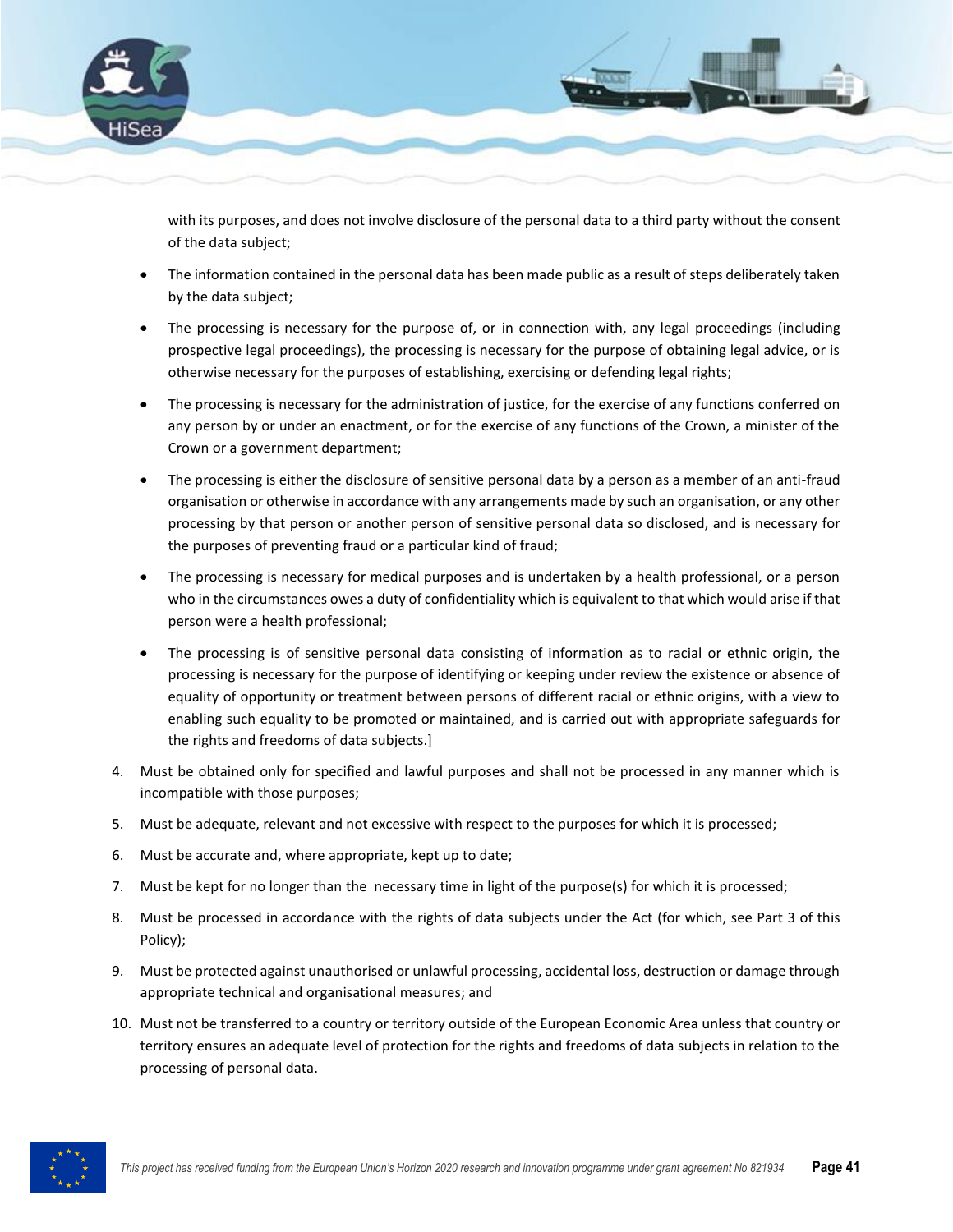

#### <span id="page-41-0"></span>Rights of Data Subjects

Under the Act, data subjects have the following rights:

- The right to access a copy of their personal data held by HiSea by means of a Subject Access Request (for which, see Part 8 of this Policy);
- The right to object to any processing of his or her personal data that is likely to cause (or that is causing) damage or distress;
- The right to prevent processing for direct marketing purposes;
- The right to object to decisions being taken by automated means (where such decisions will have a significant effect on the data subject) and to be informed when any such decision is taken (in which case the data subject has the right to require the data controller (by written notice) to reconsider the decision;
- The right to have inaccurate personal data rectified, blocked, erased or destroyed in certain circumstances;
- The right to claim compensation for damage caused by the Company's breach of the Act.

#### <span id="page-41-1"></span>Personal Data

Personal data are defined by the Act as data which relates to a living individual who can be identified from that data or from that data and other information which is in the possession of, or is likely to come into the possession of, the data controller, and includes any expression of opinion about the individual and any indication of the intentions of the data controller or any other person in respect of the individual.

The Act also defines "sensitive personal data" as personal data relating to the racial or ethnic origin of the data subject; their political opinions; their religious (or similar) beliefs; trade union membership; their physical or mental health condition; their sexual life; the commission or alleged commission by them of any offence; or any proceedings for any offence committed or alleged to have been committed by them, the disposal of such proceedings or the sentence of any court in such proceedings.

HiSea only holds personal data that are directly relevant to its dealings with a given data subject. That data will be collected, held, and processed in accordance with the data protection principles and with this Policy. The following data may be collected, held and processed by HiSea:

- Name, Address, Phone Numbers and Email Addresses;
- Area of work, main requirements of the users activity that might be fulfilled by the offered services;
- Any other information provided to us by users.

#### <span id="page-41-2"></span>Processing Personal Data

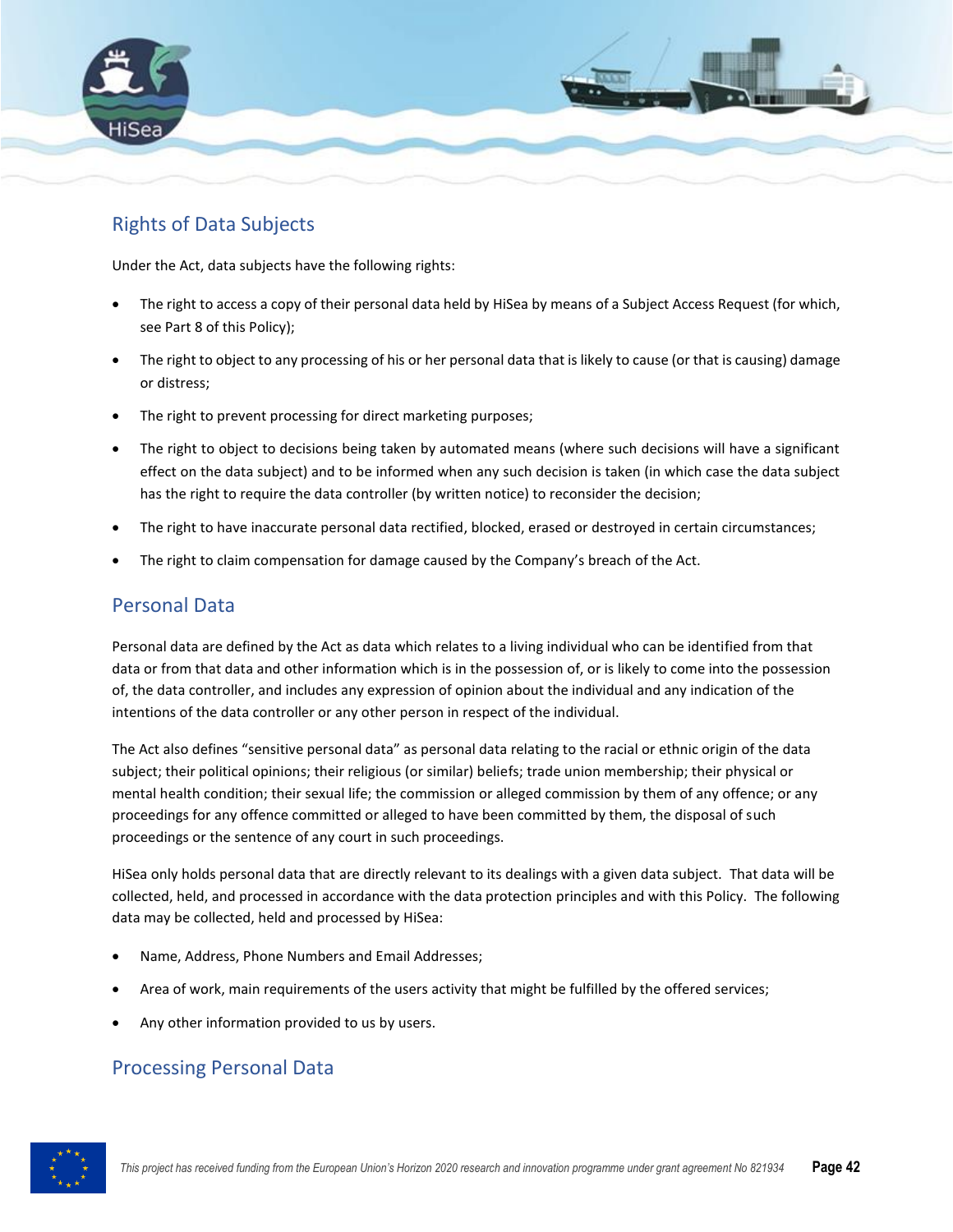

Any and all personal data collected by HiSea are collected in order to ensure that HiSea can provide the best possible service to its customers.

Certain data collected by HiSea, such as IP addresses, certain information gathered by cookies, pseudonyms and other non-identifying information will nonetheless be collected, held and processed to the same standards as personal data. In particular, HiSea shall ensure that:

- All personal data are collected and processed fairly and lawfully;
- Data subjects are always made fully aware of the reasons for the collection of personal data and are given details of the purpose(s) for which the data will be used;
- Personal data are only collected to the extent that is necessary to fulfil the purpose(s) for which it is required;
- All personal data are accurate at the time of collection and kept accurate and up to date while they are being held and/or processed;
- No personal data are held for any longer than necessary in light of the purpose(s) for which they are required;
- A suitable online privacy policy is implemented, maintained and followed;
- Whenever cookies or similar technologies are used online, they shall be used strictly in accordance with the requirements of the Privacy and Electronic Communications Regulations, providing full details of cookie use and guidance on privacy;
- Individuals are provided with a simple, accessible method of amending any data submitted by them online;
- All personal data are held in a safe and secure manner taking all appropriate technical and organisational measures to protect the data.

#### <span id="page-42-0"></span>Data Protection Procedures

HiSea shall ensure that all of its employees comply with the following when working with personal data:

- All emails containing personal data must be sent securely;
- If personal data are being viewed on a computer screen and the computer in question is to be left unattended for any period of time, the user must lock the computer and screen before leaving it;
- No personal data should be transferred to any device personally belonging to an employee and personal data may only be transferred to devices belonging to agents, contractors, or other parties working on behalf of HiSea where the party in question has agreed to comply fully with the letter and spirit of this Policy and of the Act (which may include demonstrating to the Company that all suitable technical and organisational measures have been taken);
- All personal data stored electronically should be backed up regularly with backups stored [onsite] AND/OR [offsite].